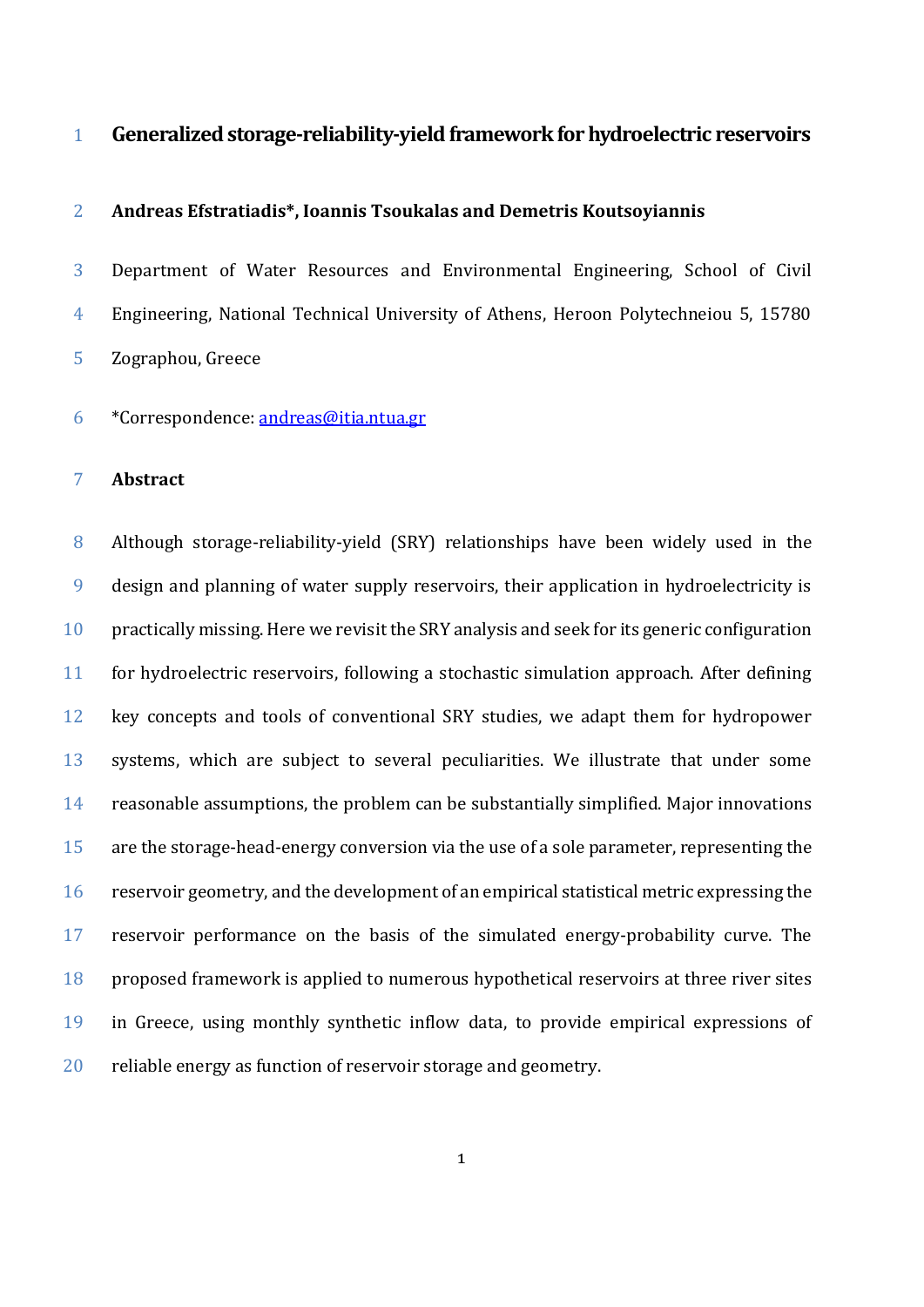**Keywords**: reservoir sizing; induction-deduction; stochastic simulation; optimization; reliability; hydropower; reliable energy; secondary energy; energy-probability curve; elevation-storage relationship.

**1 Introduction**

 Storage-reliability-yield (SRY) relationships offer simple yet effective means (analytical formulae or nomographs) to evaluate the overall behavior of complex reservoir systems, possibly (but not necessarily) summarizing results of more sophisticated and detailed modelling approaches. In particular, for a given hydrological regime, which is typically expressed in terms of key statistical characteristics of inflows, these allow for estimating the reservoir size (actually, its active capacity) that guarantees a steady water abstraction (referred to as *yield* or *draft*) with a given level of reliability. In this respect, they actually provide an overview of the major conflicting objectives arising in water resources planning and management studies, i.e. minimization of investment costs (associated with reservoir capacity), maximization of revenues (associated with yield) and minimization of water deficits (associated with reliability).

 Finding the appropriate reservoir capacity to meet a given demand is a typical water 37 engineering problem, the origins of which go back to the  $19<sup>th</sup>$  century (see detailed review by Klemeš 1987, and Koutsoyiannis 2005a). For a long time, this has been handled with fully deterministic means, i.e. the mass curve analysis by Rippl (1883) and its improved variations, such as the sequent peak method that still remains a widespread tool for reservoir sizing yet ignoring uncertainty (Mays and Tung 1992).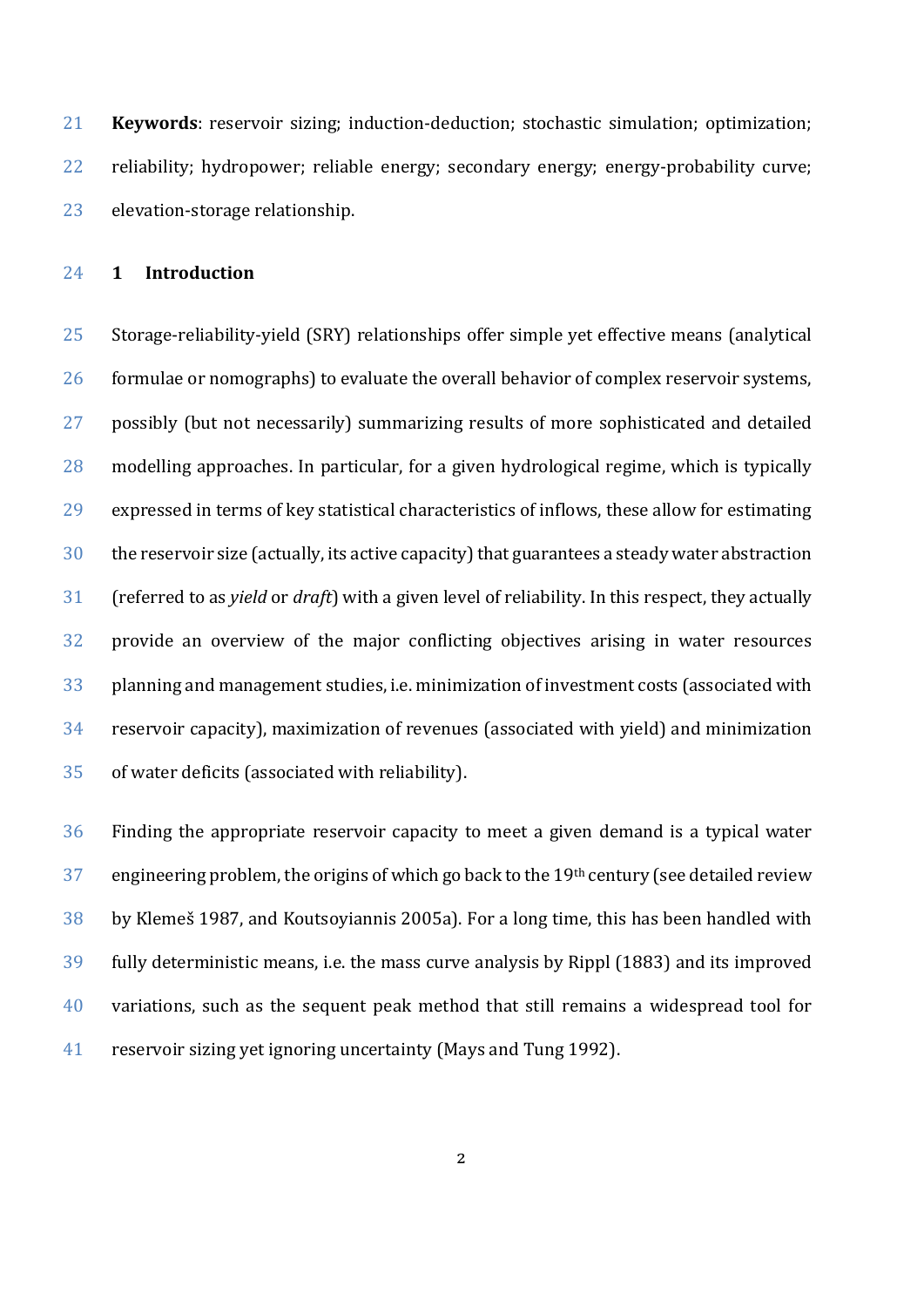42 Interestingly, the first attempt to establish SRY relationships, thus embedding the concept of probability within reservoir design, appeared very early, in the pioneering work by Hazen (1914), who proposed an empirical simulation technique and generated a synthetic time series by combining historical flow records of different rivers 'spliced' sequentially together. Few years later, Sudler (1927) extended this empirical work by 47 resampling from a sequence of historical flows using cards, which he shuffled to form new sequences of data (Koutsoyiannis 2020). In contrast, pre-war Russian hydrologists attempted to provide more rigorous approaches. For instance, Kritskiy and Menkel (1935, 1940) and Savarenskiy (1940) employed theoretical studies concluding to a practical methodology for reservoir design, based on reliability and the SRY relationship, while Pleshkov (1939) constructed nomographs for facilitating the practical application of the method. Nevertheless, in the water resources literature the origins of modern SRY analysis are generally attributed to Moran (1954, 1959) and Gould (1961), also recognizing Pegram's (1980) contribution, and is sometimes referred to as Gould-Dincer method, as proposed by McMahon et al. (2007a, b).

 From the 80's, many researchers have developed multiple methods for linking the three characteristic reservoir quantities and expressing them as a function of summary streamflow statistics (e.g., Hashimoto et al. 1982, Harr 1987, Vogel and Stedinger 1987, Phien 1993, Vogel and Bolognese 1995; Vogel et al. 1995, Fletcher and Ponnambalam 1996, Koutsoyiannis 2005a, Adeloye and De Munari 2006, McMahon et al. 2007a, b, c, Adeloye 2009, Adeloye et al. 2010, Hamed 2012, Silva and Portela 2013, Kuria and Vogel 2014, Adeloye et al. 2015). Their analyses were based on different underlying hypotheses and techniques (theoretical, empirical or simulation-based), different definitions of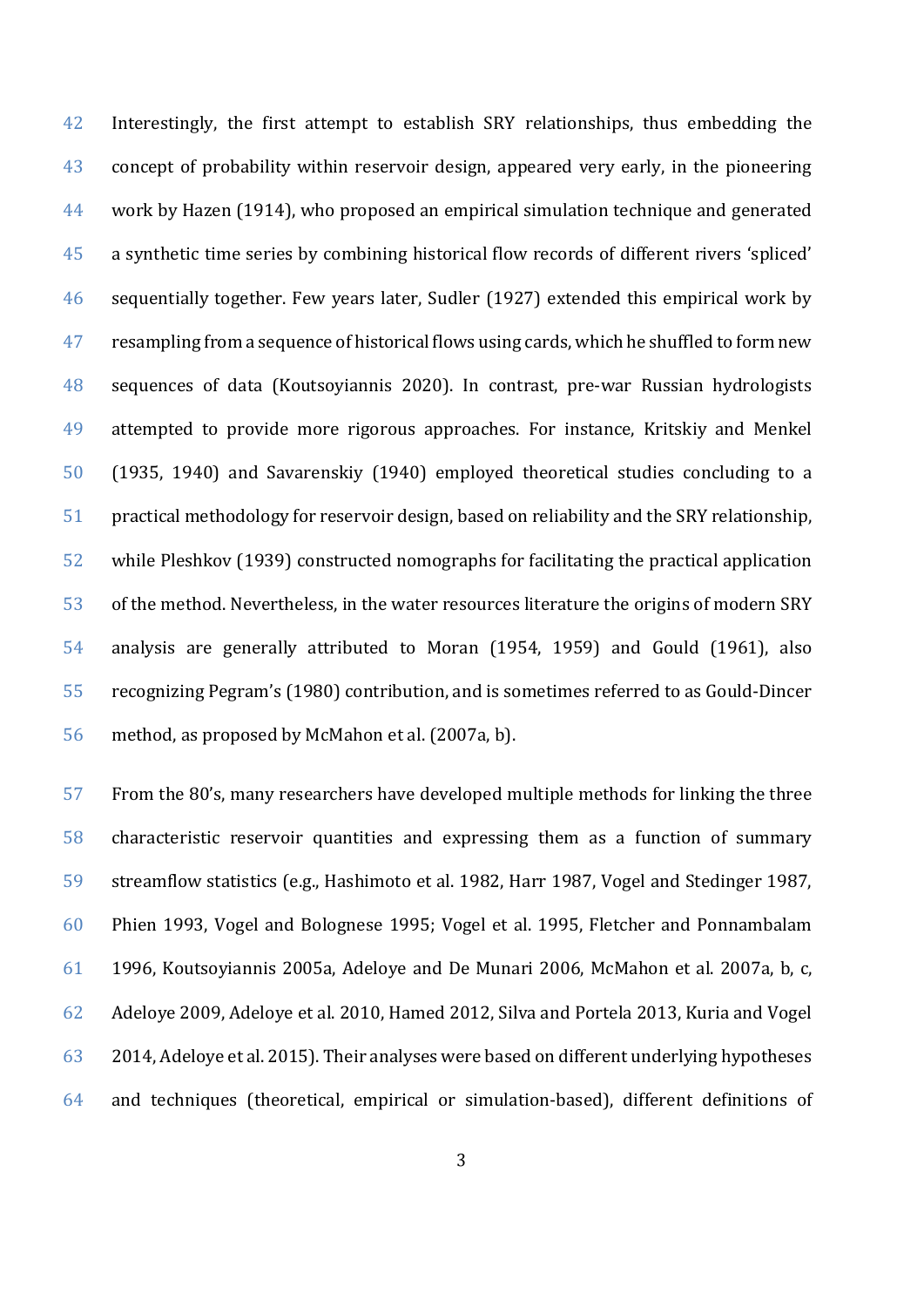reliability and yield, and different expressions of streamflow data (actual or synthetically- generated). Finally, the range of application of the derived SRY formulae range from the local scale of a specific reservoir site to much wider scales, through the derivation of more generic *laws* that account for varying flow regimes across the globe.

 While there exist dozens of references on the SRY topic, their applicability is only limited to water supply reservoirs (more precisely, reservoirs serving consumptive water uses). Surprisingly, a similar framework for preliminary design of hydroelectric reservoirs is missing, although hydropower is globally one of the dominant purposes of dams, also considered as *the backbone of the power generation sector in low-carbon and sustainable energy systems* (Xu et al. 2015). To our knowledge, there is only one proceedings article by Xie et al. (2010; see also follow-up paper by Xie et al. 2013), who employed a Gould- Dincer approach to express the mean annual hydropower generation benefits with respect to reservoir storage and reliability.

 The objective of this paper is the revision of conventional SRY analysis and its adaptation to hydroelectric systems, based on the stochastic simulation approach. Initially, we provide essential definitions of key concepts and tools used in SRY analysis, and deploy the simulation model for water supply reservoirs. After discussing the peculiarities of 82 hydroelectricity, we provide the generic simulation and performance assessment framework for hydroelectric reservoirs. Next, we illustrate a parsimonious configuration 84 of the problem, based on several reasonable assumptions and simplifications, which makes essential the use of only one additional parameter, representing the reservoir geometry. The proposed framework is applied to a number of hypothetical reservoirs at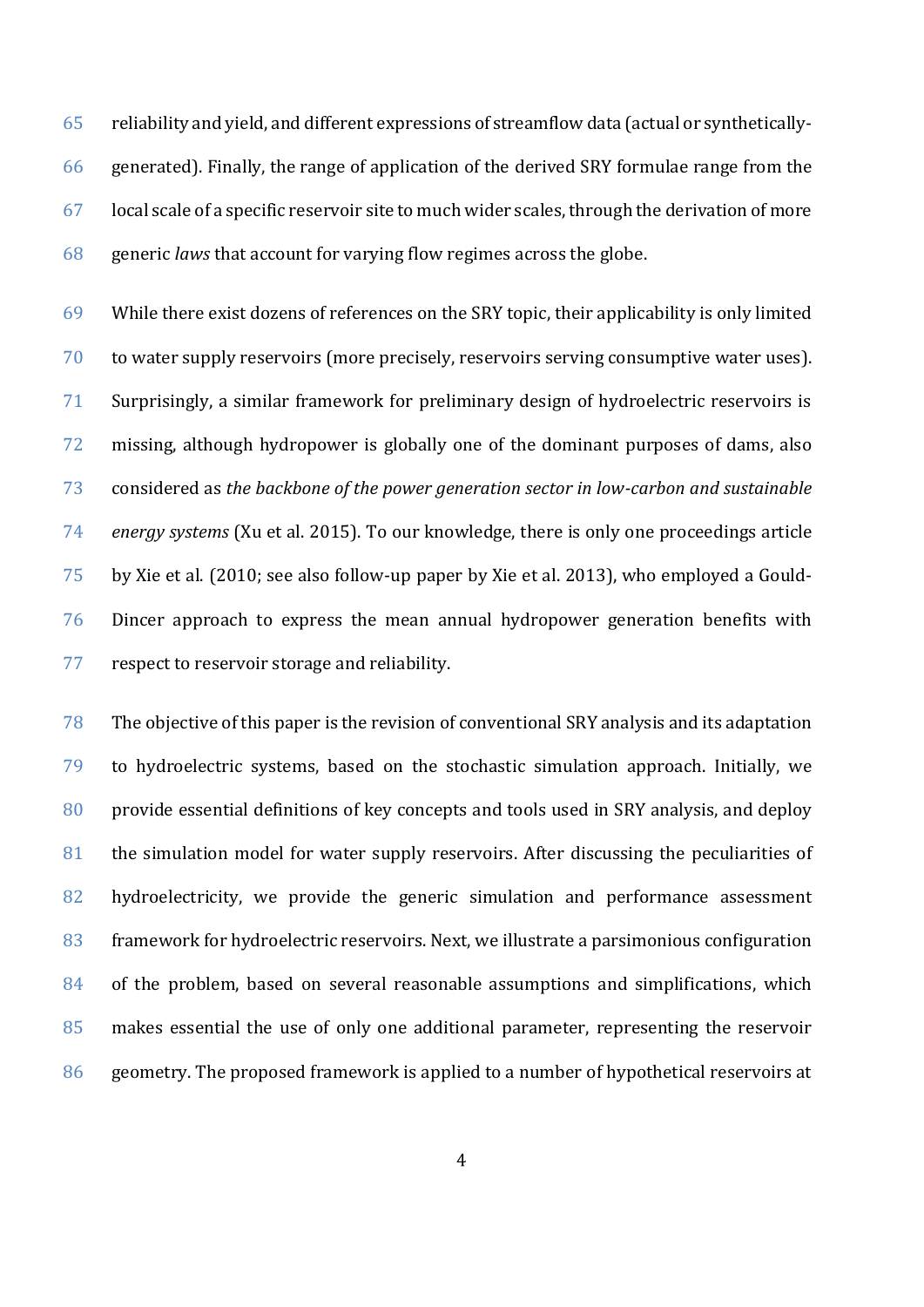87 three river sites in Greece, resulting in empirically-derived expressions of reliable energy yield as function of reservoir storage and geometry.

### **2 Concepts and tools**

#### *2.1 Reliability*

 In water resource systems analysis, reliability can be expressed both in terms of time and magnitude, thus representing a measure of average frequency and quantity of deficits, respectively. In particular, the time-based (also referred to as occurrence-based) reliability is defined as the probability:

$$
a = 1 - P(\underline{y}_t < \underline{y}_t^*) \tag{1}
$$

95 where  $y_t$  is the *actual* water outflow (which may be also referred to as withdrawal, abstraction, release or draft) through the water system to fulfill a *desirable* outflow 97 (hereafter referred to as demand)  $y_t^*$ . We remark that throughout the paper, the underline notation (also known as Dutch notation) is used to denote a stochastic (random) variable (thus both inflows and demands are here treated as stochastic variables or, more accurately, processes), while the non-underlined typeface denotes a realization of it. In a theoretical context, the reliability and all involved processes refer to continuous time, while in practice the concept refers to discrete time. In this respect, the 103 time index *t* denotes a certain time interval  $[t, t + \Delta t]$  over a certain time horizon,  $T =$  $n \Delta t$ , where *n* is the size of data.

On the other hand, the quantity-based (or volumetric-based) reliability is defined as: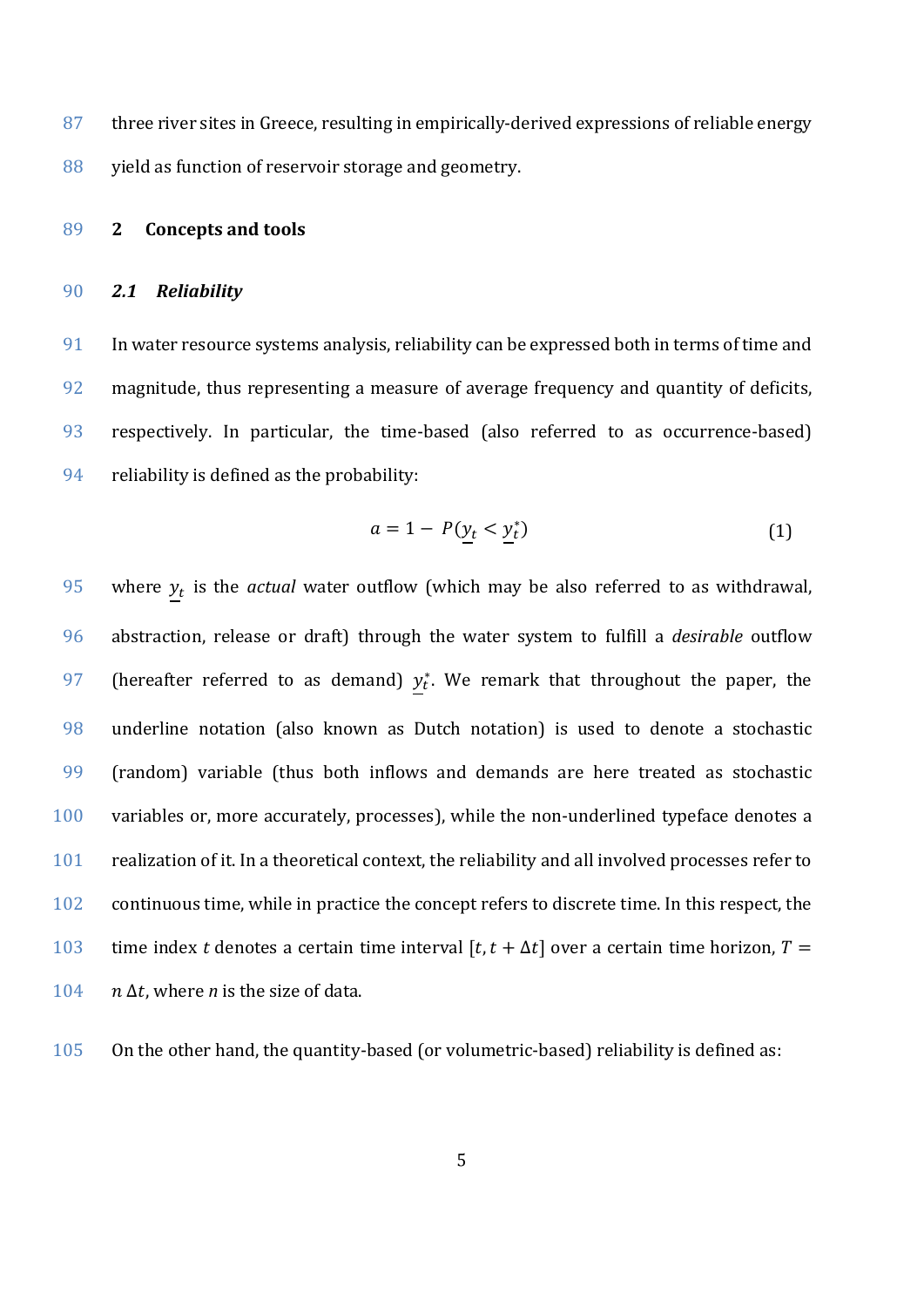<span id="page-5-0"></span>
$$
a_V = \frac{E\left[\underline{y}_t\right]}{E\left[\underline{y}_t^*\right]} \tag{2}
$$

 In the former definition, the complementary of reliability is the failure probability, while in the latter is the volumetric failure. In general, the performance of a water resource system is evaluated in terms of the probabilistic, time-based reliability, while the volumetric reliability is more often associated with the concept of *resilience* (Celeste 2015; for a comprehensive review of reservoir performance metrics, please refer to McMahon et al. 2006).

 We emphasize that, in general, not only the outflow but also the demand should be treated as a random variable, since it depends on highly uncertain socioeconomic and/or 114 climatic factors. However, most of studies handle  $y_t^*$  as a constant, sometimes following a seasonally-varying (periodic) pattern. In any case, the deviation of the desirable outflow 116 from the actual one, i.e. the quantity  $\Delta y_t = y_t - y_t^*$ , is a random variable. In the general case, this may take not only negative values (deficits) but also positive ones, if the system (and the associated management policy) allows for releasing surplus water through the intakes instead of the spillway. This case is quite frequent in hydroelectric reservoirs, as will be discussed latter. For this reason, the precise definition of deficits is:

$$
\underline{d}_t = \min(0, \underline{y}_t - \underline{y}_t^*)
$$
\n(3)

# 121 *2.2 Reliability vs. scale*

122 While the estimation of the volumetric reliability through eq. [\(2\)](#page-5-0) is independent of the 123 time scale, the time-based reliability is strongly associated with it. Let  $\Delta t$  be the time step 124 of data (e.g., monthly), and let a coarser period comprising *k* sub-steps (e.g., annual, thus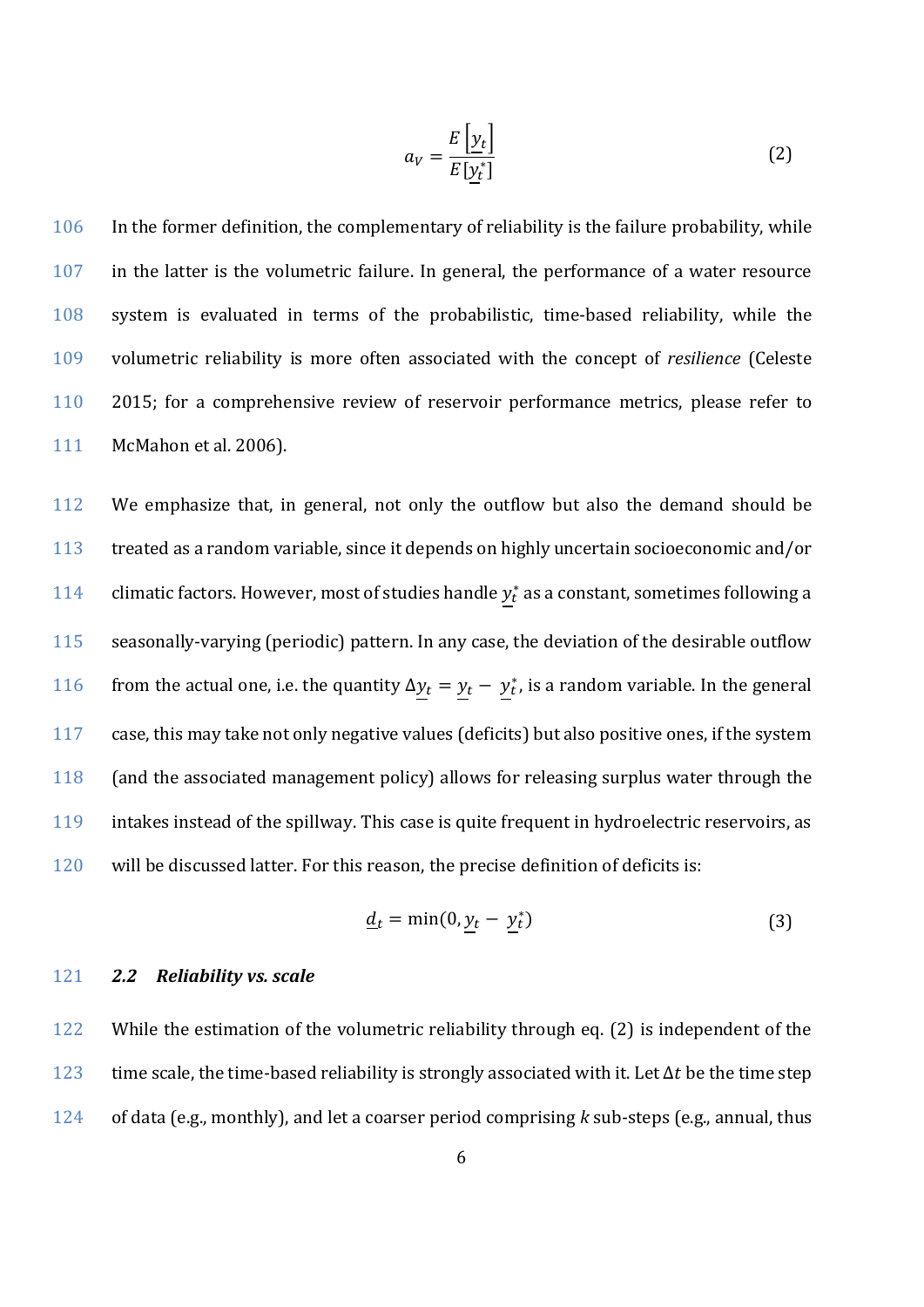$125$   $k = 12$ ). By definition, any deficit occurring in one or more finer-scale steps of duration 126  $\Delta t$  is encountered as a deficit at the coarser period of duration  $k \Delta t$ . In this respect, we 127 get the general formula of the herein referred to as *scaled reliability*:

$$
a^{(k)} = 1 - P\left(\sum_{i=1}^{k} \underline{y}_{t-i} < \sum_{i=1}^{k} \underline{y}_{t-i}^{*}\right) \tag{4}
$$

 It is easy to prove that as the scale becomes coarser, the value of reliability decreases. This interesting property makes it essential to link the reliability with the scale of aggregation of deficits. In practice, the definition of scale depends on the system's 131 purpose. For instance, it is extremely rare to detect deficits during wet seasons and under low demands, and even more it is absolutely unreasonable to account for periods without demand (case of systems serving irrigation uses). In such hydrosystems, in order to avoid misleading assessments of the frequency of failures, the common practice is the 135 aggregation of deficits at the annual scale and the use of the annual reliability as the most representative (and most conservative) measure of the system's performance.

# 137 *2.3 Induction-based approaches and their limitations*

138 Let assume an elementary hydrosystem comprising one source (e.g., a river intake) and 139 one user with a constant demand,  $y^*$ . Let also a time series of inflows  $x_t = (x_1, ..., x_n)$ . In 140 the absence of storage capacity and other constraints, the operation of this system is very 141 simple: whenever the inflow exceeds the demand, the actual withdrawal equals the 142 demand, otherwise it equals the inflow. Under this premise, the time-based reliability of 143 this system can be analytically estimated through (statistical) *induction*, i.e. by fitting to 144 the data set of inflows either an empirical or theoretical distribution and estimating the 145 probability of exceeding the target value,  $y^*$ .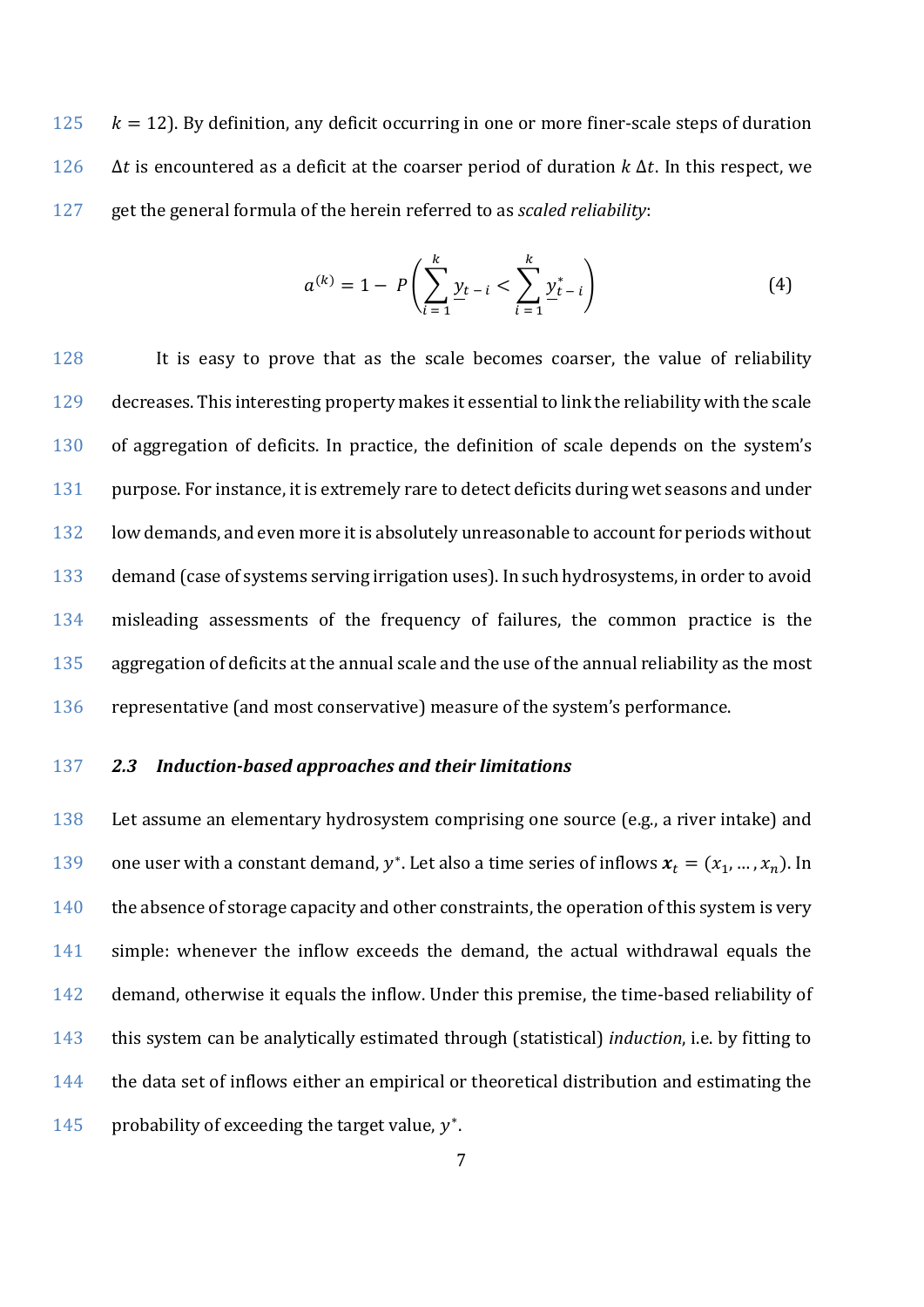Apparently, if the demand is not constant but varying, a specific quantile to the distribution of inflows does not determine the reliability. We also remark that a similar 148 approach for estimating the volumetric reliability is not applicable, since the fitting of the 149 distribution model is made to the system input, i.e. the inflows,  $x_t$ , and not to the outflows,  $y_t$ , which are, even for this elementary configuration, nonlinear transformations of  $\underline{x}_t$ .

 Nevertheless, the concept of reliability is applicable to much more complex systems, which may involve multiple water resources to fulfill multiple uses, through multiple paths and under multiple constraints, technical and human-induced. Another major aspect of nonlinearity is the temporal regulation of the water fluxes across hydrosystems, as result of flow control structures (weirs, gates) and storage components, i.e. reservoirs and tanks. In all these cases, the direct evaluation of probabilistic metrics (1) and (2) through statistical analysis, i.e. inference from inflow data, is definitely impossible.

# *2.4 Deduction-based evaluation of reliability via simulation*

 Simulation is a generic, well-established approach for analyzing complex problems that do not have analytical solution or its derivation is time-consuming. As a numerical solution of an analytical problem, it could be classified as *deduction*, given that it is not directly based on observations; rather it is based on a theoretical model of the system studied. In the context of systems analysis, simulation can be defined as a time- discretized representation of the system's dynamics through a computer model that mimics its actual operation. This allows for understanding and assessing the system's 166 behavior by evaluating the model responses instead of the actual ones (for this reason, it is also referred to as behavior analysis; e.g. McMahon *et al.* 2007a). Having a sequence of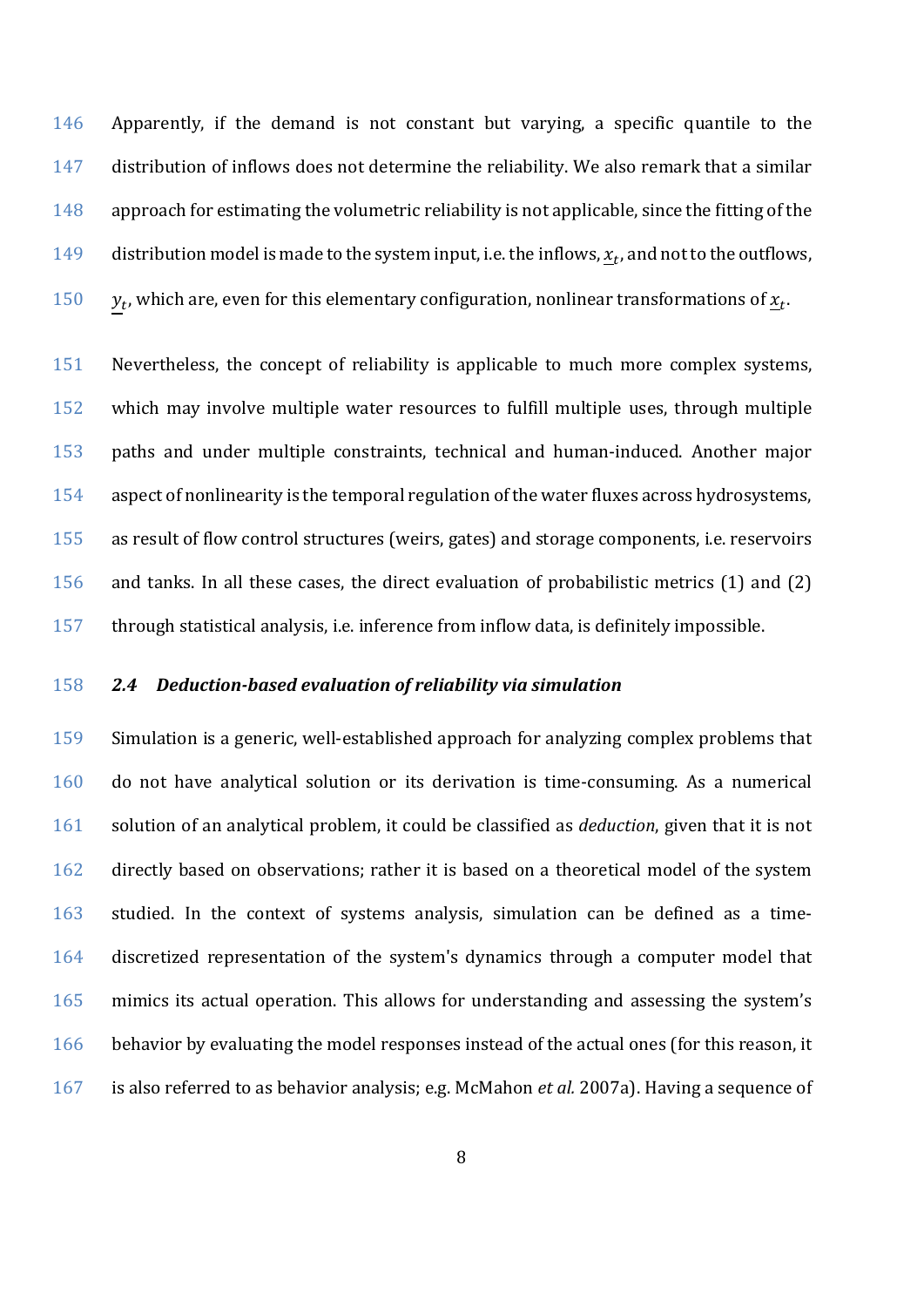168 simulated outputs also allows for employing any kind of statistical processing, and among others, providing empirical estimations of probabilities via sampling; in this vein, simulation is a means for explaining and quantifying uncertainties. It can also be easily combined with optimization, thus offering a robust and generic method for modelling water resource systems of any complexity and scale (Koutsoyiannis and Economou 2003;), including hydroelectric reservoir systems (e.g., Hatamkhani et al. 2019) and electric systems, in general (e.g., Piao et al. 2014).

 In a simulation context, the reliability of a water system is assessed as the percentage of deficits over the total simulation period. We remind that deficits are often aggregated to a coarser scale than the time interval of simulation (usually the annual one), to ensure a representative measure of the system's performance and also being consistent with the key assumption of stationarity. In this respect, if *n* is the number of simulated time steps and *k* is the aggregation scale, the empirical estimation of reliability is employed through accounting the *aggregated deficits* over the time horizon of simulation, thus configuring 182 an *evaluation period* comprising  $n/k$  steps. Following the formulation by Koutsoyiannis (2005a), the scale-based expression of reliability is written as:

<span id="page-8-0"></span>
$$
a^{[k]} = \frac{k}{n} \sum_{p=1}^{n/k} \left[ 1 - U \left( - \sum_{t=k(p-1)}^{kp-1} d_{t+1} \right) \right]
$$
(5)

184 where  $d_t$  are the simulated deficits, and  $U(z)$  is the Heaviside's unit step function, with 185  $U(z) = 1$  for  $d_t = 0$  and  $U(z) = 0$  for  $d_t > 0$ .

186 For  $k = 1$  the above expression is simplified to: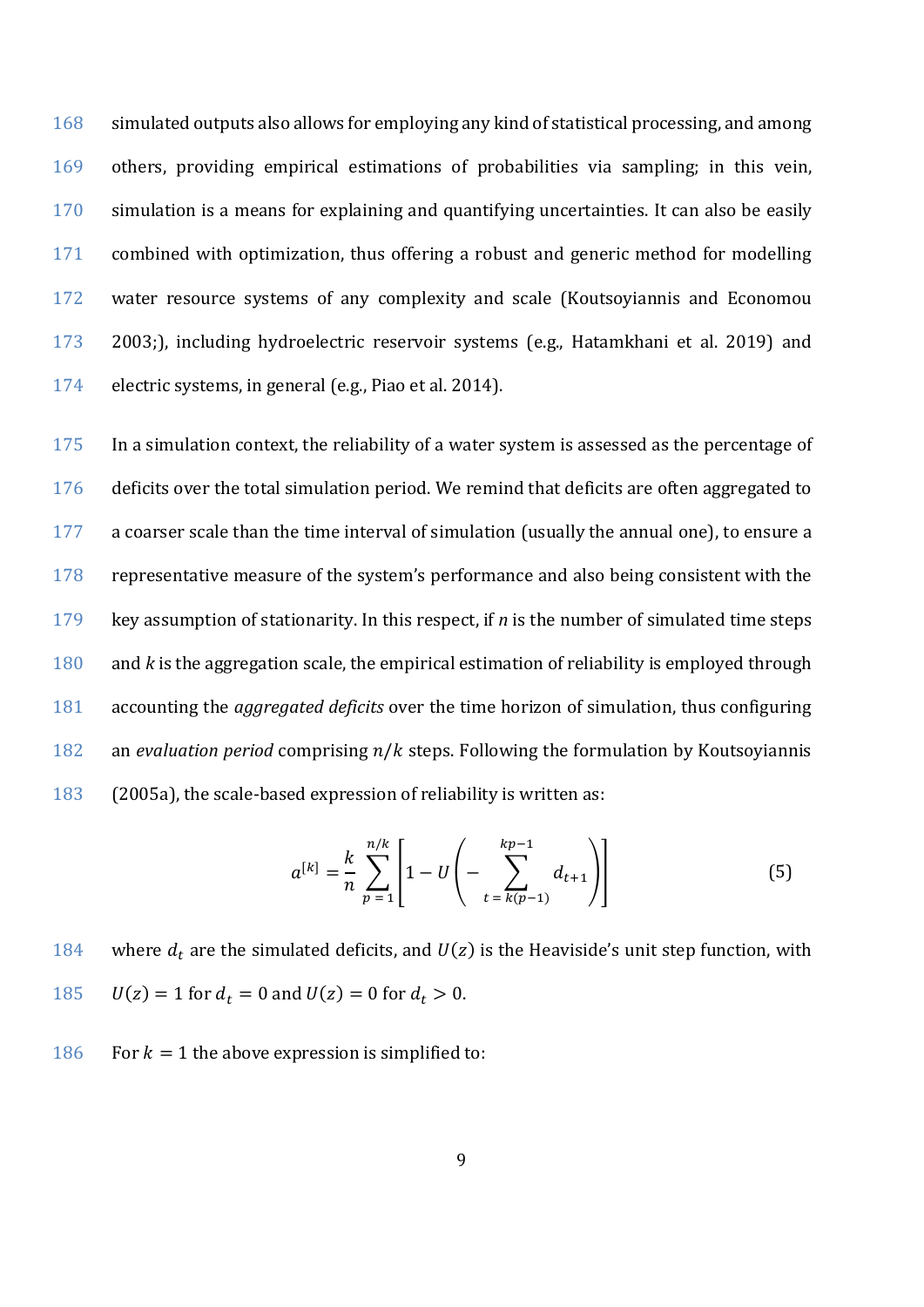<span id="page-9-0"></span>
$$
a^{[1]} = \frac{1}{n} \sum_{t=1}^{n} [1 - U(-d_t)] \tag{6}
$$

187 It is interesting to mention that, as result of discretization, the generic reliability function 188 (5) is not continuous but takes a finite number of feasible values within the range  $[0, k/n]$ . 189 2 $k/n$ , ..., 1]. Therefore, for a given sample of simulated deficits of size *n*, as the time scale 190 of aggregation, *k*, increases, the less accurate becomes the estimation of reliability, since 191 the solution space is  $n/k + 1$ .

# 192 *2.5 Reliable yield*

 In the design and management of water resource systems, apart from specifying the reliability for a given demand, constant or varying (the *forward* problem), the *inverse* 195 question is also posed, i.e. which is the constant demand that ensures a given reliability level. In the literature, this hypothetical demand is also referred to as *firm yield* or, more accurately, *reliable yield*. This term embeds two key quantities, i.e., the demand, which is an external forcing to the system, and its reliability, which is a measure of the system 199 response against this forcing. Apparently, the reliable yield, which is next denoted  $y_a$ , also depends on the aggregation scale; however herein, the associated index, *k*, although 201 absolutely necessary, will be omitted for simplicity.

202 In the elementary case of a direct abstraction from a river, where the induction-based 203 approach is applicable, the reliable yield,  $y_a$ , is easily estimated by considering the inverse 204 distribution of inflows and extract the inflow value for a non-exceedance probability 205 equal to the desirable reliability,  $a$ . In any other case, the evaluation of  $y_a$  requires a trial-206 and-error simulation procedure in order to test the system's response against different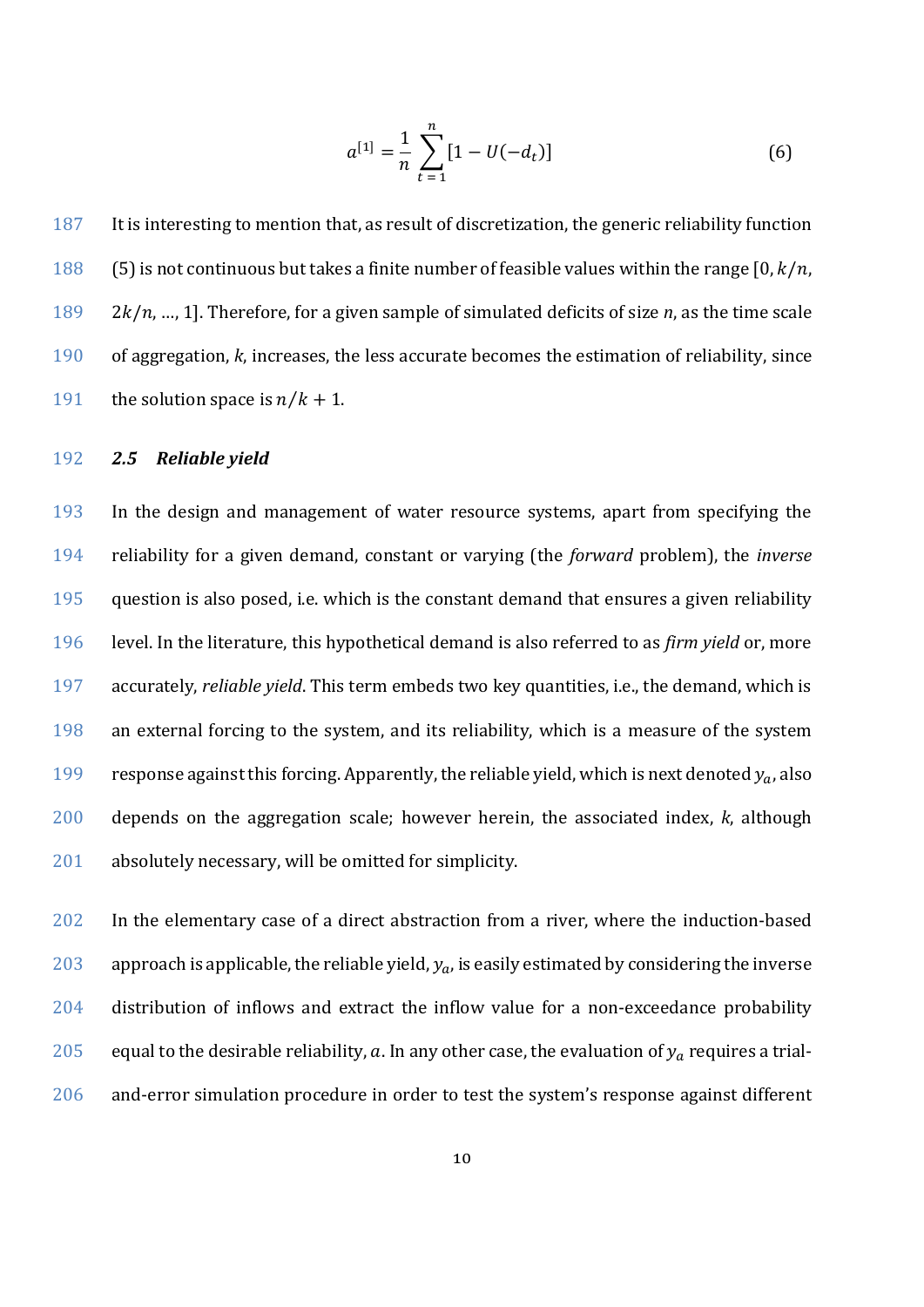demand values. Alternatively, the estimation of the reliable yield can be handled as an *optimization* problem (in fact, a combined simulation-optimization problem) with a single control variable, i.e. the (constant) demand value that ensures the desirable reliability. More precisely, given that the simulation-based approach provides a specific 211 number of feasible reliability values, i.e.  $i/(n/k + 1)$  (where *n* is the discretization scale, *k* the aggregation scale and  $i = 0, ..., n/k$ , the inverse problem should be better set as the minimization of the deviation from the target reliability. Interestingly, although the underlying optimization task seems straightforward (it comprises only one variable), the discrete form of the objective function may impose some computational troubles, as the search procedure can be quite trapped to sub-optimal demand values.

# *2.6 Stochastic simulation*

 In water resource systems analysis, the use of synthetic inputs instead of historical records is strongly preferable for providing sufficiently large samples (as required for the desired accuracy of the numerical method) of the random processes or short-term ensemble realizations of it, conditioned to past data, to be inputs within *steady-state* and *terminating* simulations, respectively (Ripley 1987 p. 142, Koutsoyiannis 2005b, Efstratiadis et al., 2014a). This is the core of the stochastic (also referred to as Monte Carlo) simulation approach, in which synthetic series of model inputs (e.g., inflows) are generated from a suitable stochastic model and then transformed, through the operation model, into synthetic outputs (e.g., withdrawals). The use of long synthetic data instead 227 of historical ones makes the step from induction to deduction. It also ensures better representation of the variability of the associated processes and their interactions, and evaluation of the system performance across a wide range of potential states, through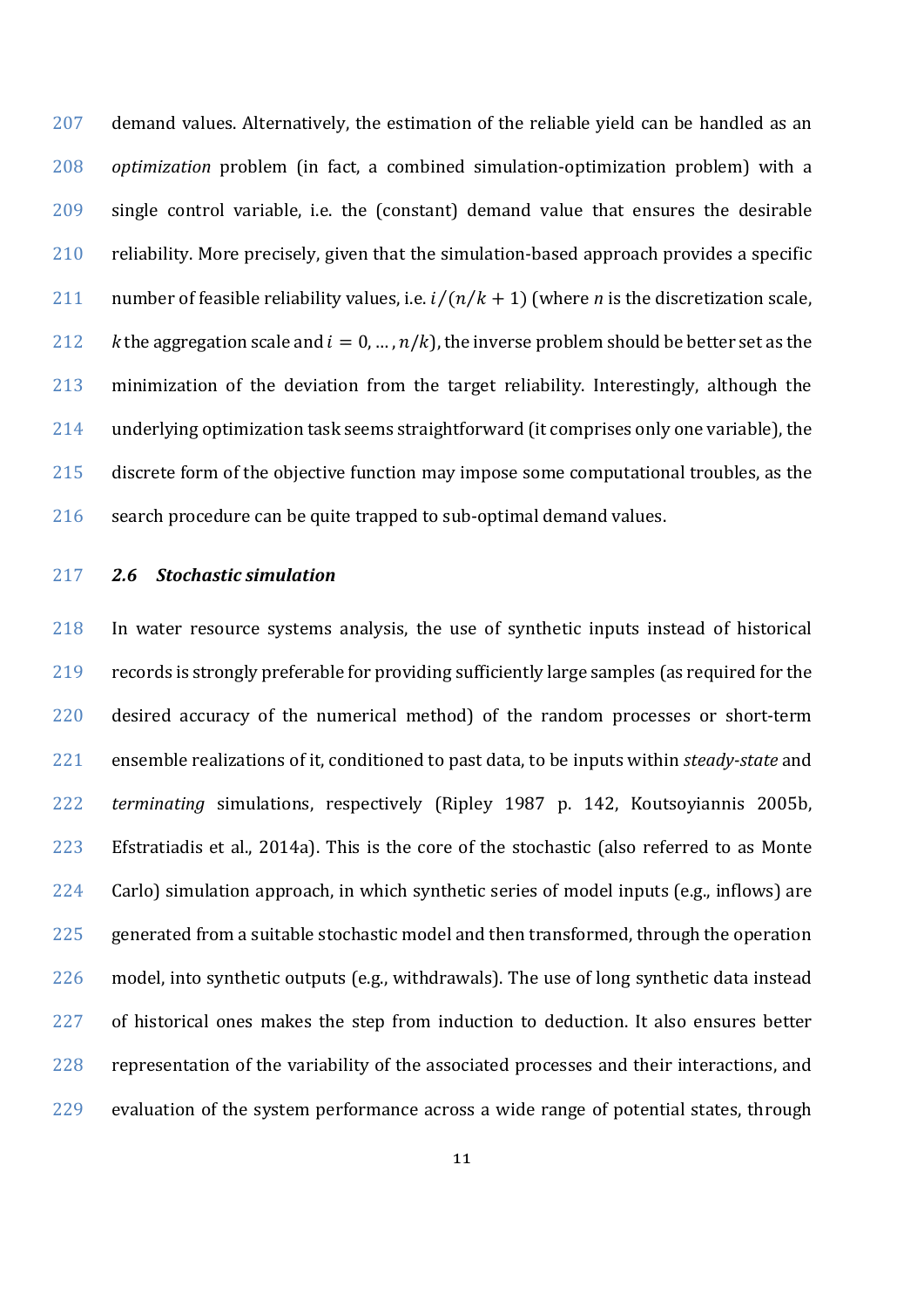statistical analysis of its responses. In fact, the use of synthetic data becomes the unique 231 option when dealing with extreme probabilities and rare events.

232 The literature offers a plethora of generating schemes. The classical work by Matalas and Wallis (1976) imposed the minimum specifications for hydrological applications, asserting the preservation of some essential statistical characteristics of the historical data (i.e., first three moments, first order autocorrelations, and zero order cross- correlations) within the synthetic ones. From the early 2000s, Koutsoyiannis (2000, 2003, 2011) strongly emphasized the representation of the Hurst-Kolmogorov dynamics (widely known as long-term persistence), as a key feature of hydrometeorological processes, which is also associated with the perpetually changing and thus highly uncertain hydroclimate. Recent advances suggest a shift towards the explicit preservation of the distribution of the modelled processes instead of their statistical characteristics (Tsoukalas et al. 2018), or the preservation of high-order moments, thus ensuring an almost perfect approximate of the actual distributions (Koutsoyiannis 2019). Another key requirement of hydrological synthesis refers to the so-called scale- consistency, namely the preservation of the desirable statistical behavior not only at the time scale of data but also across higher ones (for a detailed review, cf. Tsoukalas et al. 2019). This feature becomes significantly important in reliability analysis, in which the scale of *simulation* is often finer than the scale of *evaluation*.

 Key issue of stochastic simulation is the length of synthetic data, which is a compromise between accuracy and computational effort. Koutsoyiannis (2005a) provides statistical relationships that link the size of data with the accuracy of extracted probabilistic quantities, to be used as guide for selecting the length of Monte Carlo sampling.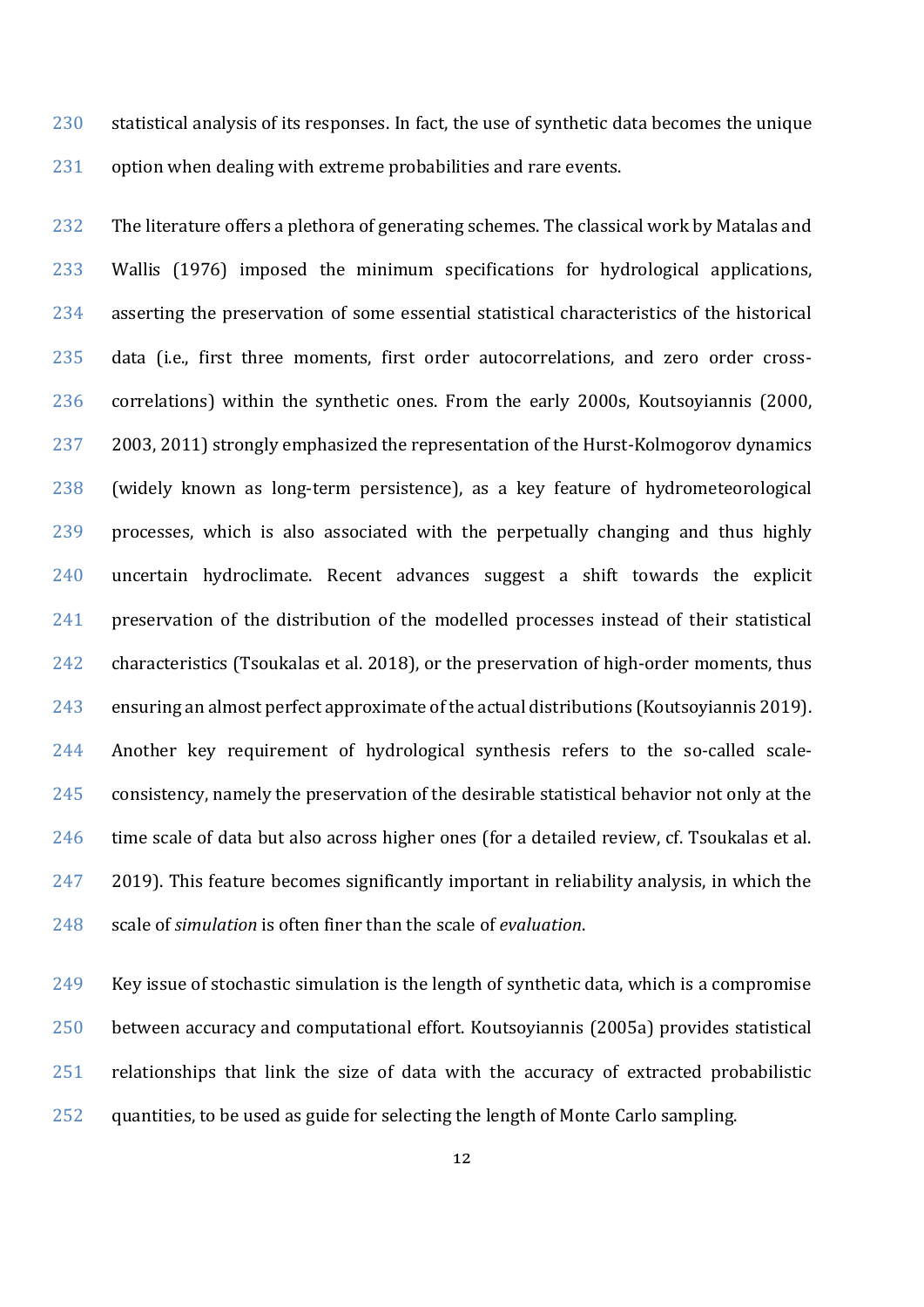### **3 Storage-reliability-yield analysis for water supply reservoirs**

 In the design of water supply reservoirs, the Storage-Reliability-Yield (SRY) relationship is the tool that has traditionally been used to determine the active storage capacity of a standalone reservoir, to ensure a water supply yield with a specified reliability, or the reliable yield that can be supplied from a reservoir with known storage capacity (Kuria and Vogel 2014). The SRY curve can be easily derived through stepwise computations of the associated simulation-optimization problem, which is formulated as follows:

 Let a reservoir of active (also known as useful) storage capacity *K*, denoting the volume 261 between the minimum and maximum operation levels  $z_{\text{min}}$  and  $z_{\text{max}}$ , respectively. Let 262 also  $x_t$  be a sequence of inflows, either known from historical records or synthetically generated, e.g., through a stochastic model. If *n* is the length of simulation, the reservoir dynamics is described via the water balance equation, written in the discretized form:

<span id="page-12-0"></span>
$$
s_t = s_{t-1} + x_t - r_t - w_t \tag{7}
$$

265 where  $r_t$  are the *controlled* releases to fulfill a given demand  $y^*$ ,  $w_t$  are the *uncontrolled* 266 water losses due to spill, and  $s_t$  is the reservoir storage at the end of time step  $t$ .

267 Starting from a given initial storage  $s_0$ , the estimation of the unknown outputs  $r_t$  and  $w_t$  can be explicitly employed, by considering an ordered implementation of the fluxes that are embedded in eq. [\(7\)](#page-12-0) as follows:

- 1. At the beginning of time step *t*, the active storage is set equal to the known storage 271 at the end of previous step, i.e.  $s_t = s_{t-1}$ .
- 272 2. The active storage is updated by adding the known inflows, thus  $s_t \rightarrow s_t + x_t$ .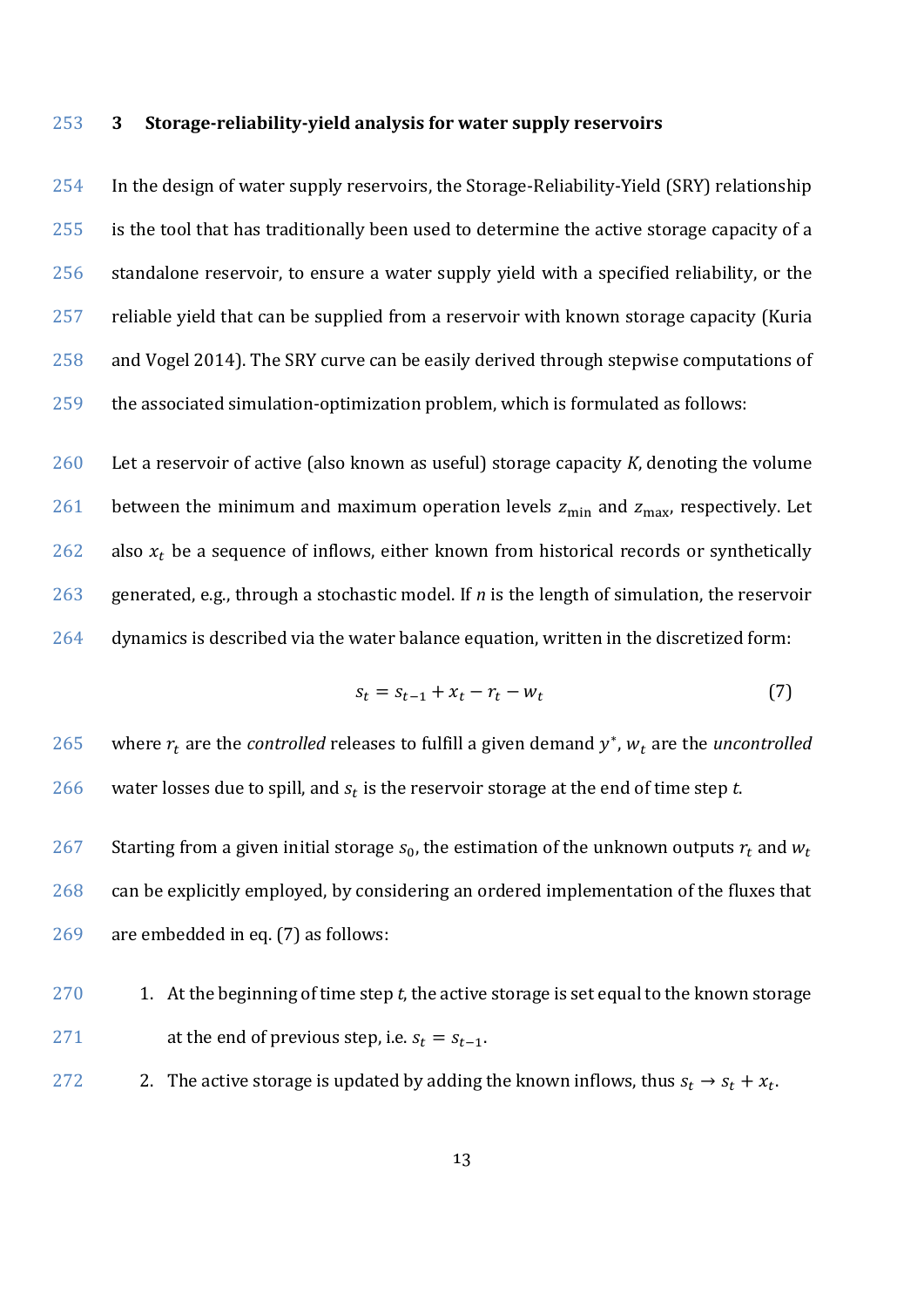273 3. The active storage is updated by extracting the releases, which are determined as 274 the minimum between the current water availability and the demand, i.e.:

$$
r_t = \min(s_{t-1} + x_t, y^*)
$$
 (8)

275 4. The storage is updated by extracting the spill losses, which are determined as:

$$
w_t = \max (s_{t-1} + x_t - r_t - K, 0)
$$
 (9)

276 Based on simulated outflow data (raw or aggregated) we can estimate the reliability 277 against the demand target, by computing the frequency of deficits through [\(5\)](#page-8-0) or [\(6\)](#page-9-0), by 278 setting  $y_t = r_t$ .

 In the above procedure, all calculations refer to useful storage values, i.e. storage above 280 the intake level, while the reservoir geometry information, by means of elevation-area or elevation-storage relationships, is omitted. In this respect, in a river site with given 282 inflows,  $x_t$ , the reservoir reliability, *a*, is only function of the target release,  $y^*$ , which is an operational input, and the useful storage capacity, *K*, which is a design input. We underline that in the stochastic simulation context, the description of the inflow process is expressed in terms of its marginal distribution and autocorrelation structure, not the data *per se* (Koutsoyiannis and Economou 2003).

 To run the simulation model, it is necessary to specify the initial state, namely the storage,  $s_0$ , at time  $t = 0$ . In theory, in order to establish fully steady-state conditions, this should 289 be equal to the (unknown) final storage,  $s_n$ , which requires a trial-and-error approach to 290 assign the correct value of  $s_0$ . To avoid complexities, a workaround solution is assuming the reservoir empty in the first step of simulation and next considering a warming-up period, during which deficits are not accounted for. Alternatively, we can express the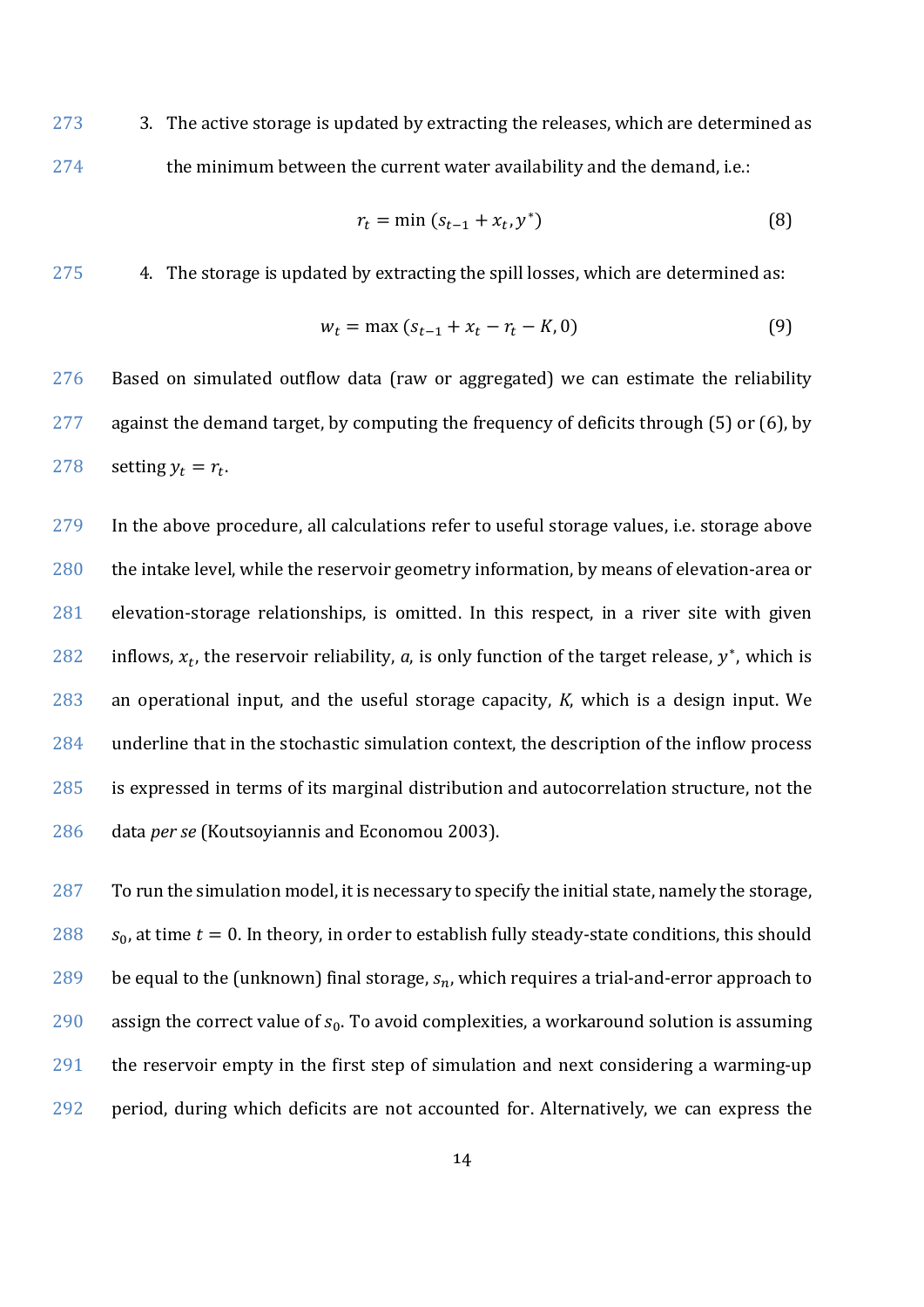293 initial storage as a "reasonable" portion of useful capacity, e.g.,  $s_0 = K/2$ . Nevertheless, if the time horizon of simulation is long enough (as made when using synthetic data), the influence of initial conditions becomes negligible.

 On the other hand, a non-negligible error may be introduced as result of the explicit 297 numerical scheme, if the time interval of simulation,  $\Delta t$ , is relatively large, e.g. monthly. Evidently, the model results are influenced by the order of implementation of the three fluxes (inflows, releases, spilling), and this influence is also subject to the reservoir size 300 (the smaller the reservoir, the larger the error). Since the choice of  $\Delta t$  mainly depends on the temporal resolution of inflow data, it may be essential employing finer time intervals, either by splitting the values into uniformly-distributed sub-sets or via stochastic disaggregation of the available coarse-scale data (e.g., Tsoukalas *et al.* 2019).

 A final remark involves the definition of inflows. Actually, these comprise the sum of all hydrological inputs over each time step, i.e. the runoff from the upstream basin and the rainfall over the reservoir area minus the water losses due to evaporation, seepage and leakage. Often, in a preliminary design setting, we only account for the major processes, namely the runoff arriving at the dam site, and omit the storage-dependent processes or estimating them by assigning a representative value of reservoir level. However, in some circumstances this simplification may also result in non-negligible errors in reservoir analyses (e.g., large-scale reservoirs in semi-arid climates, having significant losses due to evaporation), as thoroughly discussed in the literature (e.g., Lele 1987, Sivapragasam et al. 2003, Adeloye et al. 2019). In such cases, the simulation model has to be extended, to also include level-dependent processes. Nevertheless, embedding level calculations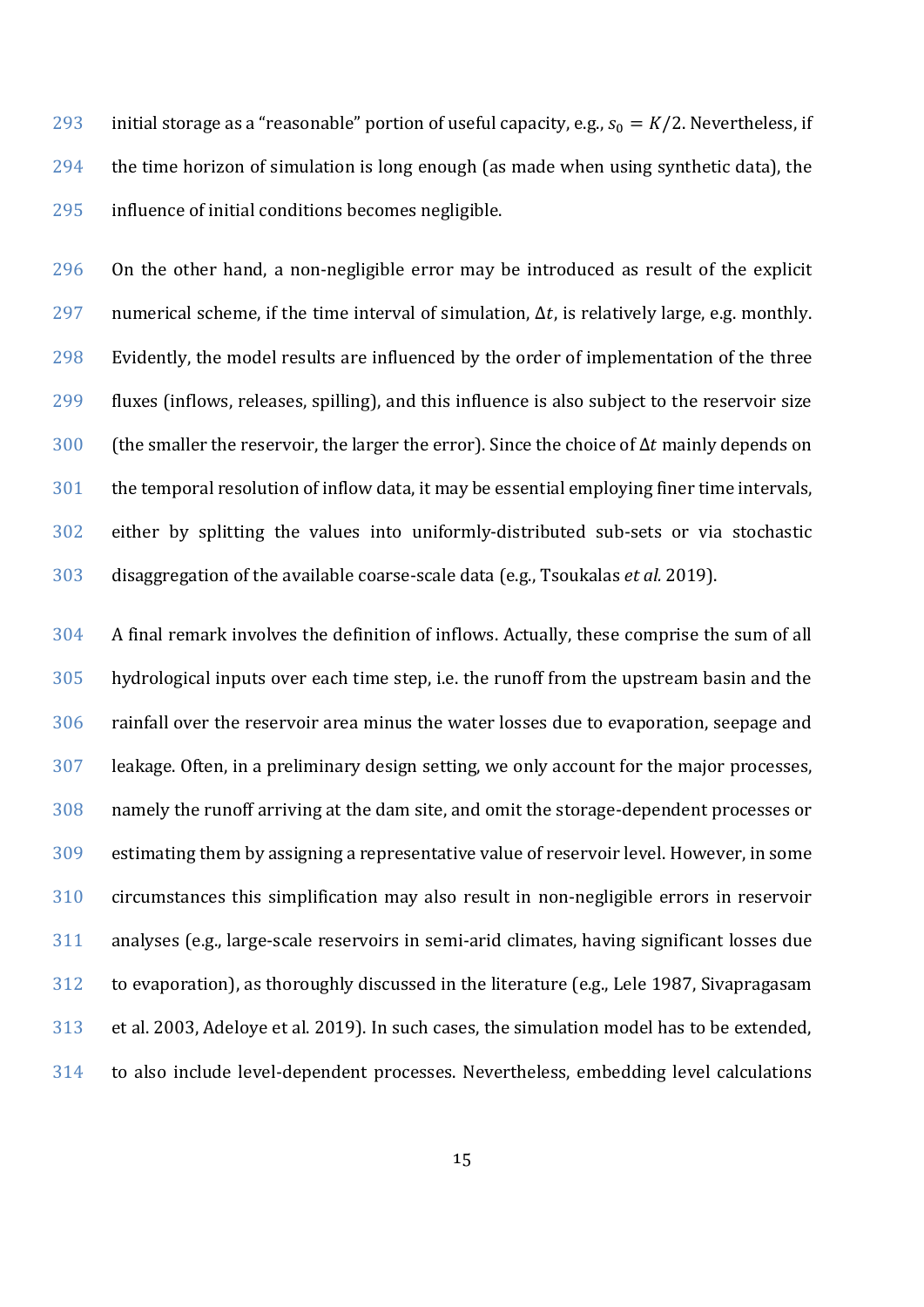within reservoir modelling may make necessary the use of fine-scale input processes, e.g. through disaggregation, for eliminating the impacts of discretization errors.

### **4 Simulation framework for hydroelectric reservoirs**

<span id="page-15-0"></span>*4.1 Peculiarities of hydroelectricity*

 Water resource systems involving hydroelectric reservoirs have substantial differences with respect to water supply works, the design objectives and management policies of which are rather simple, i.e. fulfilling specific demands across the strict boundaries of the associated hydrosystem. In fact, hydropower is the most peculiar of common water uses, since it exhibits multiple challenges and complexities across all its aspects.

 Hydropower is generally delivered through large-scale (i.e., national) interconnected electric grids, comprising a mix of plethora power sources with different characteristics. Apart from evident technical issues, e.g. water and head availability, the sizing of several crucial components of a hydroelectric system is also subject to its role in the overall energy mix. In general, large hydroelectric plants usually fulfil peak energy demands, thus releasing water only during a few hours per day, while less often is their operation as base-load oriented, i.e., generating power at a near-constant level throughout the year. In this respect, the conveyance and power capacity of penstocks and turbines, respectively, are determined according to the *desirable* operation schedule of the hydropower plant. The latter is usually expressed in terms of *capacity factor*, defined as ratio of an actual electrical energy output over a given period of time to the maximum possible one. Therefore, the smaller is this ratio, the larger should be the size of penstocks and turbines, since the expected hydroelectric energy will be delivered in shorter time.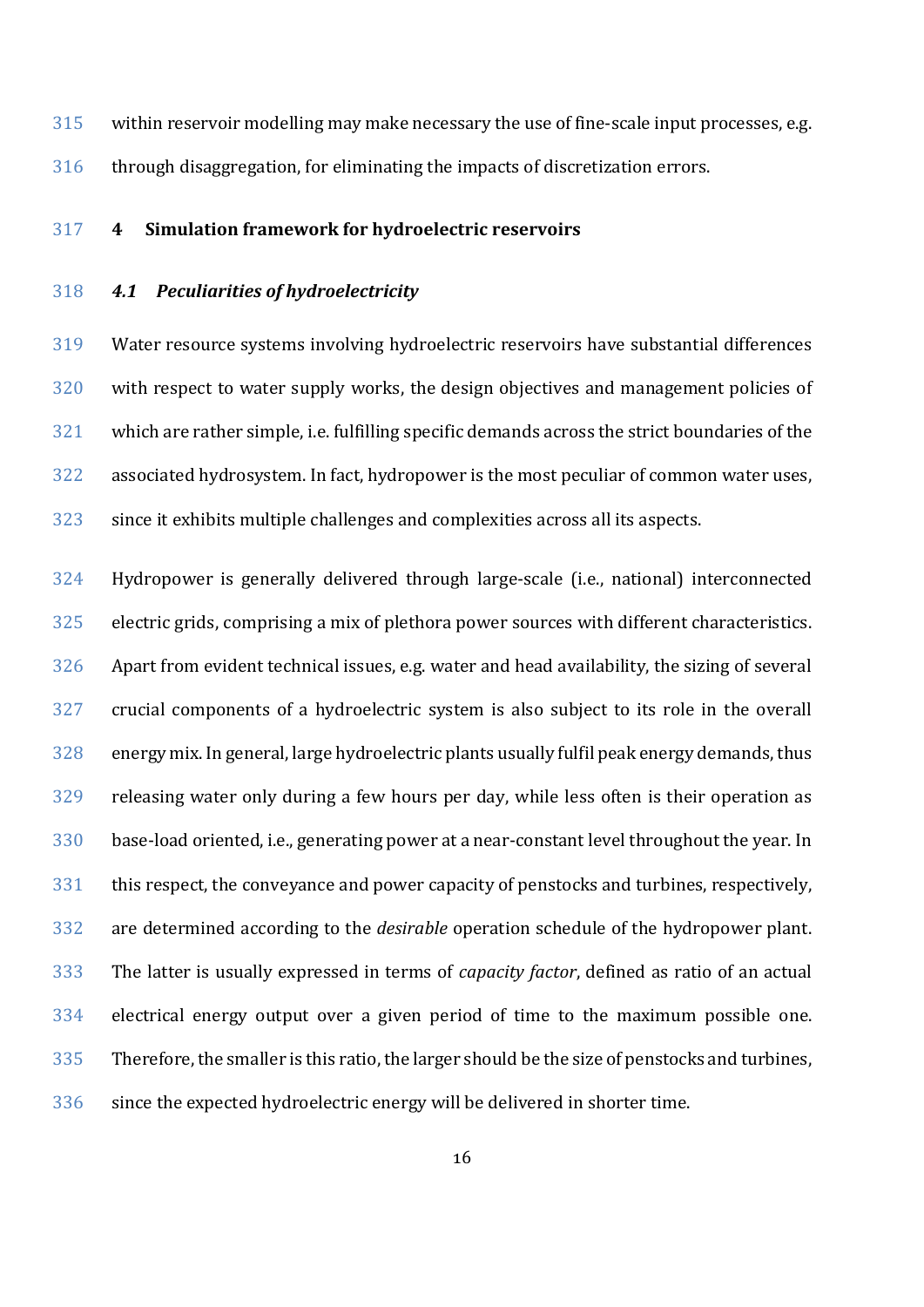The practically unlimited number of potential sources and users also makes the concept of reliable yield quite ambiguous. In contrast to water supply reservoirs, the design and everyday operation of hydroelectric works is not dictated by the energy needs of a specific region; in fact, in many areas the generation of hydropower is mainly subject to financial criteria, associated with the rules of highly-competitive energy stock markets. The systematically increasing insertion of renewables to the energy scene imposes additional challenges to hydropower, which is still the main efficient option for energy regulation and storage at the large scale (Koutsoyiannis et al. 2009, Mamassis et al. 2020).

 The modelling context of hydropower is also subject to several peculiarities that are not appearing in water supply reservoirs. Given that the generation of energy depends both on discharge and head, as the reservoir level decreases more water must be released to fulfill the same power demand. Furthermore, whenever the reservoir tends to spill, it is strongly preferable to take advantage of the surplus conveyance capacity of the penstocks and operate the power station out of its normal schedule, instead of simply leaving water passing from the spillway. The surplus water returns to the downstream river system, while the surplus energy is absorbed by the electrical grid.

 Hence, in hydroelectric reservoirs there exist two operational modes, namely the normal one, for scheduled energy production, and the emergent one, in order to absorb potential spill losses. Consequently, the hydropower community defines two types of energy, i.e. the *firm* or *primary*, which is delivered systematically and with minimal risk, and the *surplus* or *dump* or *secondary* energy, which is produced occasionally (mainly for avoiding spills) and delivered as an excess energy to the electric grid. According to alternative definitions given in the literature, firm energy denotes the generating ability of a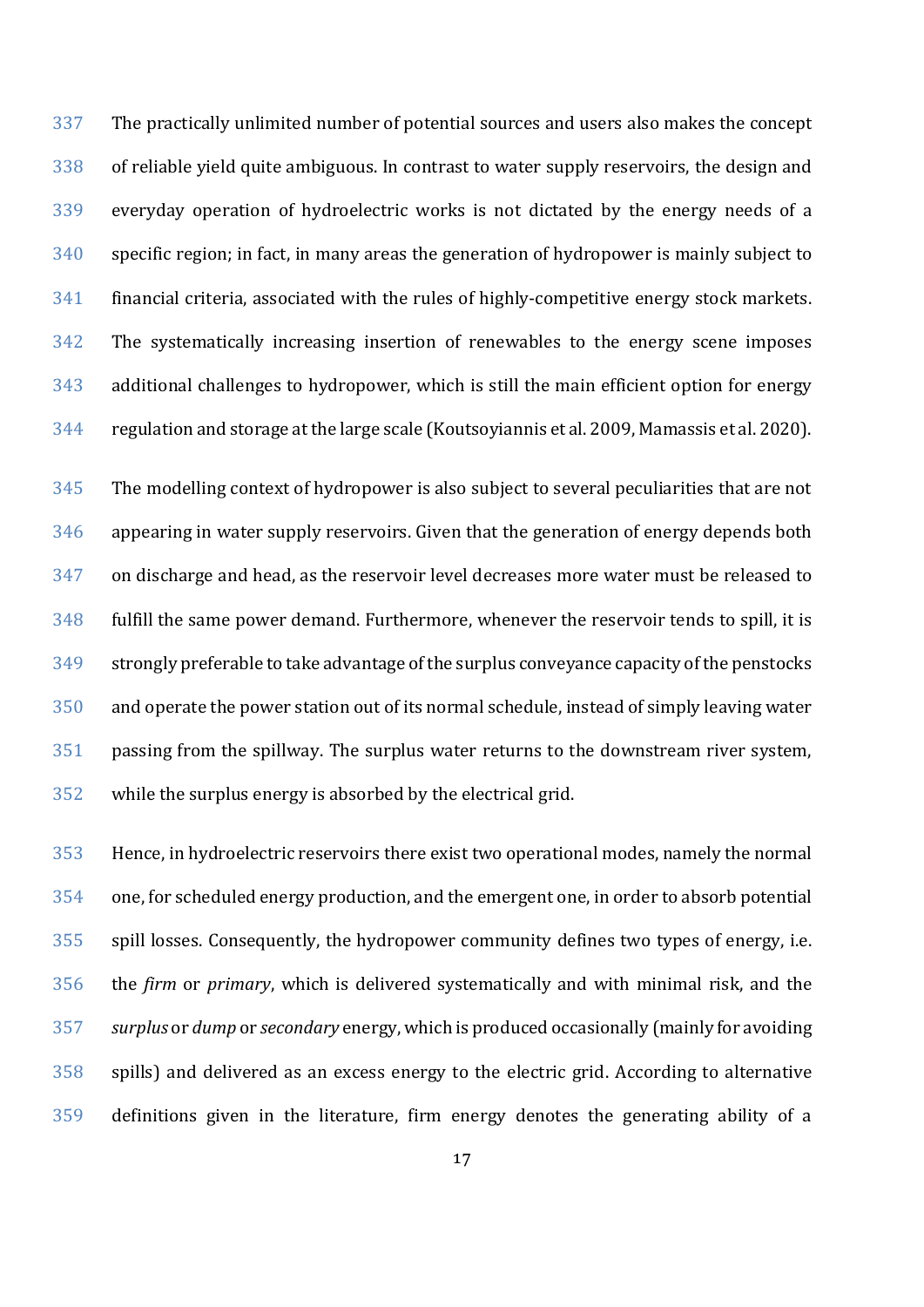hydropower plant under adverse water and demand conditions, which are referred to a specific critical period, e.g. during the dry season of a year or during a sequence of dry years (ASCE 1995, Georgakakos et al. 1997). Following the same rationale with water supply yield, a more convenient expression for this type of energy is *reliable energy*, 364 herein symbolized  $e_a$ , where *a* denotes the reliability level at the specific time scale of interest, *k*. This should not be confused with peak energy. Nevertheless, we emphasize that the reliable energy (and the peak energy, as well) commands a higher price than the excess one (ReVelle 1999 p. 59), and this feature is of key importance in the design and management of hydroelectric systems.

 A last important issue is the balancing of tradeoffs between hydropower and ecological flows. In water supply reservoirs, the amount of water that is reserved for environmental purposes is extracted from its yield, thus also affecting its reliability. On the other hand, in hydroelectric reservoirs, provided that the water is released just downstream of the dam and not diverted elsewhere, the ecological flows are not a direct water loss, given that they can also pass from the turbines and generate energy. However, this configuration implies a cost, since the time scheduling of ecological flows do not coincide the hydropower production policy (e.g., in the case of peak energy, the turbines operate few hours per day, while the ecological flows are released continuously). The most efficient option is the use of low-cost settlements downstream of the dam to regulate the water releases through the turbines (e.g. Efstratiadis et al. 2014b), and thus implement the environmental constraints without affecting the system's performance, as quantified in terms of reliable energy.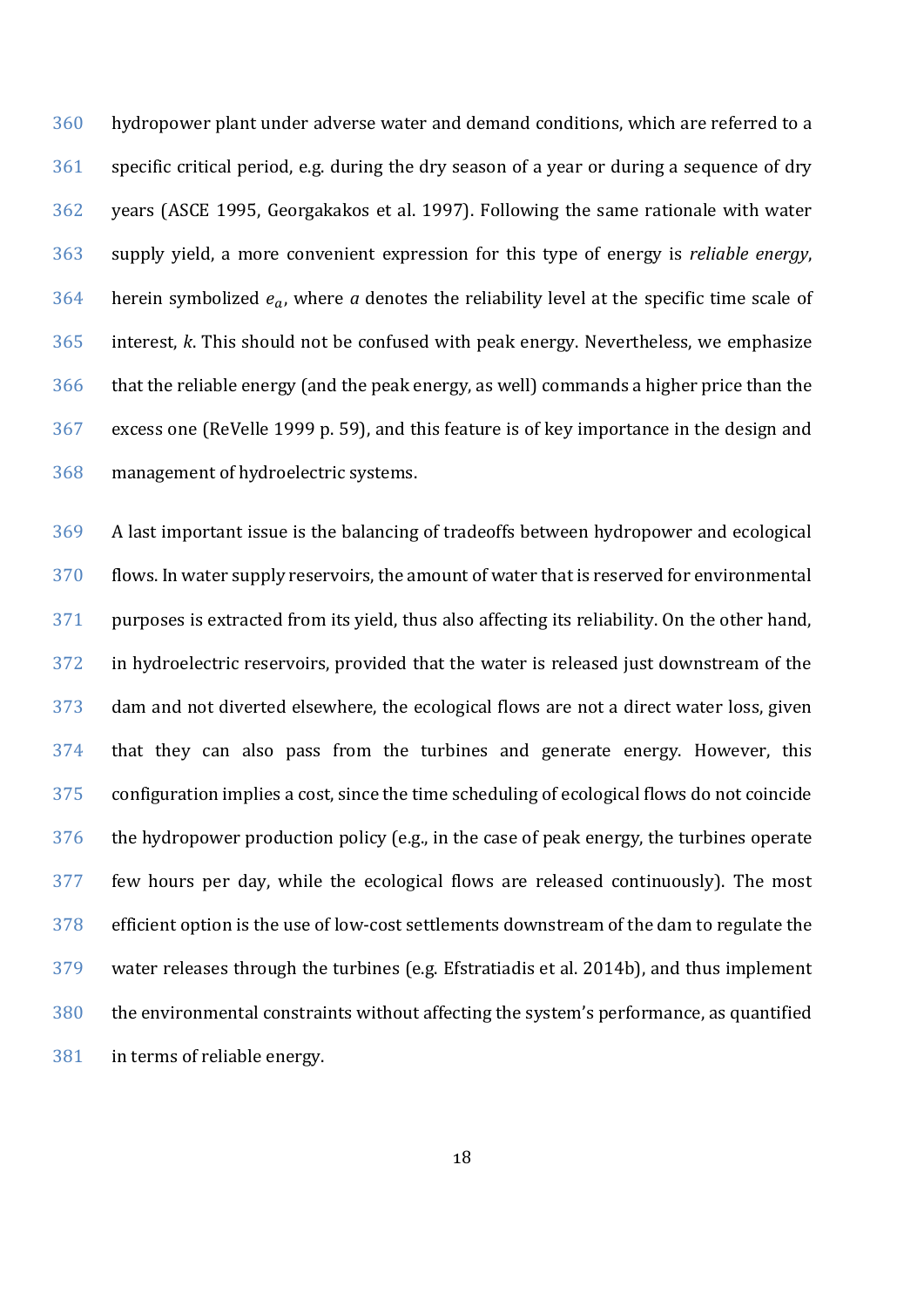### <span id="page-18-1"></span>*4.2 Simulation model*

 The simulation model for hydroelectric reservoirs follows, in general, the rationale of the explicit scheme for water supply ones, with additional inputs and calculations, imposed by the underlying hydropower dynamics. In particular, the governing equation for electric power production via transformation of dynamic and kinetic energy of water is:

<span id="page-18-0"></span>
$$
p = \rho \, g \, \eta \, q \, h_n \tag{10}
$$

387 where  $\rho$  is the water density (1000 kg/m<sup>-</sup>), g is the acceleration of gravity (9.81 m/s<sup>2</sup>); *η*  is the electromechanical system's efficiency (turbines, generators, transformers); *q* is the 389 discharge; and  $h_n$  is the net head, defined as the available hydraulic energy at the turbines. The latter is expressed in terms of elevation, and is written as:

$$
h_{\rm n} = z - z_{\rm d} - h_{\rm L} \tag{11}
$$

 where *z* is the reservoir level, which is a time-varying quantity,  $z_d$  is the downstream level, and  $h_L$  are the sum of hydraulic losses, friction and minor, across the water transfer from the intake to the turbines. The energy losses are increasing function of discharge, while the efficiency also changes with *q*, according to a complex relationship which is 395 characteristic of the turbines (generally,  $\eta$  increases with  $q$ ). Level  $z_d$  is constant, in case of impulse-type turbines, e.g., Pelton, functioning under atmospheric pressure, or approximatively constant, in case of reaction ones, e.g. Francis, provided that the flow is conveyed to a tailrace, where the water level only exhibits small fluctuations.

399 By considering a constant discharge *q* during a time interval Δ*t*, and thus a released 400 volume  $r = q \Delta t$ , the head losses and the efficiency are also constants, since they are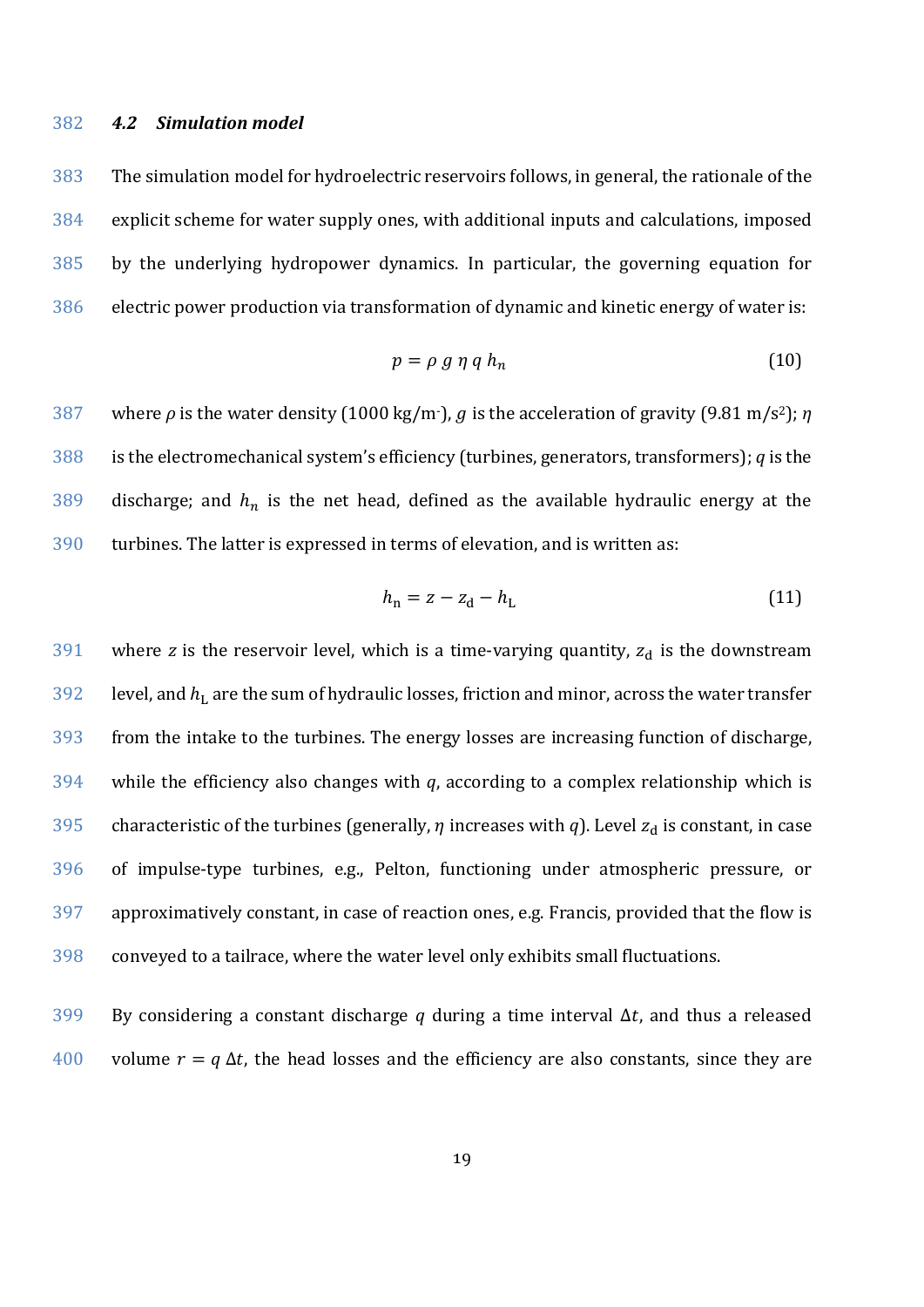401 functions of *q*. Under this premise, by taking the integral of [\(10\)](#page-18-0) we get the following 402 formula of energy production, introduced by Koutsoyiannis and Economou (2003):

<span id="page-19-0"></span>
$$
e = \psi r (z - z_d) \tag{12}
$$

403 The quantity  $\psi$  is called *specific energy* and is defined as:

$$
\psi = \gamma \eta h_{n} / (z - z_{d}) \tag{13}
$$

 $404$  By expressing the water release in m<sup>3</sup>, the head in m and the energy in kWh, the specific 405 energy is given in kWh/m<sup>4</sup>. Actually,  $\psi$  is function of head, while for an ideal turbine 406 without energy conversion losses, thus  $\eta = 1$ , and an ideal conveyance system without 407 hydraulic losses, thus  $h_n = z - z_d$ , its theoretical maximum value is 0.002725 kWh/m<sup>4</sup> 408 (or 0.2725 GWh/hm<sup>4</sup>, is the water release is expressed in hm<sup>3</sup> and the head in hm).

409 Essential inputs for the simulation of a hydroelectric reservoir are three characteristic 410 elevations, i.e. the intake level,  $z_{\text{min}}$ , the spill level,  $z_{\text{max}}$  (denoting the minimum and 411 maximum operation levels, respectively), and the downstream level,  $z_d$ , as well as three 412 characteristic relationships that are all functions of the reservoir level, i.e. gross storage 413  $S = f_1(z)$ , discharge  $q = f_2(z)$ , and specific energy  $\psi = f_3(z)$ . By setting  $S_{\min} = f_1(z_{\min})$ 414 and  $S_{\text{max}} = f_1(z_{\text{max}})$ , the active storage and active storage capacity, which are embedded 415 in the simulation model, are estimated as  $s = S - S_{\text{min}}$  and  $K = S_{\text{max}} - S_{\text{min}}$ , 416 respectively. The last two formulae can be extracted on the basis of geometrical and 417 hydraulic properties of the conveyance system (intake, penstock) and the operation 418 curves of the turbines. Within simulation, the discharge function is used to determine the 419 conveyance capacity of the system, and thus the maximum allowable release,  $c = q \Delta t$ .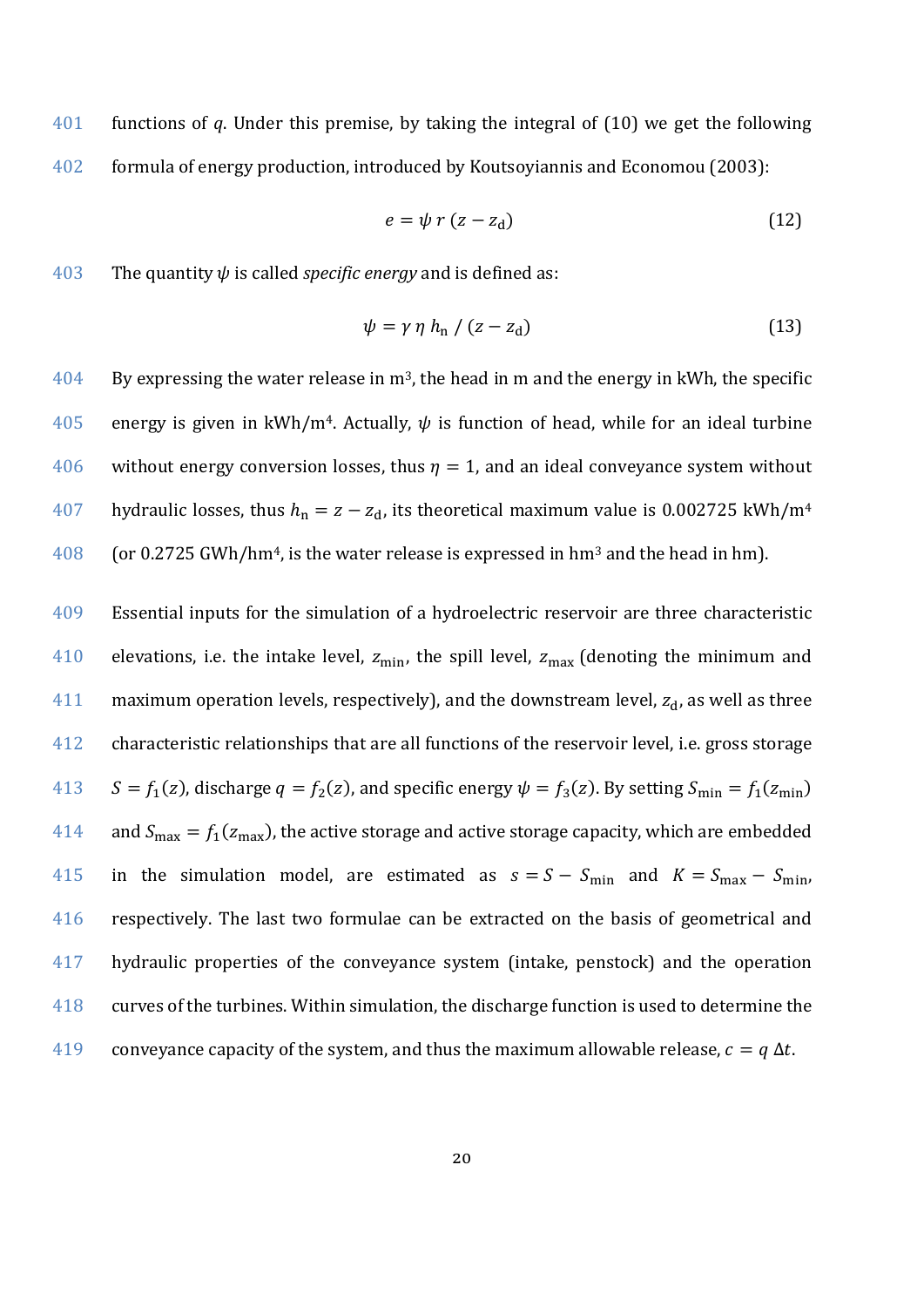420 Let assume a constant energy target,  $e^*$ , representing, in fact, a theoretical rather than a 421 real quantity, which allows for evaluating a hydroelectric reservoir as a standalone 422 energy source. Similarly to a water supply reservoir, at each time step we seek for the 423 unknown outputs  $r_t$  (in that case, the water releases through the turbines) and  $w_t$  (water 424 loses due to spill), by solving the water balance equation [\(7\)](#page-12-0) as follows:

425 1. At the beginning of time step *t*, the active storage is set equal to the known value 426 at the end of previous step, i.e.  $s_t = s_{t-1}$ .

427 2. On the basis of  $s_t$  we update the level,  $z_t$ , the conveyance capacity  $c_t$ , and the 428 specific energy  $\psi_t$ . We also determine the desirable release through the turbines, 429 by solving eq. ([12](#page-19-0)) for the given energy target, i.e.

$$
y_t^* = \frac{e^*}{\psi_t \left(z_t - z_d\right)}\tag{14}
$$

430 3. The active storage is updated by adding the known inflows, thus  $s_t \rightarrow s_t + x_t$ .

431 4. The active storage is updated by extracting the releases to fulfill the target energy,  $432$   $e^*$ , which are subject to the current water availability, the target release and the 433 conveyance capacity of the hydropower system, i.e.:

$$
r_t^{(1)} = \min\left(s_{t-1} + x_t, y_t^*, c_t\right) \tag{15}
$$

434 5. If essential, additional releases are employed to convey the surplus storage 435 through the turbines, subject to their remaining conveyance capacity, i.e.:

$$
r_t^{(2)} = \min \left[ \max \left( s_{t-1} + x_t - r_t^{(1)} - K, 0 \right), c_t - r_t^1 \right] \tag{16}
$$

436 6. The reservoir storage at the end of time step is updated by extracting the spill 437 losses, which are estimated by: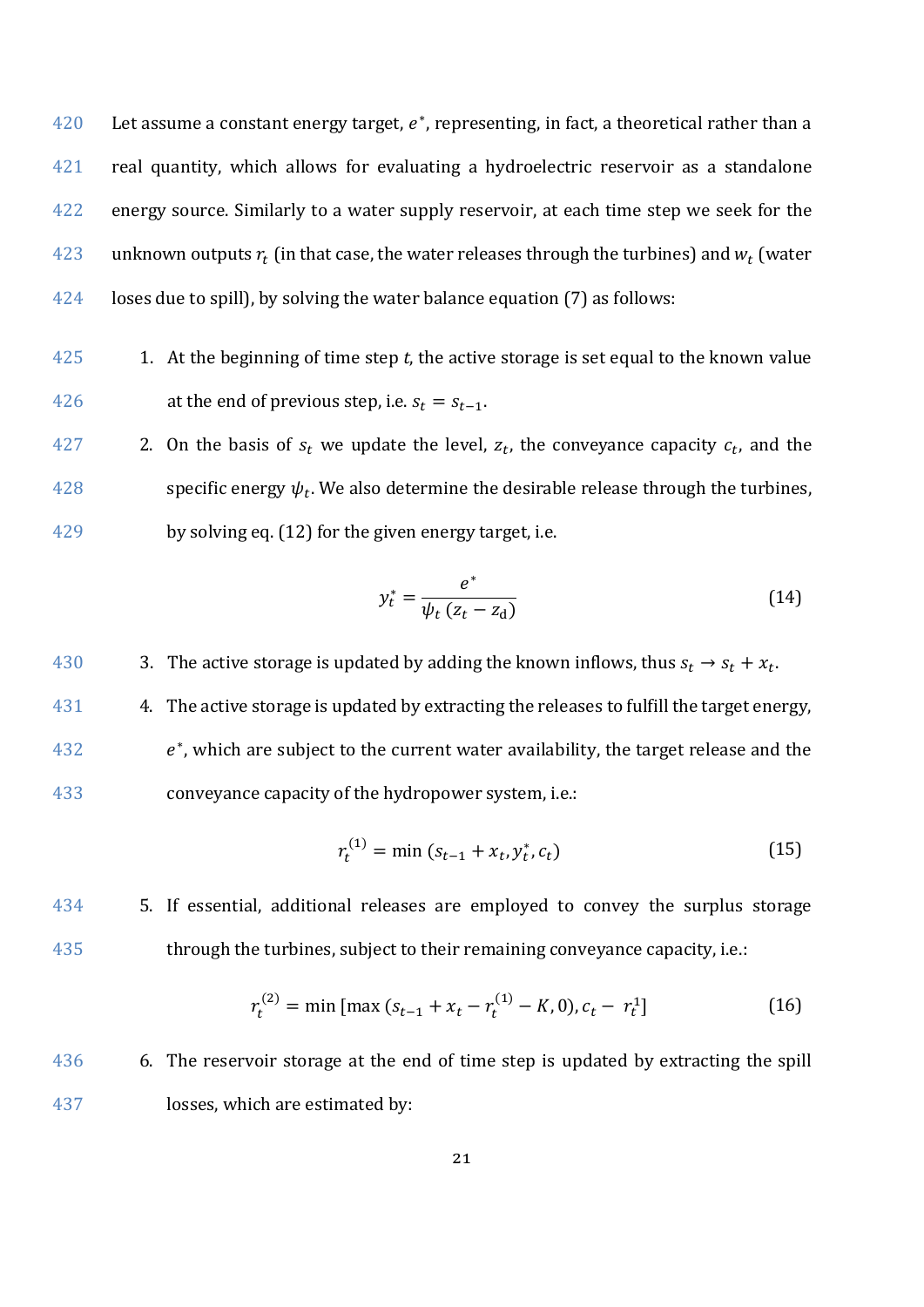$$
w_t = \max (s_{t-1} + x_t - r_t^{(1)} - r_t^{(2)} - K, 0)
$$
 (17)

438 7. The produced energy over the time interval is computed through eq. [\(12\)](#page-19-0), by 439 setting the sum of releases,  $r_t = r_t^{(1)} + r_t^{(2)}$ , and after re-estimating the specific energy and the head by considering the average reservoir level at the beginning and end of time step.

 The use of average level in energy estimations at the end of each time step ensures more accurate results, without affecting the explicit formulation of the simulation procedure, a key advantage of which is its computational efficiency. However, this correction may not be sufficient if the level fluctuations are relatively large, which depends on the reservoir geometry, as expressed by the elevation-storage relationship, and the time step of 447 simulation. As already discussed for the case of water supply reservoirs, in such cases it 448 may be preferable to apply a finer time interval in water balance calculations, which may 449 be artificially done, by downscaling the inflow data and thus splitting all reservoir fluxes. An alternative approach is the use of an implicit scheme, in which the computations within each time interval are repeated by updating the reservoir level and associated head from the previous iteration cycle. Preliminary experiments with monthly data showed that this scheme converges very quickly, even after only one iteration.

# *4.3 Energy-probability curve*

 The operation of a hydroelectric reservoir is easily depicted by plotting the energy- probability curve (EPC). As with the well-known flow-duration curve, this is constructed by sorting the simulated energy data in descending order and assigning an empirical exceedance probability, based on the order of each value. Thus, the vertical axis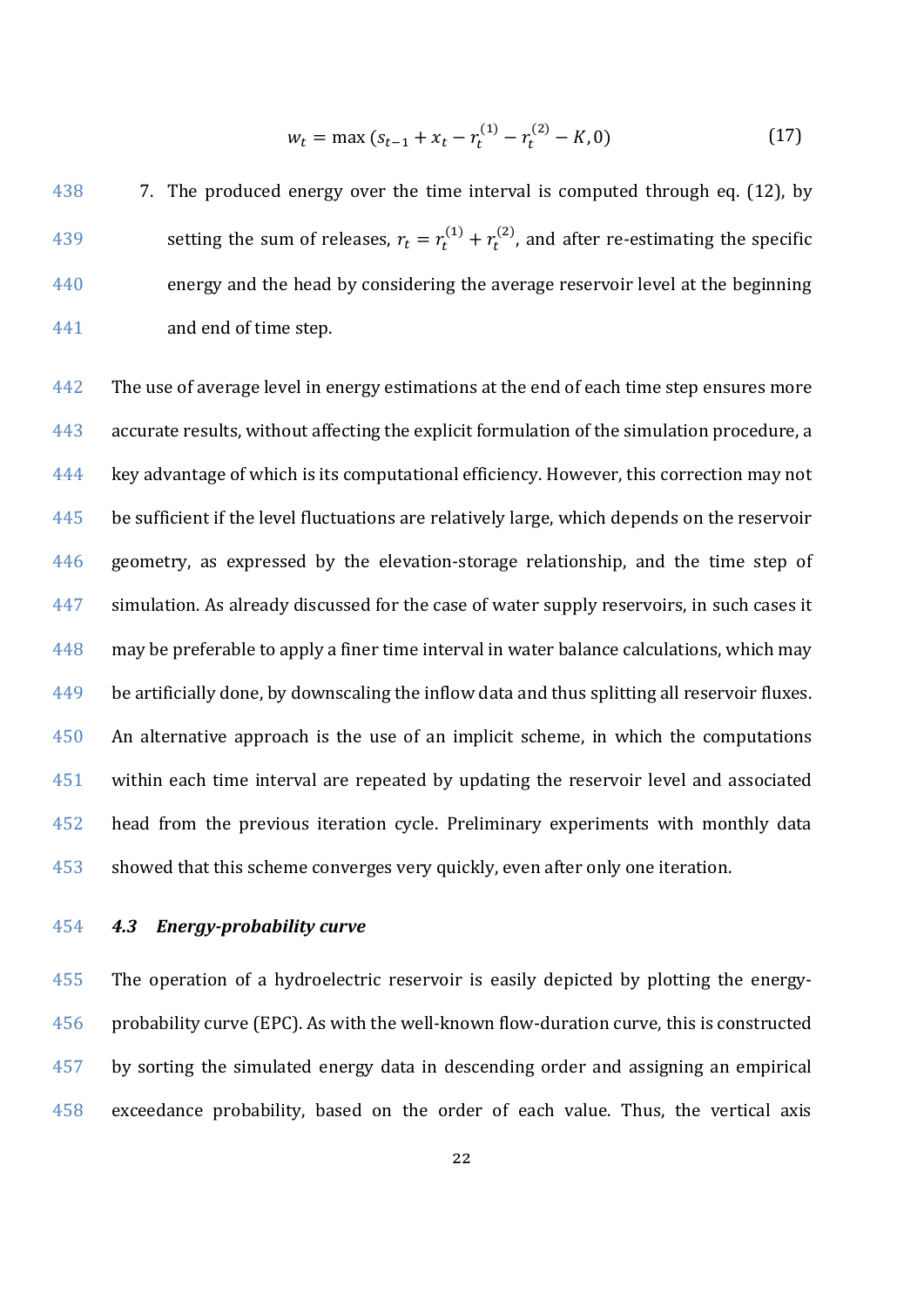represents the energy value and the horizontal axis the percentage of the time that the energy production exceeds this value. As the EPC expresses the distribution of energy over the simulation period, it embeds all essential information for recognizing different aspects of the system's operation.

 In **Figure [1](#page-23-0)** we show the EPC provided by a simulation experiment considering the hydroelectric system of Kremasta at river Achelous, NW Greece. The computations are made with the implicit scheme, enabling a single iteration for the correction of head. The 466 energy data is extracted by assigning a monthly energy target of  $e^* = 65$  GWh, and using the historical inflows from 1966 to 2008 (42 years, 504 monthly steps). The plotted area is divided into four regions, corresponding to associated operation modes:

**Region A**: The system produces excess energy with respect to target  $e^*$ , by conveying 470 surplus storage through the turbines, and at the same time the reservoir is spilling, since 471 the conveyance capacity of the penstock is exhausted. In this mode the EPC is flat, given that both the discharge and the gross head are maximized, thus providing the maximum possible energy, i.e.:

$$
e_{\text{max}} = \psi \, q(z_{\text{max}}) \, \Delta t \, (z_{\text{max}} - z_{\text{d}}) \tag{18}
$$

 **Region B**: The system produces excess energy, by passing all surplus storage from the turbines, in order to prohibit the generation of spill losses.

 **Region C**: The system operates according to its normal schedule, thus producing the target energy,  $e^*$ , which in turn results to a flat EPC. Had we employed the explicit simulation scheme this region would be approximately flat. The reason is that in explicit simulations, the actual energy is estimated *a posteriori*, on the basis of the average head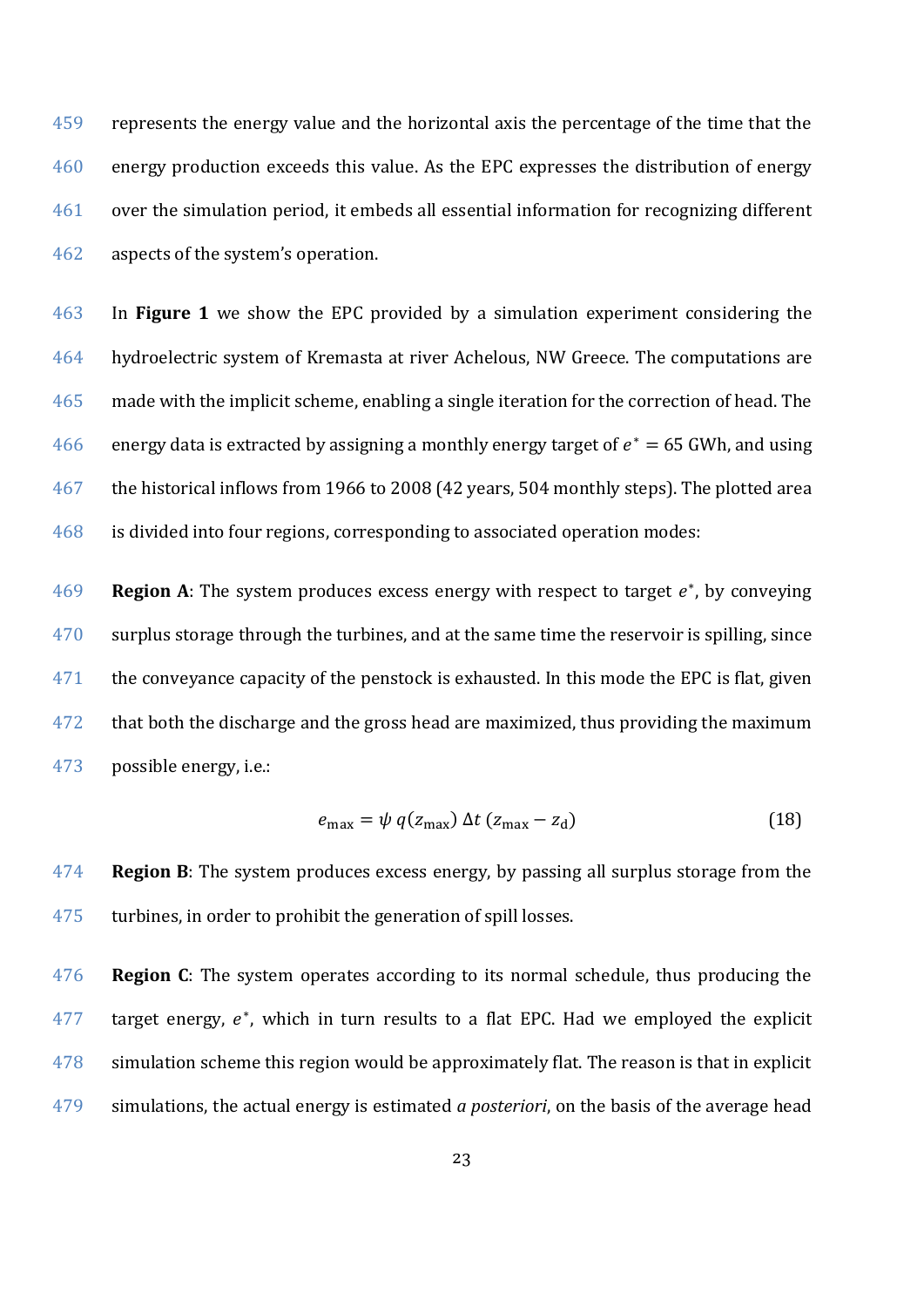- across each simulated time interval, while the target volume to release is computed *a priori*, on the basis of the known head at the beginning of each time step.
- **Region D**: The system produces lower energy than the desirable value, e<sup>\*</sup>, because of reduced storage and/or head.



# <span id="page-23-0"></span>**Figure 1**: Simulated energy-probability curve (EPC) of Kremasta reservoir, also

depicting its characteristic regions and probability values.

487 Using the EPC we can also obtain the average energy production, by integrating the simulated energy vs. percentage of time, the probability of spilling, *P*S, the probability of 489 producing excess energy,  $P_E$ , and the probability of producing the target energy,  $P_T$ , thus 490 the reliability of the hydroelectric system with respect to the associated target value. By assigning a lower target, its reliability will evidently increase, yet the spread of regions A and B is also expected to increase, thus generating more excess energy and more water losses due to reservoir spilling. On the other hand, by setting a larger target, the region D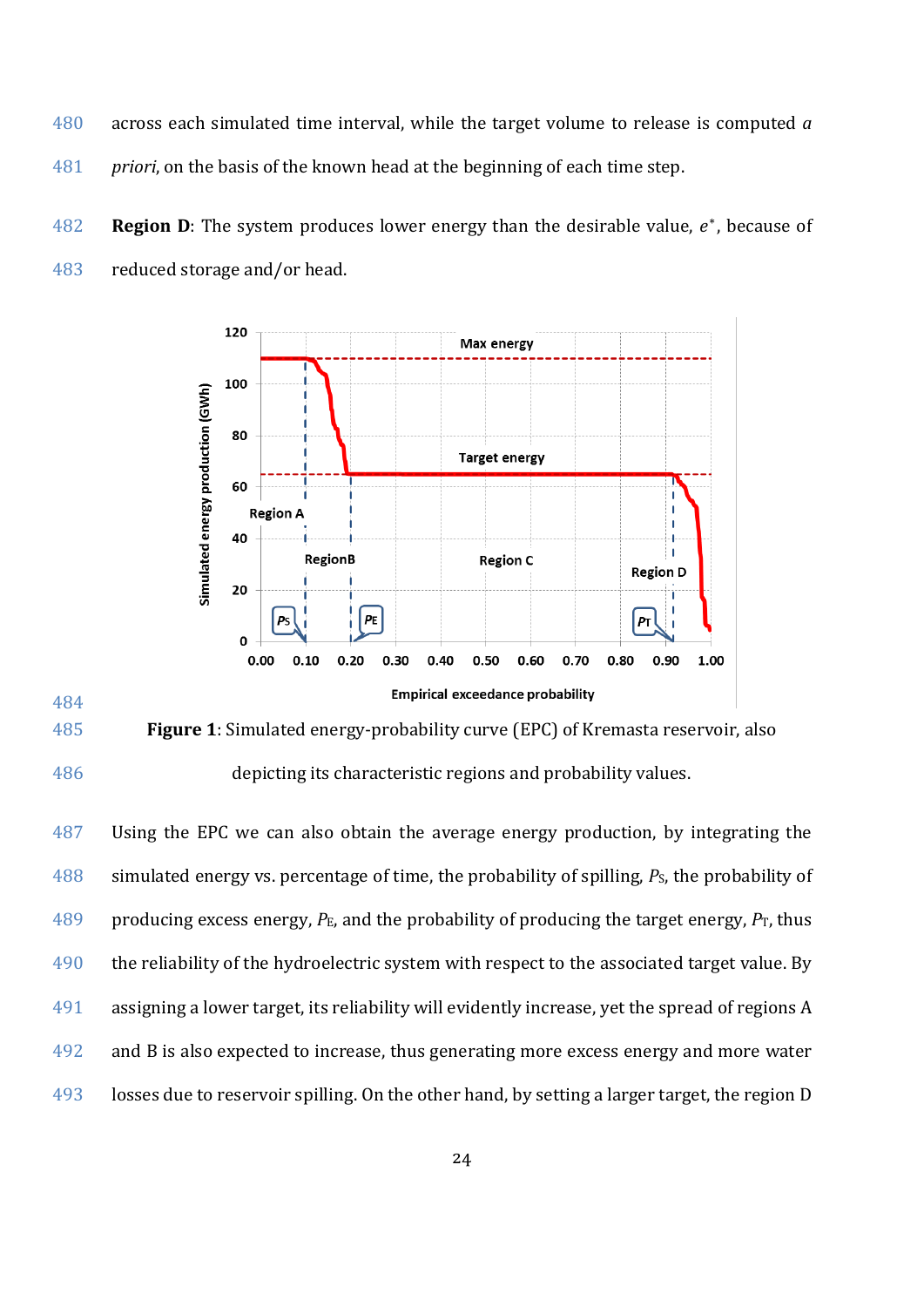will expand, thus resulting in more frequent deficits but less water losses. In this context, 495 the shape of the EPC can be used as indicator of the overall performance of a hydroelectric 496 system: the more extended is the flat region C, the more spread is the energy production, and thus the more efficient is the operation of the system.

# <span id="page-24-0"></span>*4.4 Performance metrics*

 The twofold operation of hydroelectric reservoirs, i.e. normal and emergent, and the higher price of reliable over surplus energy make essential to revise the key concept of reliable yield, used in conventional storage-reliability-yield analysis. To begin with, we can outline this metric in a similar manner with water supply reservoirs, namely as the energy value ensured with a given reliability, and estimate it empirically, through EPC analysis. More precisely, the reliable yield of a hydropower system is defined in terms of reliable energy, which requires the assignment of a high probability of exceedance, e.g. 99% on monthly basis (Koutsoyiannis et al. 2002), to guarantee that this energy will be available even under adverse water conditions (Georgakakos et al. 1997).

 Interestingly, while in water supply reservoirs the target water demand and the reliable yield are identical (as the reliable yield is the demand ensured with a given reliability), in 510 hydroelectric reservoirs the target energy,  $e^*$ , and the reliable energy, herein symbolized  $e_a$  (where a is the reliability level), are two different concepts. Actually, the target energy 512 dictates the operation of the reservoir, while  $e_a$  is a performance metric. In a simulation context, the former is input and the latter is output. To demonstrate this difference, in **Figure** Σφάλμα! Το αρχείο προέλευσης της αναφοράς δεν βρέθηκε. we plot  $e_a$  as function of target energy for two reliability levels, namely 95 and 99%, using again as example the hydroelectric reservoir at Kremasta. This function can be divided into four distinct parts.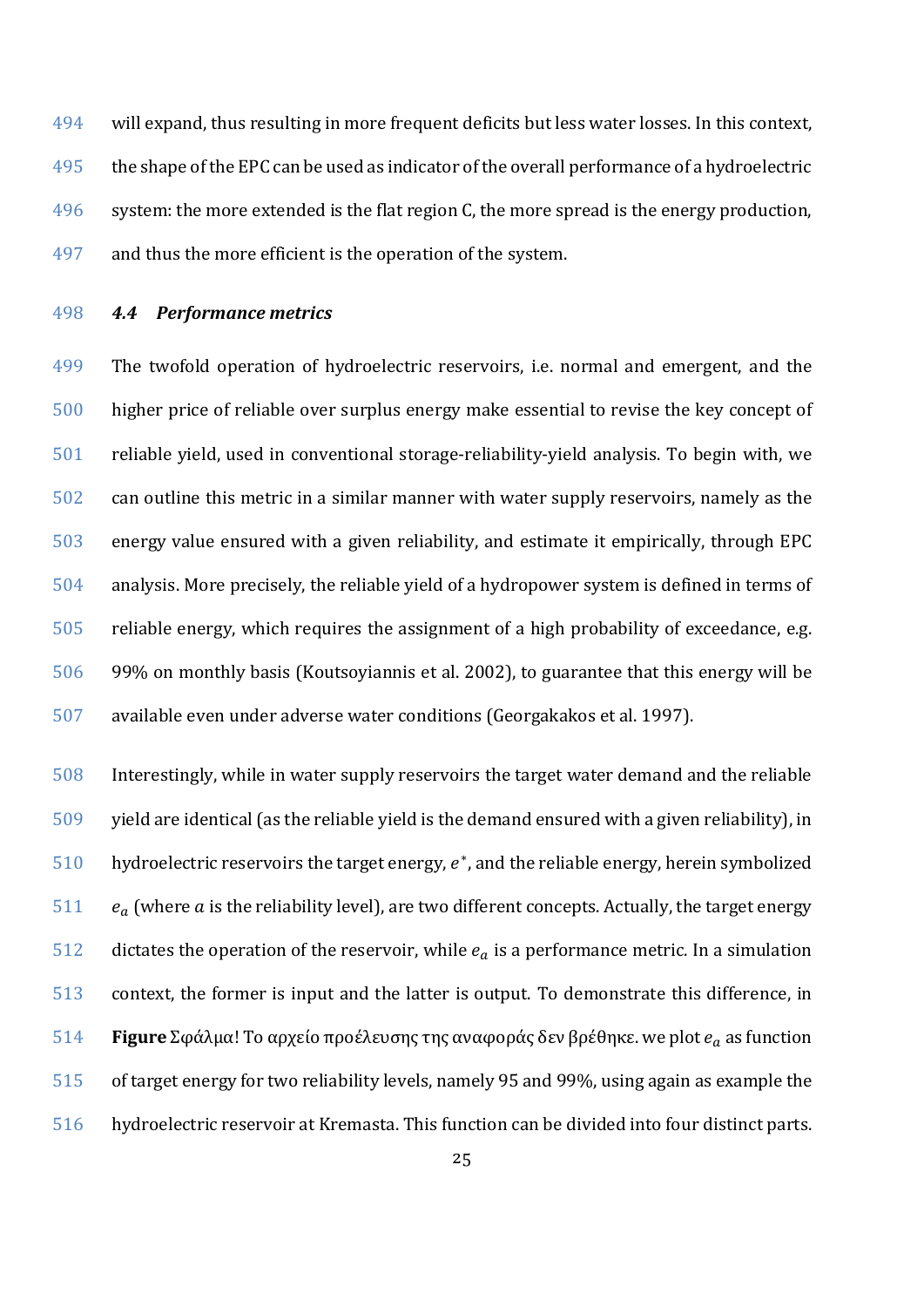517 For low target values,  $e_a$  takes a small constant value. For intermediate target energy values, it equals the target one, while after reaching its maximum it drops abruptly. Finally, for large target values, the system produces an overall minimum reliable energy. Apparently, the 99% reliability curve is more conservative than the 95% one, in terms of both minimum and maximum reliable energy. Moreover, the rising limb of the former is very sharp, denoting that the assignment of a very high reliability level makes the 523 detection of the maximized  $e_a$  quite sensitive against errors and uncertainties. In particular, the sampling uncertainty of historical data may significantly affect the 525 estimation of  $e_a$ , which furthermore reveals the usefulness of stochastic approaches.





 **Figure 2**: Plots of alternative energy metrics (95 and 99% reliable energy and monthly average) vs. monthly target energy for the hydroelectric system of Kremasta.

 In the same graph we also plot the mean monthly energy production, which has been widely used as an overall performance measure in the analysis and optimization of 531 hydroelectric reservoir systems. In contrast to  $e_a$ , this metric exhibits limited variability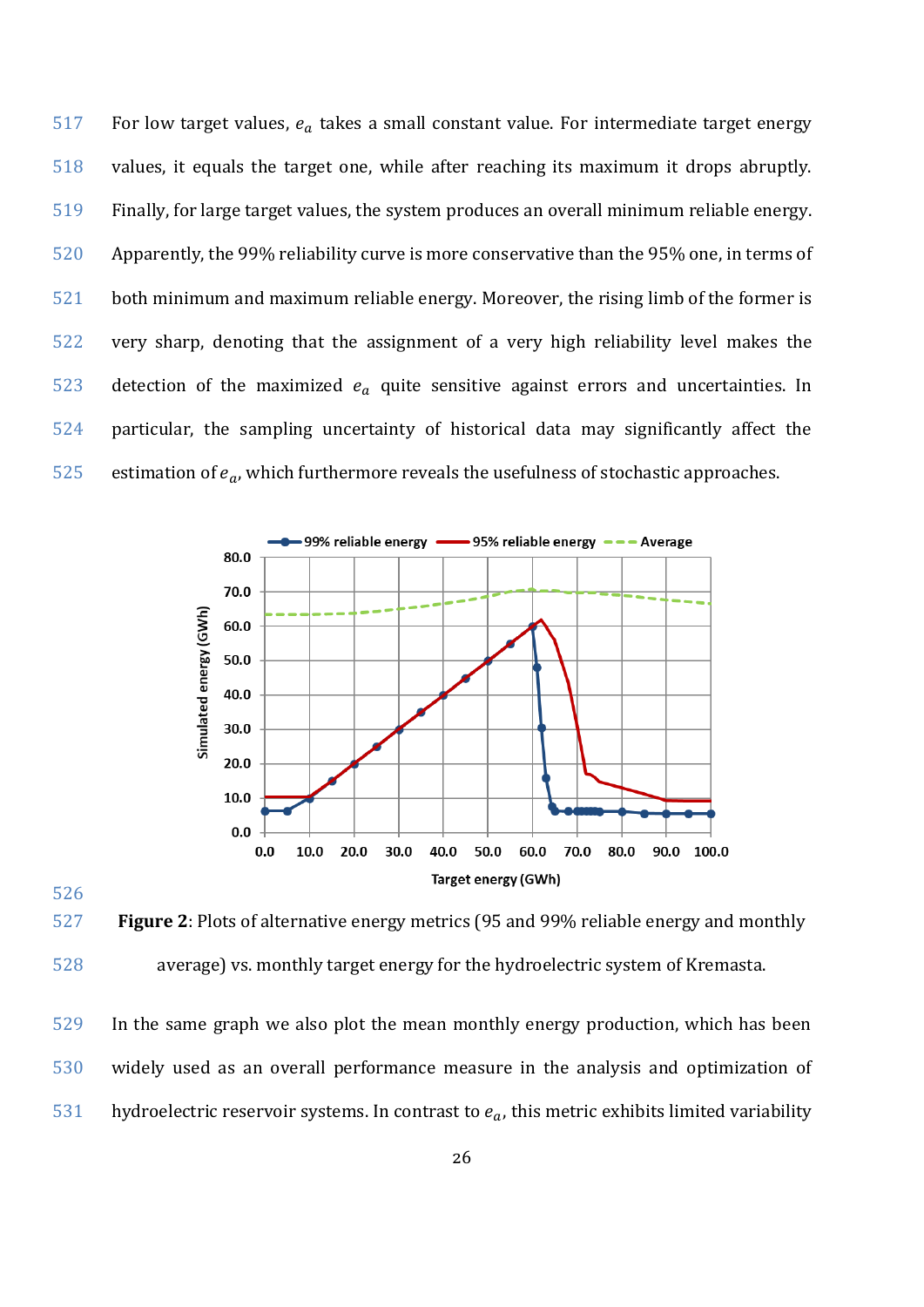against target energy, thus being little only influenced by the management policy of the reservoir. In particular, by not distinguishing energy according to its price, this metric does not follow the obvious deterioration of the reliability of energy production, when assigning unrealistically high production goals, thus providing a misleading picture of the system's performance. Hence, the optimal performance of a hydroelectric system is much better ensured by maximizing the reliable energy for a reasonably high reliability level. This quantity can be easily obtained by using as underlying model the simulation scheme of section 4.2 and solving an optimization problem with one control variable, i.e. the target energy.

541 However, the maximization of  $e_a$  may still not be sufficient for fully assessing the system's performance, without also considering the sharing between reliable and surplus energy. Surprisingly, the literature reports limited works clearly distinguishing these two types of energy in a simulation-optimization context (Koutsoyiannis et al. 2002, 2003, Afzali et al. 2008, Li and Qiu 2015, Tsoukalas and Makropoulos 2015, Taghian and Ahmadianfar 2018). On the other hand, retaining water for later hydropower generation, in order to reduce the overall risk of energy shortage, is a well-known practice, through the concept of hedging rules (e.g., Tayebiyan et al. 2019, Wang et al. 2019), also employed in water supply systems (e.g., Draper and Lund 2004). Nevertheless, the practical question arising is the formulation of an overall metric that also accounts for over- and under-production 551 with respect to the energy target, to be used as alternative or complementary to  $e_a$ . This option is offered by introducing a quasi-economic function, reflecting the different market prices of reliable against secondary energy and against energy deficits, i.e.: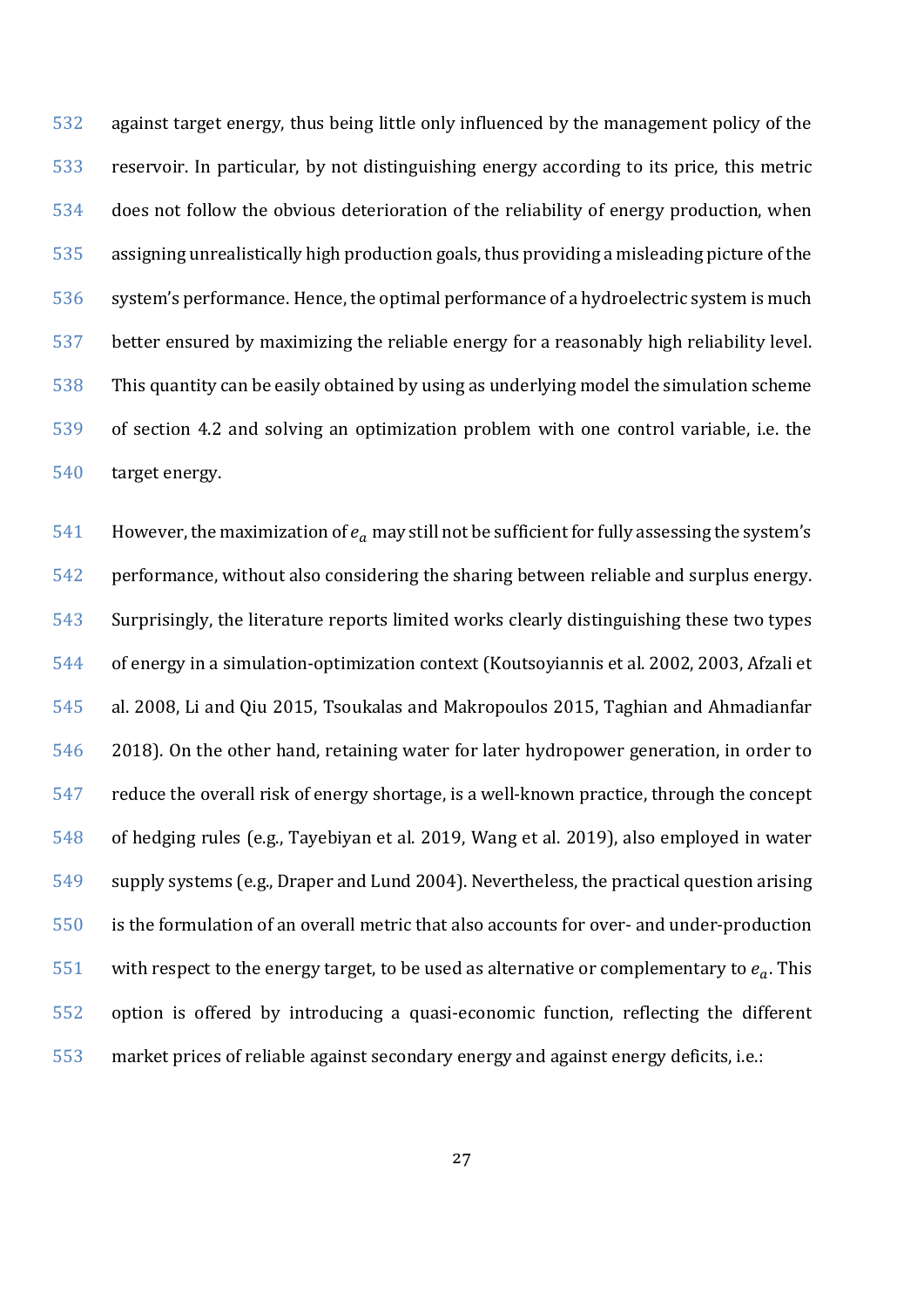<span id="page-27-0"></span>
$$
F(e^*) = \frac{1}{n} \sum_{t=1}^{n} [c_f \min(e_t, e^*) + c_s \max(0, e_t - e^*) - c_d \max(0, e^* - e_t)] \tag{19}
$$

554 where  $c_f$  is the unit profit for energy production up to the target value  $e^*$ ,  $c_s$  is the unit 555 profit for producing excess energy with respect to  $e^*$ , and  $c_d$  is a unit penalty for deficits; the latter should be large enough, to confirm that the system will produce the target value  $e^*$  with high reliability. We underline that eq. [\(19\)](#page-27-0) handles reliable and target energy as equivalents. As already discussed, this key assumption is true for a specific range of intermediate target energy values (not very small, neither very large), which obviously includes the target value that maximizes the overall benefit.



# 561

562 **Figure 3**: Plots of alternative profit/penalty metrics vs. monthly target energy for the 563 hydroelectric system of Kremasta (see definitions in the text).

564 Once again using the Kremasta case, we plot the energy benefit function *F* versus target  $565$  e<sup>\*</sup> by considering three combinations of unit profit/cost values, i.e. 0.10, 0.05 and 1.0

566 €/KWh, 0.10, 0.025 and 1.0 €/KWh, and 0.10, 0.05 and 0.10 €/KWh (**Figure** Σφάλμα! Το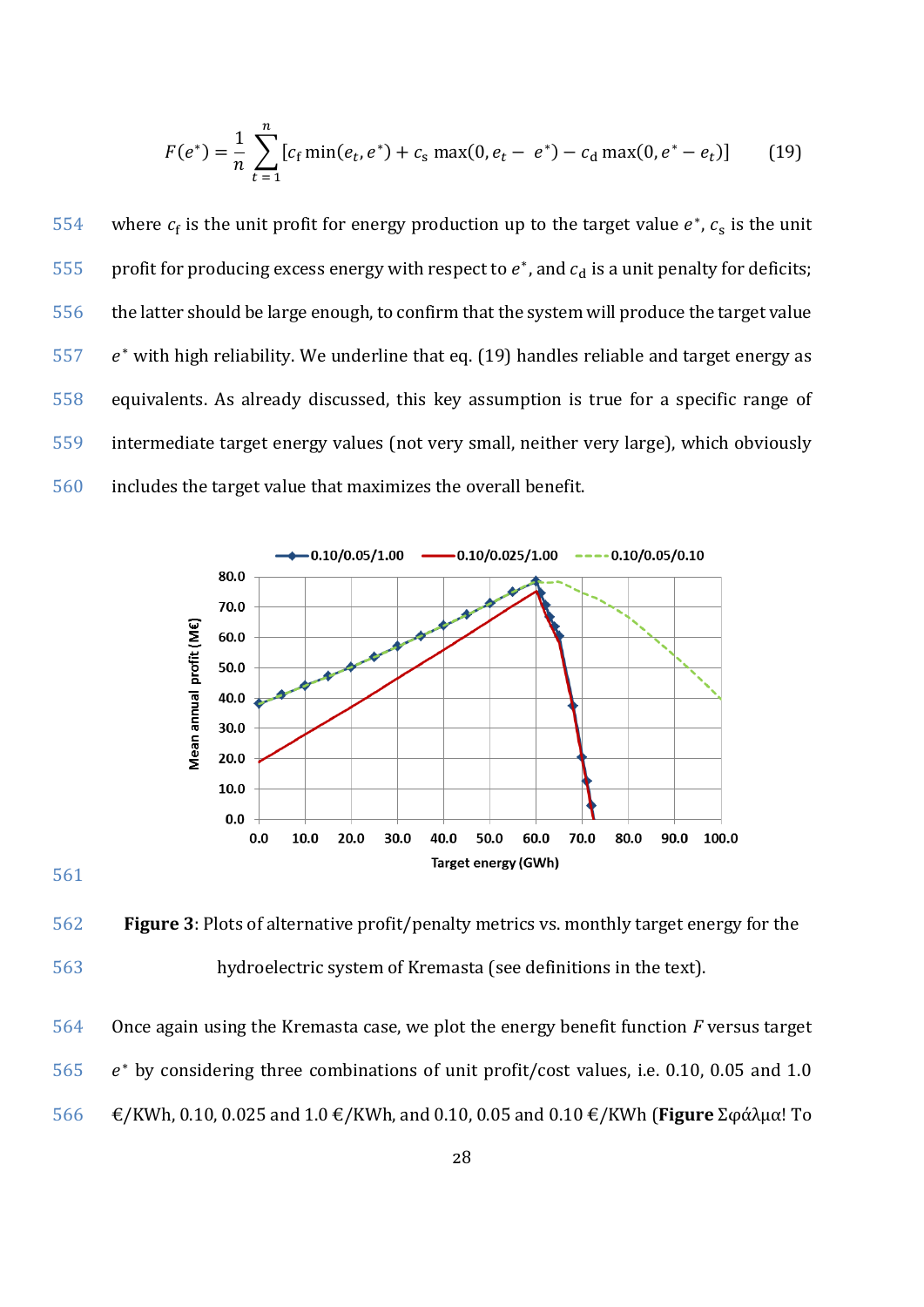αρχείο προέλευσης της αναφοράς δεν βρέθηκε.). In the first setting, we assume a ratio of 2:1 among reliable and secondary energy, and a ratio of 1:10 among production and deficit. The second setting assigns a small benefit for secondary energy generation (4:1 ratio), while the third assigns a very small penalty for deficits (1:1 ratio). It is worth mentioning that all unit profit combinations converge to the same optimal energy target, i.e. 60 GWh/month, which is the identical to the one obtained for maximizing the 99% reliable energy (**Figure** Σφάλμα! Το αρχείο προέλευσης της αναφοράς δεν βρέθηκε.). We observe that for the first two settings the profit function [\(19\)](#page-27-0) increases linearly with target energy  $e^*$  and after reaching its maximum it drops rapidly. For, by assigning a target energy production even little far from its optimum results to largely negative profit values, thus penalizing the reduction of reliability further than the optimization of reliable energy itself. On the other hand, a much smoother behavior is shown with the use of much smaller penalties (third setting), while the profit curve becomes almost flat in the vicinity of the optimum. Nevertheless, the assignment of too small penalties for energy deficits is not realistic, since it ignores the impacts of shortages in the real-world energy industry.

# **5 Generalized storage-yield analysis for hydroelectric reservoirs**

### *5.1 Problem setting*

 As discussed so far, the hydroelectric yield can be expressed in terms of the constant 586 energy target that ensures the maximization of the reliable energy  $e_a$  or, alternatively, the profit function [\(19\)](#page-27-0), after assigning reasonable sets of unit profit/cost values. Under the optimization context, the reliable yield of a hydroelectric reservoir with given design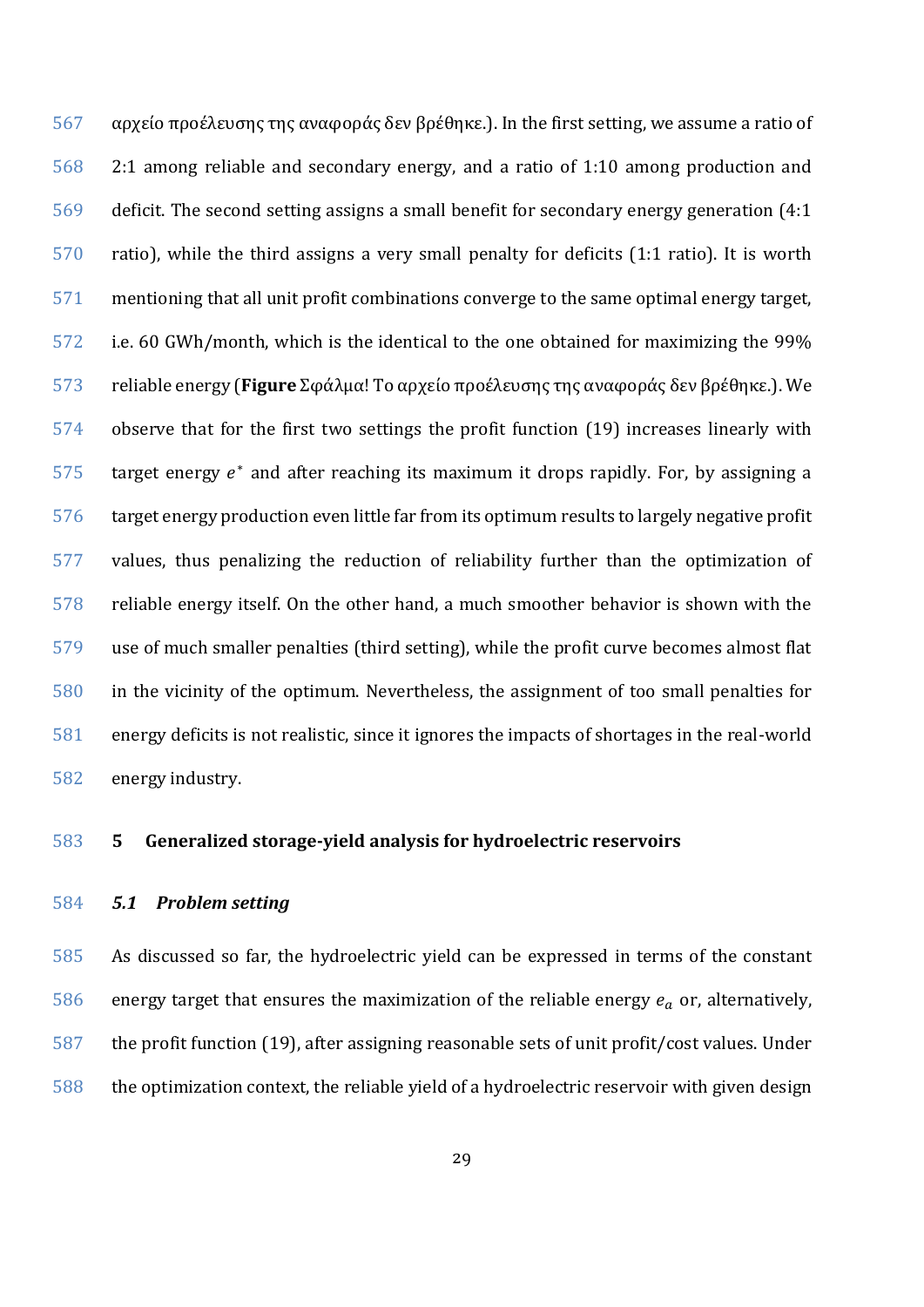characteristics is practically unique, since it can only refer to a very high reliability, while in the case of water supply systems the acceptable reliability range is quite extended. In fact, this describes the trade-off between potential abstractions and frequency of deficits, also applied in multicriteria analyses (e.g., Christofides et al. 2005).

 On the other hand, while in the water supply case the reliable yield is determined on the basis of a single design quantity, i.e. the useful storage capacity, the hydroelectric yield is subject to a number of design inputs of the associated simulation model. As explained in section [4.2,](#page-18-1) these include the minimum and maximum reservoir levels,  $z_{min}$  and  $z_{max}$ , the 597 downstream elevation,  $z_D$ , and the characteristic relationships  $S = f_1(z)$ ,  $q = f_2(z)$  and  $\psi = f_3(z)$ . From a first glance, the extent of the required information, topographic and hydraulic, makes the problem not only very complicated but also site-specific and thus impractical to generalize. However, under some reasonable assumptions, we can significantly reduce the essential inputs of simulation or express them in terms of representative values (e.g., specific energy), thus providing a generic approach, good for preliminary studies, expressing the hydroelectric yield as function of few only inputs. In particular, the problem can be fully determined under the following data:

• the time series of inflows arriving from the upstream basin (hydrological input);

• the capacity factor of the hydropower plant (operational input);

• the shape parameter of the elevation-storage function (topographic input);

- the elevation difference of the outlet from the foot of the dam (design input);
- the useful storage capacity of the reservoir (design input).

The individual assumptions and associated methodologies are discussed in detail next.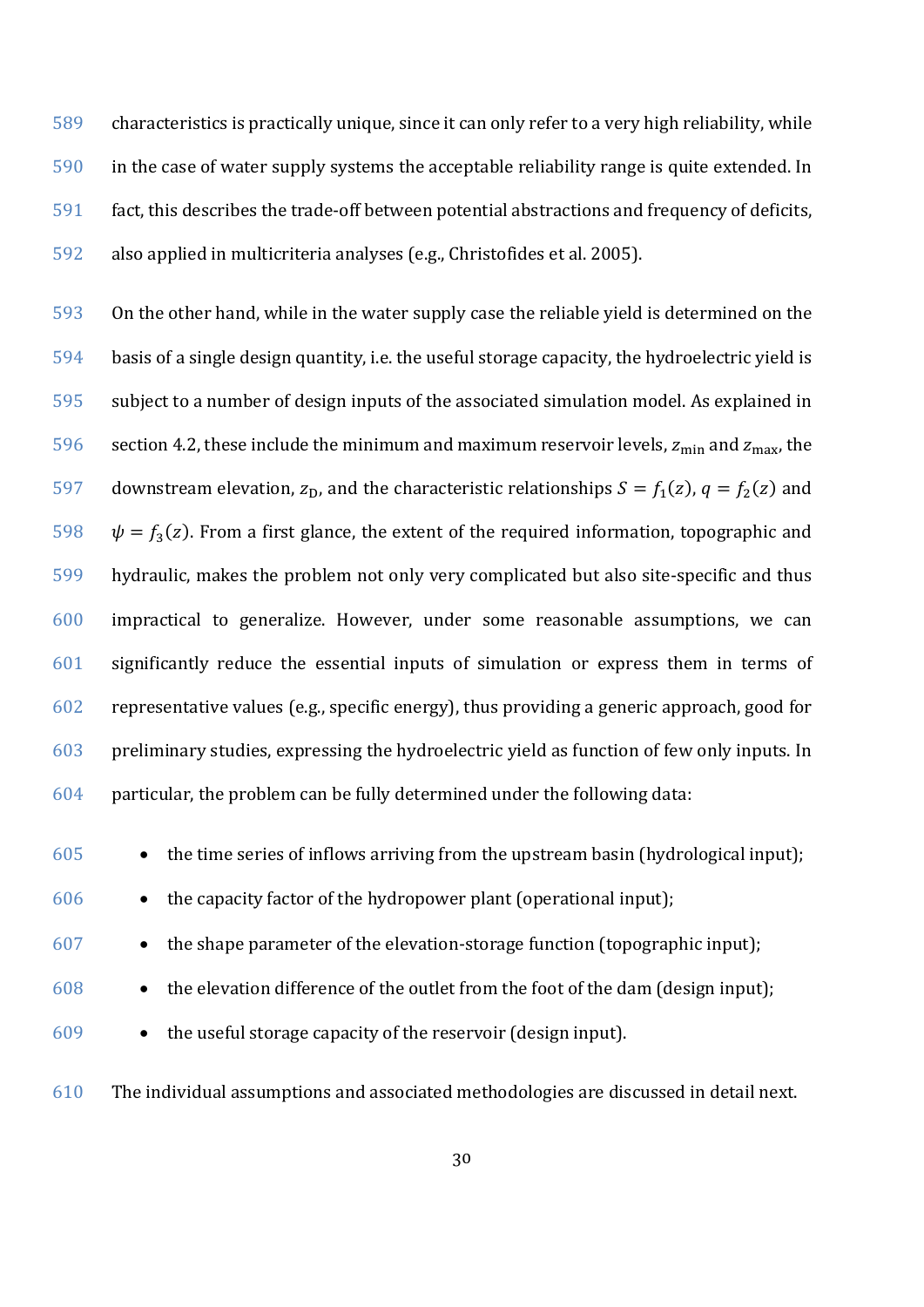# 611 *5.2 Design discharge as function of capacity factor*

 As mentioned in section [4.1,](#page-15-0) several major design variables of the hydroelectric system are dictated by the role of the power plant in the entire energy mix, which in turn determines the operational schedule of hydropower production. The governing decision is expressed in terms of capacity factor, defined as:

$$
CF = \frac{E_{\text{tot}}}{P T} \tag{20}
$$

616 where  $E_{\text{tot}}$  is the total energy produced during a long enough time interval (typically, a 617 year), *P* is the installed capacity of the power plant, and *T* is the duration of the given time 618 interval. Under the hypothesis of systematic operation of the turbines in full capacity, the 619 product *P T* denotes the energy that can potentially be produced in uninterrupted 620 operation, and the ratio  $T_a = E_{tot}/P$  denotes the actual time of operation. In mean annual 621 basis, the latter can be equivalently expressed in terms of capacity factor, i.e.,  $T_a =$ 622  $T_{\text{year}}$  CF (one year = 8760 hours).

623 In the design of large hydroelectric reservoirs, the capacity factor, CF, or, equivalently, 624 the annual time of operation,  $T_a$ , can be specified *a priori*, given that the outflows are 625 practically fully regulated. Consequently, this allows for estimating the design capacity of 626 all conveyance components. In particular, if  $V_a$  is the expected (mean) annual water  $627$  release for energy production, then the discharge capacity is:

$$
q_0 = \frac{V_a}{T_{\text{year}} \text{ CF}}
$$
 (21)

628 For the estimation of the hydroelectric yield via the simulation model of section [4.2,](#page-18-1) we 629 can use  $q_0$  as an upper limit of withdrawals, instead of employing the more accurate yet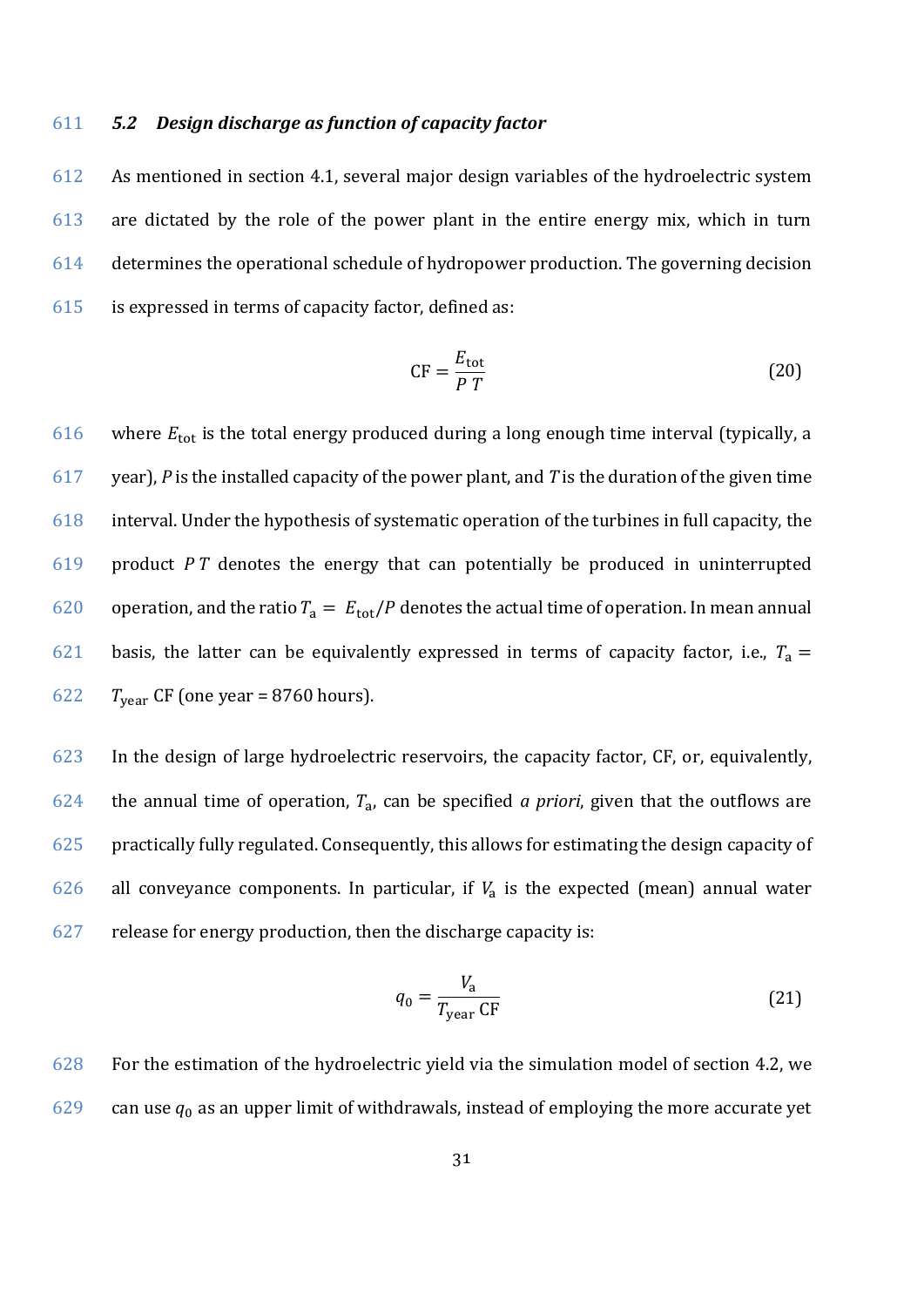630 site-specific hydraulic relationship, i.e.  $q = f_2(z)$ . Considering also a single water use, i.e. hydropower production, and minimal losses due to spill(thus a reservoir with quite large capacity), the mean annual water release can be set equal to the mean annual inflow, as estimated from the available hydrological data.

# <span id="page-31-0"></span>*5.3 Representative value of specific energy*

635 As explained in section [4.2,](#page-18-1) specific energy,  $\psi$ , is an overall measure that embeds the hydraulic losses across the water conveyance system as well as the energy losses across the electromechanical components (turbines, generators, transformers). Actually, this varies with discharge and efficiency, which are functions of head. However, the common operation policy of large hydroelectric work implies releasing a constant discharge, also referred to as *nominal*, which is equal or close to the flow capacity, in order to ensure the maximization of efficiency. Under this premise, the variation of specific energy with 642 respect to head is very small, which allows for considering  $\psi$  as a constant property.

 In order to assign a representative value of specific energy, we consider the efficiency and the percentage of hydraulic losses as normally-distributed random variables. In particular, we assign a mean value of 0.90 and 0.05, respectively, and a common standard deviation of 0.01, to describe their expected variability in real-world large hydroelectric systems. In can be easily proved that the derived distribution function of specific energy, which is the product of the two random variables, is also normal, with mean value 0.00233 kWh/m<sup>4</sup> and a slight coefficient of variation of only 1.5%. In this context, the specific energy can be handled as a constant, using the aforementioned mean value as representative input property within energy-head-outflow calculations.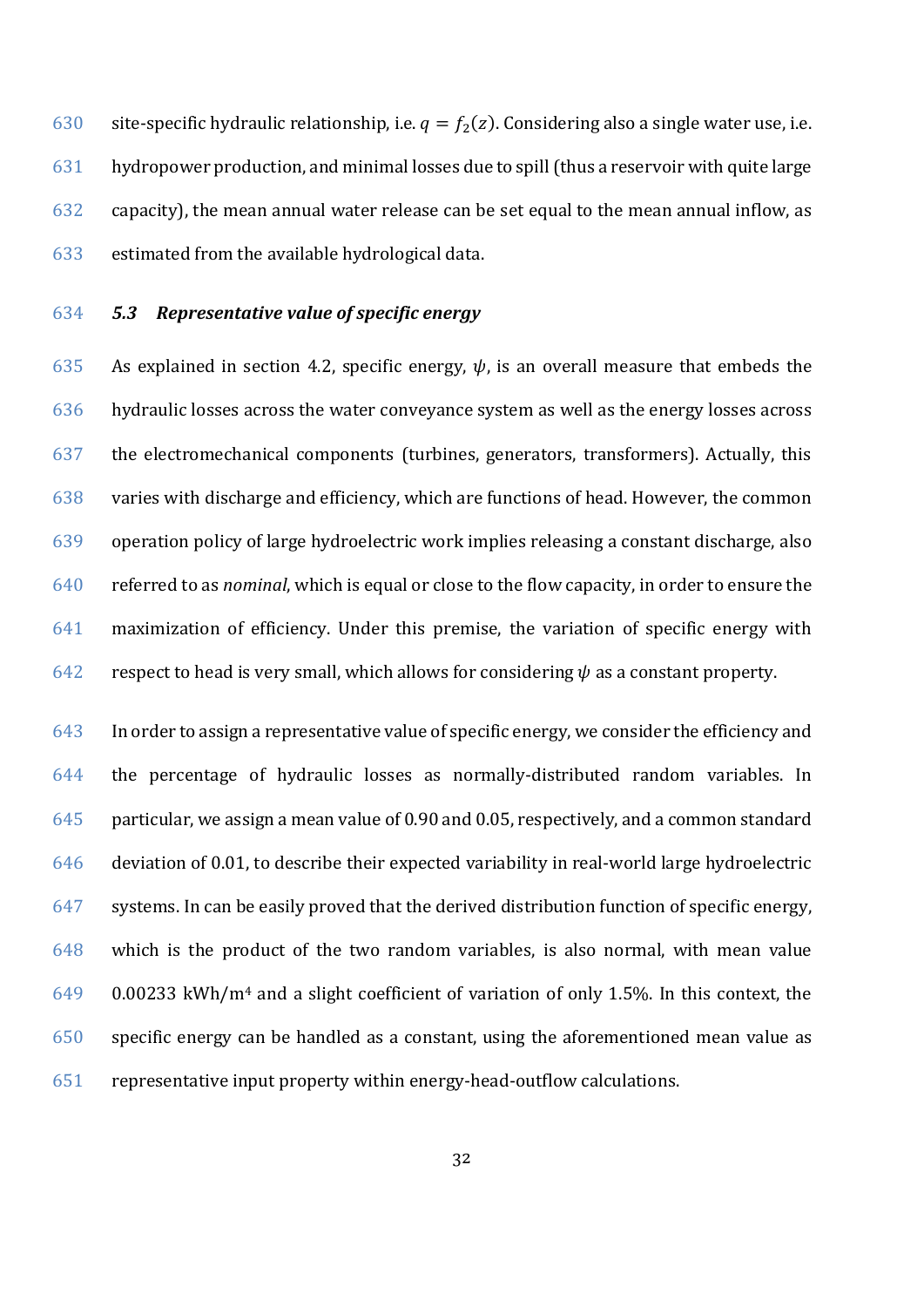# *5.4 Generalized elevation-storage relationship*

 The literature reports several attempts to establish generic relationships to link the three characteristic geometrical variables of reservoirs, i.e. elevation, area and storage, through linear or nonlinear formulae. To our knowledge, the most extensively used are the ones developed by Lehner et al. (2011) from the Global Reservoir and Dam (GRanD) database. Other researchers provided regional relationships that evidently ensure better results rather than the global ones, due to geomorphological similarity (van Bemmelen et al. 2016, Adeloye et al. 2019). Nevertheless, such approaches have been mostly applied for dam siting, storage capacity estimations and evaporation adjustment, and not for the simulation of hydroelectric energy.

 Herein we present an alternative parameterization, where the storage-elevation function is expressed by means of a sole geomorphological input, using a power-type relationship:

<span id="page-32-0"></span>
$$
h(S) = \lambda S^{\kappa} \tag{22}
$$

 where *h* is the water depth with respect to a characteristic elevation (in particular, the ground elevation at the foot of the dam), while *λ* and *κ* are scale and shape parameters, respectively (we remind that capital symbol *S* is applied for gross storage, while the lower-case symbol *s* denotes the active one.). The relationship is not dimensionally homogeneous and we evaluate it for units of m for *h* and hm<sup>3</sup> for *S*. For a given reservoir, *λ* and *κ* can be empirically derived by fitting eq. [\(22\)](#page-32-0) to local bathymetric data. The straightforward fitting method is regression, providing analytical estimations of *λ* and *κ*. In order to investigate the variation of water elevation with respect to storage for

different reliefs, we used topographic information from 20 large reservoirs in Greece (13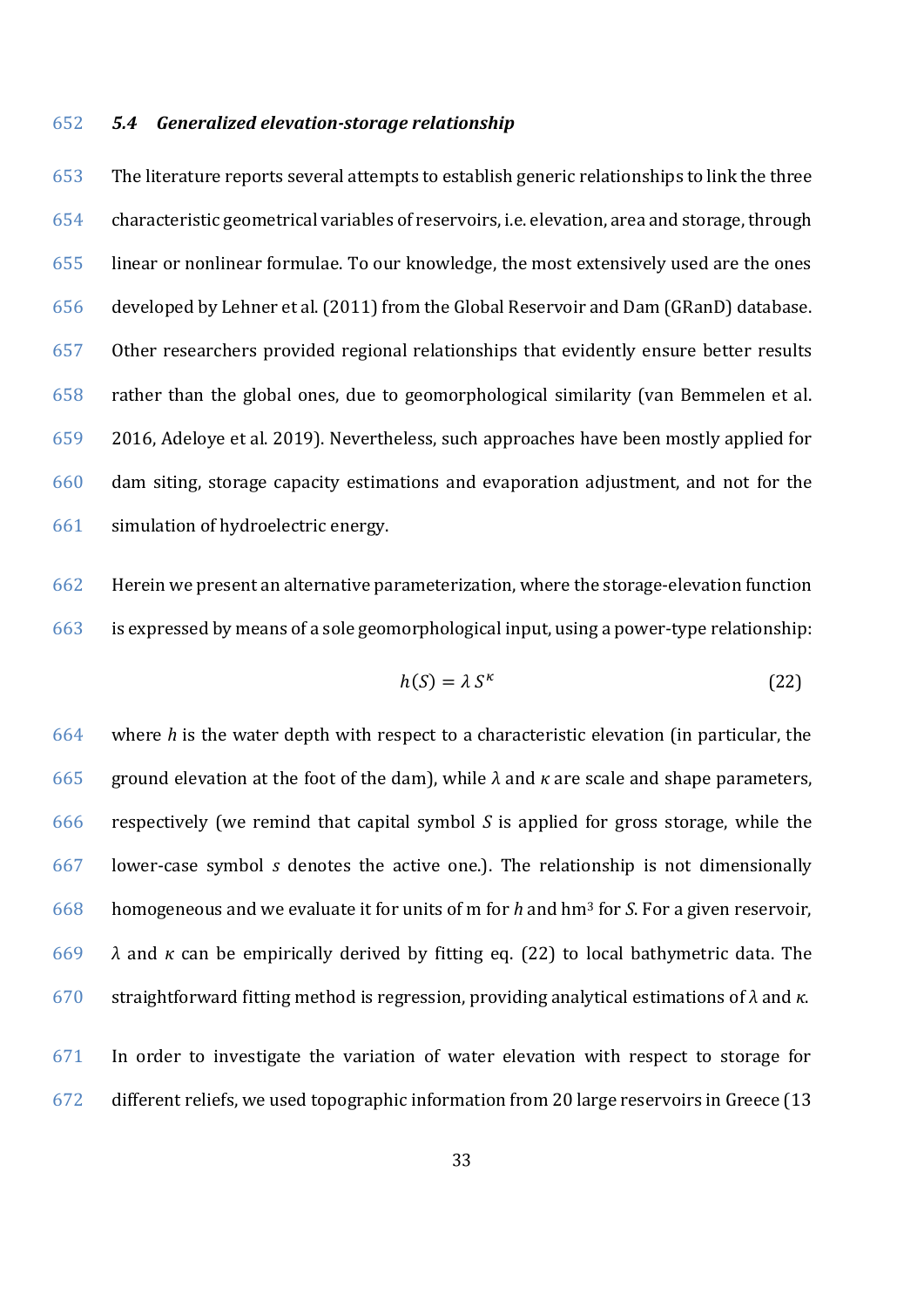of which hydroelectric). Summary data, including the optimized "local" parameters, *λ* and *κ*, are provided in **Table [1](#page-33-0)**, while the full data, including the analyses herein, are given as supplementary material. We remark that the local shape parameter values are ranging from 0.318 (Ilarion dam, in the middle course of Aliakmon), to 0.558 (Stratos dam, in the lower course of Achelous). Evidently, the lower is the value of *κ*, the sharper is the relief, and thus the faster is the increase of elevation with respect of storage (and vice versa).

679 **Table 1**: Summary information for the sample of 20 large reservoirs in Greece (hydroelectric 680 reservoirs are marked with \*)

<span id="page-33-0"></span>

| Name          | Basin<br>area<br>(km <sup>2</sup> ) | Min.<br>level<br>(m) | Max.<br>level<br>(m) | Dead<br>vol.<br>(hm <sup>3</sup> ) | Total<br>capacity<br>(hm <sup>3</sup> ) | Local<br>к | Local<br>$\lambda$ | <b>RMSE</b><br>local<br>(hm <sup>3</sup> ) | Generic<br>κ | <b>RMSE</b><br>gen.<br>(hm <sup>3</sup> ) |
|---------------|-------------------------------------|----------------------|----------------------|------------------------------------|-----------------------------------------|------------|--------------------|--------------------------------------------|--------------|-------------------------------------------|
| Aposelemis    | 62.4                                | 184.0                | 216.0                | 0.9                                | 27.5                                    | 0.419      | 10.47              | 0.36                                       | 0.356        | 1.82                                      |
| Evinos        | 351.9                               | 458.5                | 505.0                | 25.0                               | 138.9                                   | 0.392      | 13.75              | 1.35                                       | 0.344        | 2.50                                      |
| Gadouras      | 151.5                               | 95.0                 | 117.5                | 7.4                                | 67.5                                    | 0.341      | 10.12              | 0.12                                       | 0.370        | 0.68                                      |
| Ilarionas*    | 5005.0                              | 366.0                | 403.0                | 166.1                              | 575.2                                   | 0.318      | 14.74              | 3.81                                       | 0.359        | 4.94                                      |
| Kastraki*     | 548.0                               | 142.0                | 144.2                | 750.0                              | 800.0                                   | 0.408      | 4.85               | 0.64                                       | 0.400        | 0.76                                      |
| Kremasta*     | 3570.0                              | 227.0                | 282.0                | 1000.0                             | 4500.0                                  | 0.434      | 3.15               | 1.46                                       | 0.427        | 1.33                                      |
| Marathon      | 120.0                               | 204.4                | 224.0                | 9.4                                | 42.0                                    | 0.484      | 6.21               | 0.42                                       | 0.372        | 2.03                                      |
| Mornos        | 588.1                               | 384.0                | 435.0                | 133.9                              | 772.1                                   | 0.334      | 12.44              | 0.36                                       | 0.363        | 2.02                                      |
| Mesohora*     | 633.0                               | 731.0                | 770.0                | 132.8                              | 358.0                                   | 0.350      | 16.52              | 0.79                                       | 0.344        | 0.95                                      |
| Mouzaki*      | 139.1                               | 250.0                | 290.0                | 28.5                               | 162.9                                   | 0.364      | 13.33              | 8.93                                       | 0.355        | 4.86                                      |
| Plastiras*    | 161.3                               | 776.0                | 792.0                | 144.0                              | 507.8                                   | 0.380      | 3.93               | 0.86                                       | 0.437        | 1.17                                      |
| Platanovrysi* | 10.0                                | 223.5                | 227.5                | 71.1                               | 82.8                                    | 0.325      | 19.64              | 1.23                                       | 0.341        | 1.47                                      |
| Polyfyto*     | 5800.0                              | 270.0                | 291.1                | 1024.0                             | 2244.0                                  | 0.384      | 5.79               | 0.33                                       | 0.398        | 0.81                                      |
| Pournari*     | 1814.0                              | 100.0                | 120.0                | 387.7                              | 736.4                                   | 0.448      | 4.14               | 0.00                                       | 0.390        | 2.90                                      |
| Pyli          | 132.0                               | 310.0                | 355.0                | 19.2                               | 125.8                                   | 0.362      | 15.78              | 1.23                                       | 0.344        | 1.34                                      |
| Sfikia*       | 10.0                                | 141.8                | 146.5                | 81.0                               | 99.0                                    | 0.333      | 14.70              | 1.11                                       | 0.354        | 0.72                                      |
| Smokovo       | 376.5                               | 331.0                | 375.0                | 30.8                               | 230.0                                   | 0.333      | 14.70              | 1.92                                       | 0.354        | 1.97                                      |
| Stratos*      | 202.0                               | 67.0                 | 68.6                 | 60.0                               | 70.2                                    | 0.558      | 1.60               | 0.28                                       | 0.448        | 0.80                                      |
| Sykia*        | 540.0                               | 485.0                | 550.0                | 94.0                               | 590.8                                   | 0.346      | 15.61              | 2.89                                       | 0.348        | 2.83                                      |
| Thesavros*    | 4315.5                              | 320.0                | 380.0                | 128.9                              | 671.0                                   | 0.339      | 15.44              | 2.49                                       | 0.350        | 3.08                                      |

681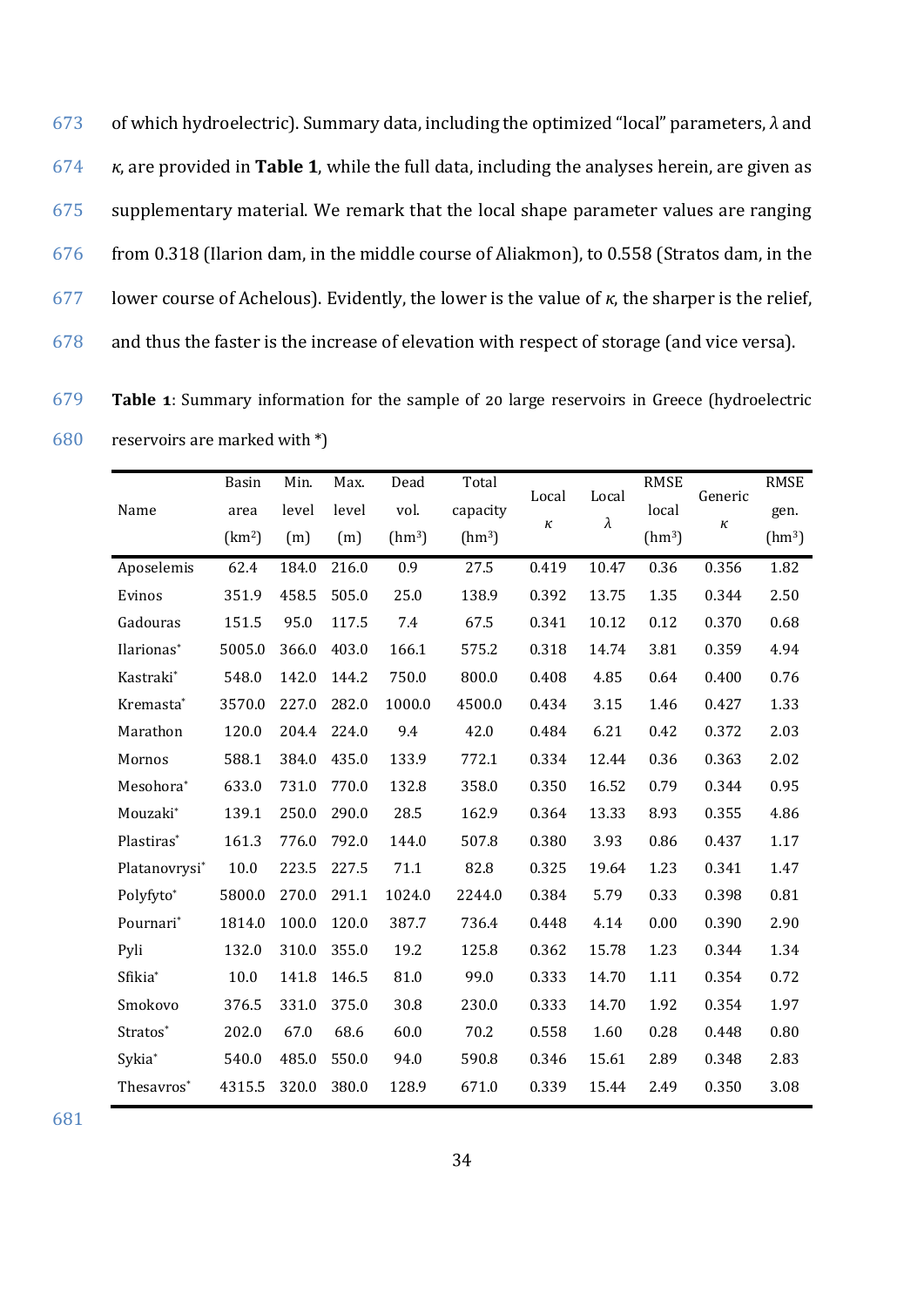

<span id="page-34-0"></span>683 **Figure 4**: Scatter plot of shape vs. scale parameters of the elevation-storage function 684 [\(22\)](#page-32-0), using data from 20 large reservoirs in Greece.

682

 As illustrated in **Figure [4](#page-34-0)**, the optimized values of *λ* and *κ* are well correlated, through a negative power-type law. This enables the application of a more parsimonious formulation of the elevation-storage relationship, where the scale parameter, *λ*, is expressed as function of shape parameter, *κ*. After testing several parameterizations, we concluded to the following generalized formula:

<span id="page-34-1"></span>
$$
h(S) = a(\kappa - \kappa_0)^{-\beta} S^{\kappa} \tag{23}
$$

690 where a and  $\beta$  are numerical coefficients, and  $\kappa_0$  is a lower threshold of the shape 691 parameter *κ*, that has been a priori set equal to  $\frac{1}{4}$  = 0.25. This refers to an extremely steep topography, where the rate of storage increase with respect to elevation is a power function of order of 4. Next, the numerical coefficients were estimated together with the individual shape parameters of the 20 reservoirs, by fitting eq. [\(23\)](#page-34-1) to the entire data set, using as objective function the sum of root means square errors (RMSE). The optimized expression of the scale parameter was found to be: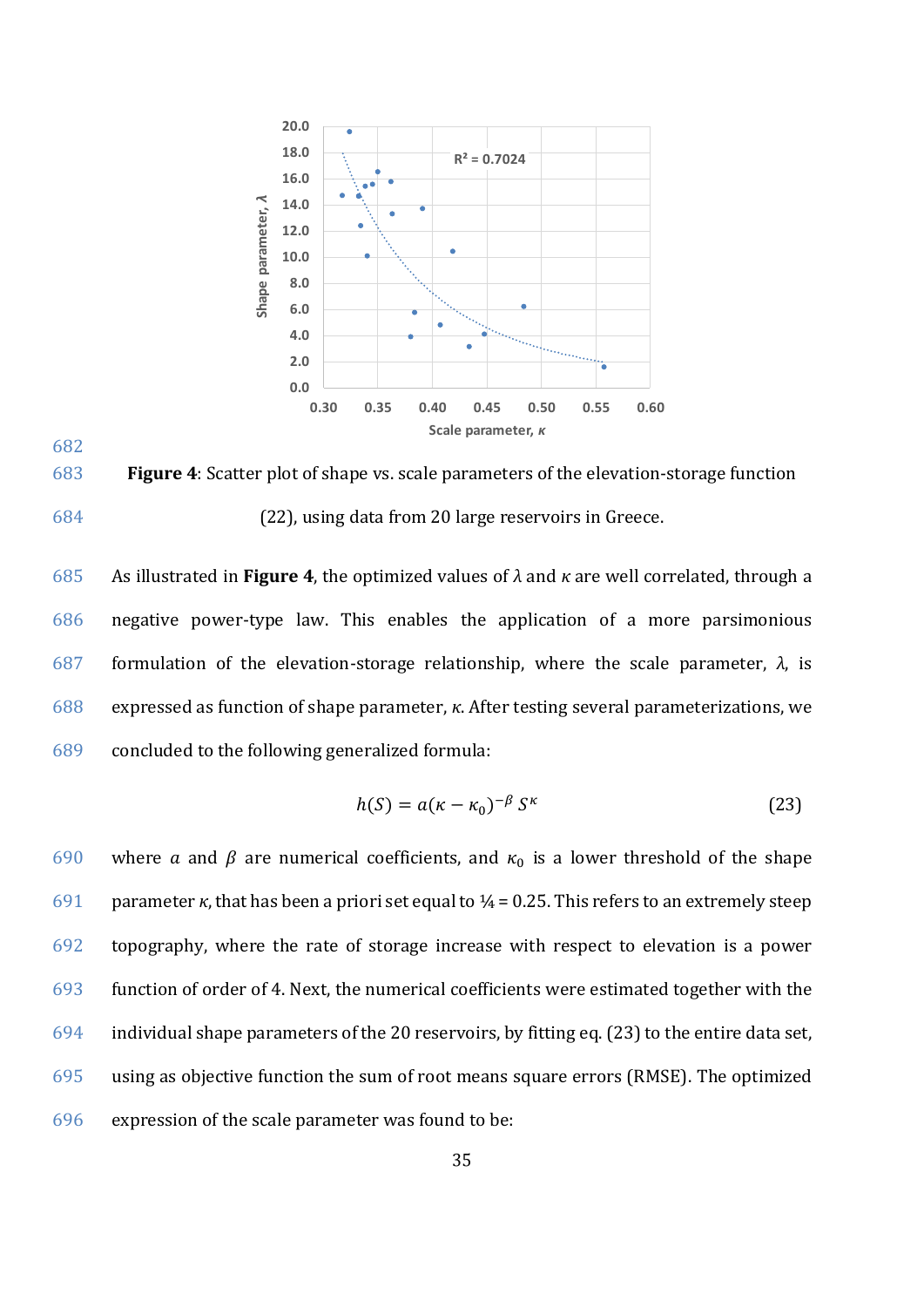<span id="page-35-0"></span>
$$
\lambda = 0.0386(\kappa - 0.25)^{-2.574} \tag{24}
$$

697 The adjusted values of  $\kappa$  (herein referred to as *generic shape parameter*), now ranging from 0.341 to 0.448, are given in **Table [1](#page-33-0)**. In almost all cases, the use of the generalized expression ensures a very satisfactory fitting to the real topography, as also indicated by the close values of RMSE with respect to the local approach, i.e. regression. This confirms the suitability of [\(23\)](#page-34-1) for quantifying the impacts of relief in any kind of reservoir analysis, by only tuning one input, namely the generic shape parameter, *κ*.

# *5.5 Other assumptions*

704 The remaining inputs of hydroelectric yield simulations are the characteristic levels  $z_{\min}$ ,  $z_{\rm max}$ , and  $z_{\rm d}$ . The first two are equivalently expressed in terms of minimum and maximum 706 storage, both being essential subjects of reservoir planning. In the general case,  $S_{\text{min}}$  is set at least equal to the volume of sediment that is expected to be deposited into the reservoir during its economic life. However, in hydroelectric reservoirs it is quite usual to put the intake level at a higher elevation, in order to ensure increased heads. The underlying design problem is far from straightforward, and it is apparently site-specific. On the other hand, it is reasonable to assume the upstream basin area as key explanatory 712 of minimum storage,  $S_{\text{min}}$ , since it is obviously associated with erosion and sedimentation processes. This hypothesis is strongly supported by the reservoir data provided in **Table [1](#page-33-0)**. In particular, by only considering a subset of eight large hydroelectric reservoirs, we established the following empirical relationship:

$$
S_{\min} = 1.06A^{0.80} \tag{25}
$$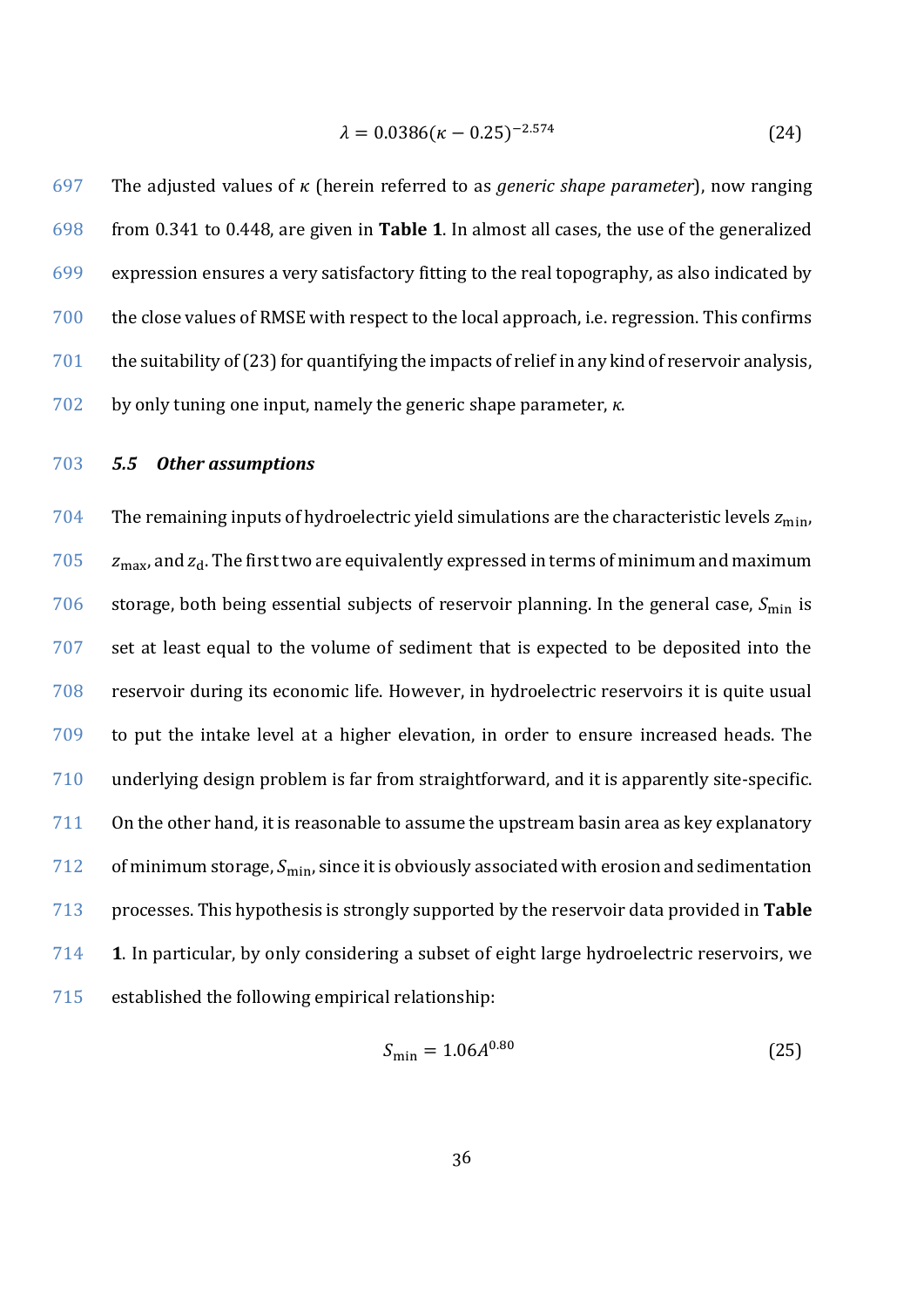716 where  $S_{\text{min}}$  is expressed in hm<sup>3</sup> and the upstream area, *A*, is given in km<sup>2</sup>. As shown in **Figure [6](#page-39-0)**, this very simple relationship makes an excellent fitting to data. We remark that our subset contains only eight out of 20 reservoirs, since from the initial sample we excluded the water supply reservoirs as well as five small hydroelectric ones that are located downstream of head dams, for employing daily up to weekly regulations.



 **Figure 5**: Scatter plot of minimum storage vs. upstream basin area, using data from eight large hydroelectric reservoirs in Greece.

 Last input is the downstream level, which is expressed in terms of elevation difference 725 from the foot of the dam, i.e.  $h_d = z_b - z_d$ . Therefore, the gross head, which is employed within hydroelectric energy calculations through eq. ([12](#page-19-0)), is given by:

<span id="page-36-0"></span>
$$
z - z_d = h(S) - h_d \tag{26}
$$

 where  $h(S)$  is the elevation difference of the actual reservoir level from the foot of the dam, which is estimated by the generalized elevation-storage function [\(23\)](#page-34-1).

 The problem is further simplified by assuming that the power plant is installed at the foot of the dam, while the downstream water level is not affected by river flows or a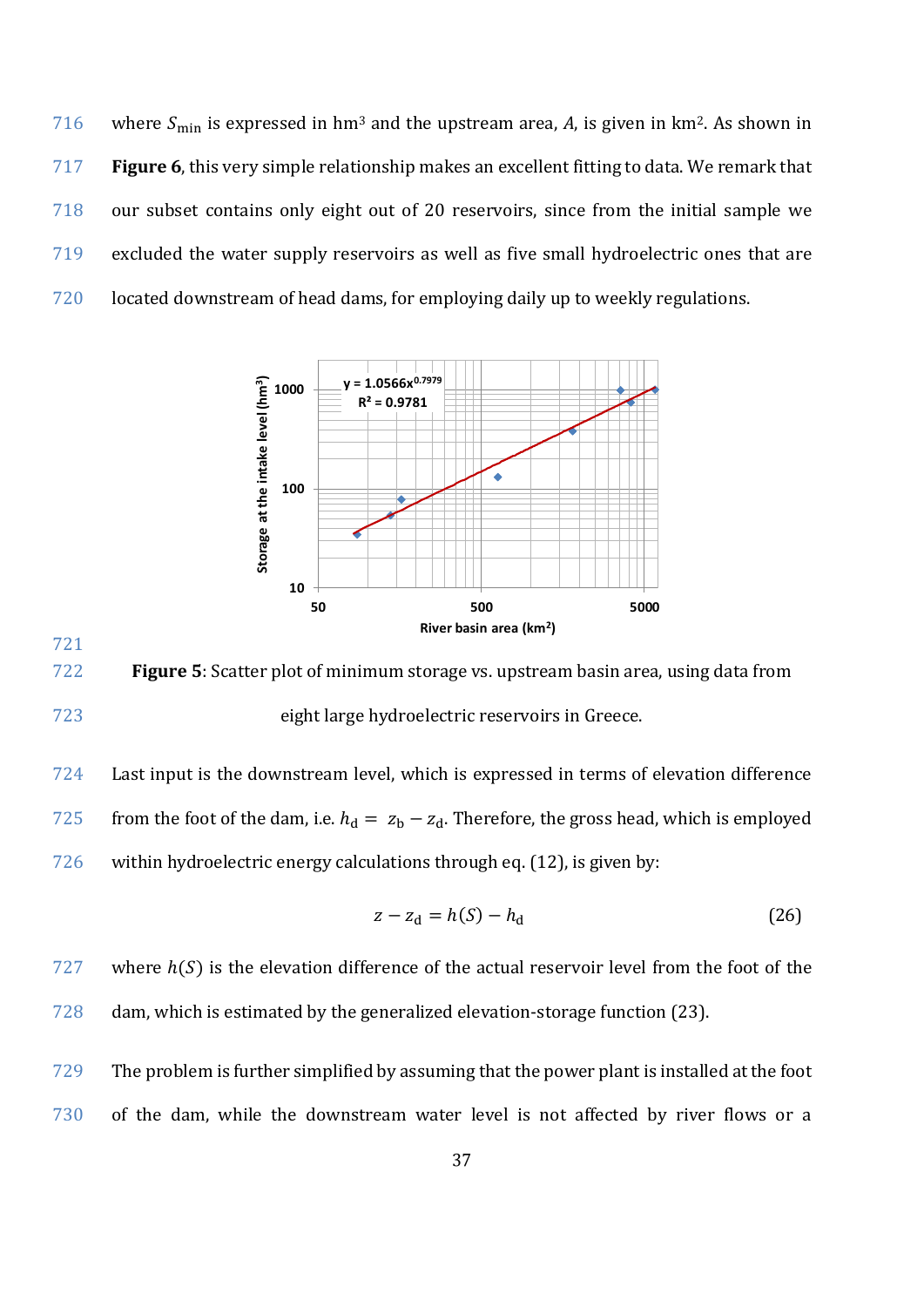731 downstream reservoir, thus  $h_d = 0$ . This assumption is the most conservative and is valid for quite a large portion of real-world hydroelectric systems, which are equipped with reaction turbines. Finally, we also assume that the energy production is not affected by abstractions or regulations made for environmental purposes. In this respect, for given 735 catchment area, A, shape parameter  $\kappa$ , and capacity factor, CF, the simulation problem becomes subject to only one design variable, i.e.,the active storage capacity, *K*. This allows for establishing an equivalent storage-reliability-yield analysis for large hydroelectric works, following the rationale of the traditional formulation for water supply reservoirs.

**6 Test problems**

# *6.1 Design of experiment*

 In order to test our methodological framework for a wide range of input data, we employed monthly simulations of a large number of hypothetical reservoirs, receiving 743 their inflows from three hypothetical river basins of the same extent, i.e.  $1\,000\ \mathrm{km^2}$ . In this context, we designed a synthetic experiment by combining:

 • Three synthetic inflow time series of 5 000 years length (60 000 time steps), generated through a stochastic model on the basis of historical data from three river basins in Greece with different hydroclimatic regime (see section [6.2\)](#page-39-1);

- Two operational modes, representing the generation of base and peak energy, expressed in terms of capacity factors of 20% and 80%, respectively;
- Seven reservoir geometry patterns that are shown in **Figure [6](#page-39-0)**, by applying the generalized storage-elevation function [\(23\)](#page-34-1) with generic shape parameter values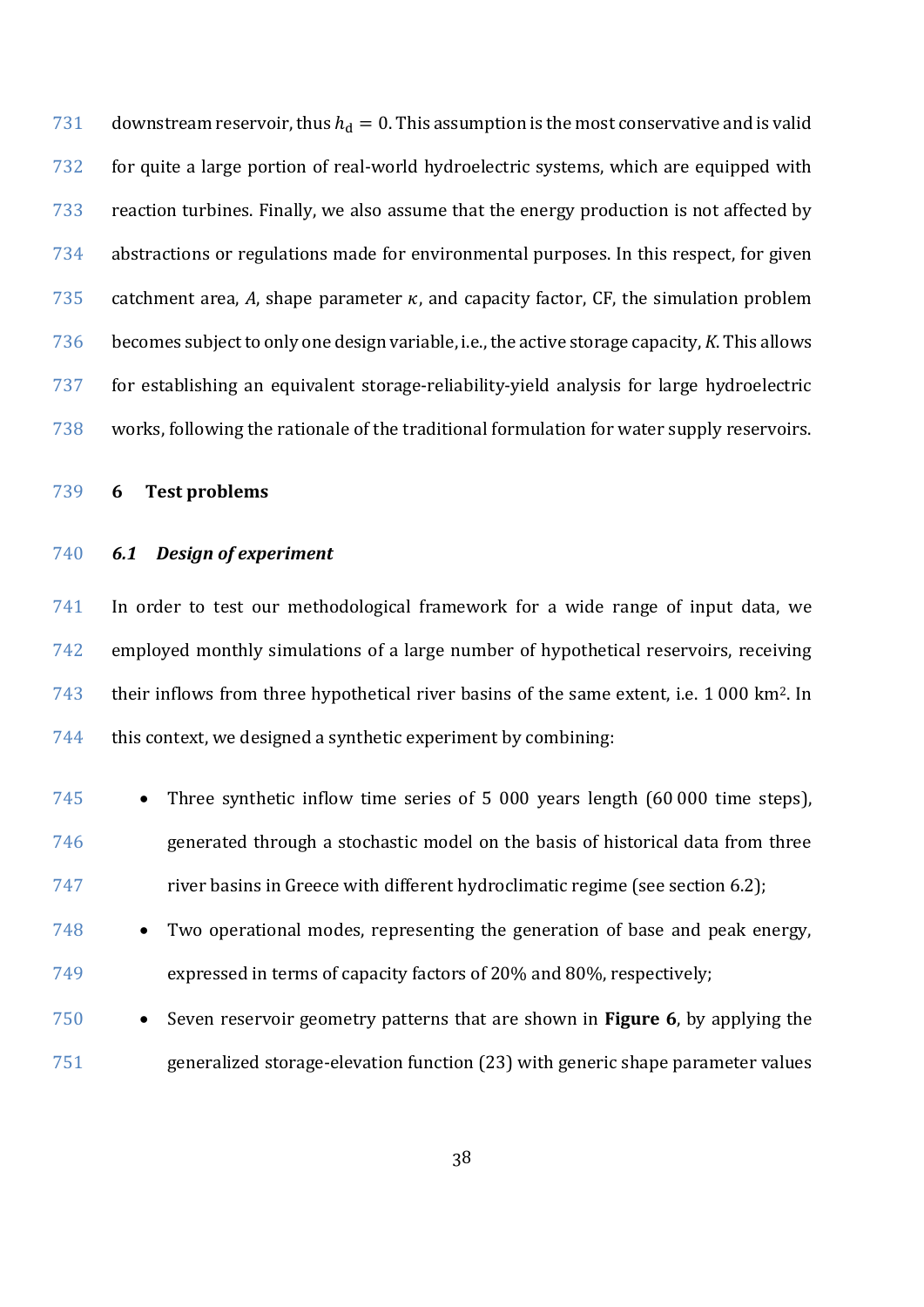752  $\kappa = 0.350, 0.375, 0.400, 0.425, 0.450, 0.475,$  and 0.500, and estimating the associated scale parameters through eq. [\(24\)](#page-35-0).

754 In this respect, we formulated  $3 \times 2 \times 7 = 42$  settings of the hydroelectric yield analysis problem, with respect to the useful storage capacity, *K*. In order to avoid the generation of extremely large reservoirs, we applied combinations with shape parameters resulting to dam heights and thus heads up to 250 m (only a dozen of dams globally exceed this height) and gross storage capacities up to 4 000 hm<sup>3</sup>, which is up to four times the mean annual inflow of the most wet basin (see **Table [2](#page-41-0)**).

 For each *K*, we sought the target energy ensuring the optimal system performance, by setting as objective function two alternative probabilistic metrics, i.e. the 99% reliable energy and the expected annual profit (eq. [19\)](#page-27-0), by setting the recommended unit 763 profit/cost values of 0.10, 0.05 and 1.0  $\epsilon$ /KWh, for target energy, excess energy and energy deficits, respectively (see section [4.4\)](#page-24-0) For given (i.e., simulated) sets of monthly energy production and corresponding profit values, the reliable energy was empirically estimated as the 99% percentile, i.e. the  $600<sup>th</sup>$  lowest production value, while the expected annual profit was estimated as the empirical mean of the associated profit data. At this point, it is useful to mention that the first statistical metric involves an extreme probability, which is prone to sample uncertainties, thus requiring long simulation horizons, while the profit metric is much more robust and can be accurately estimated even from relatively short data sets.

Apart from the upstream drainage area, other common inputs of the problem were: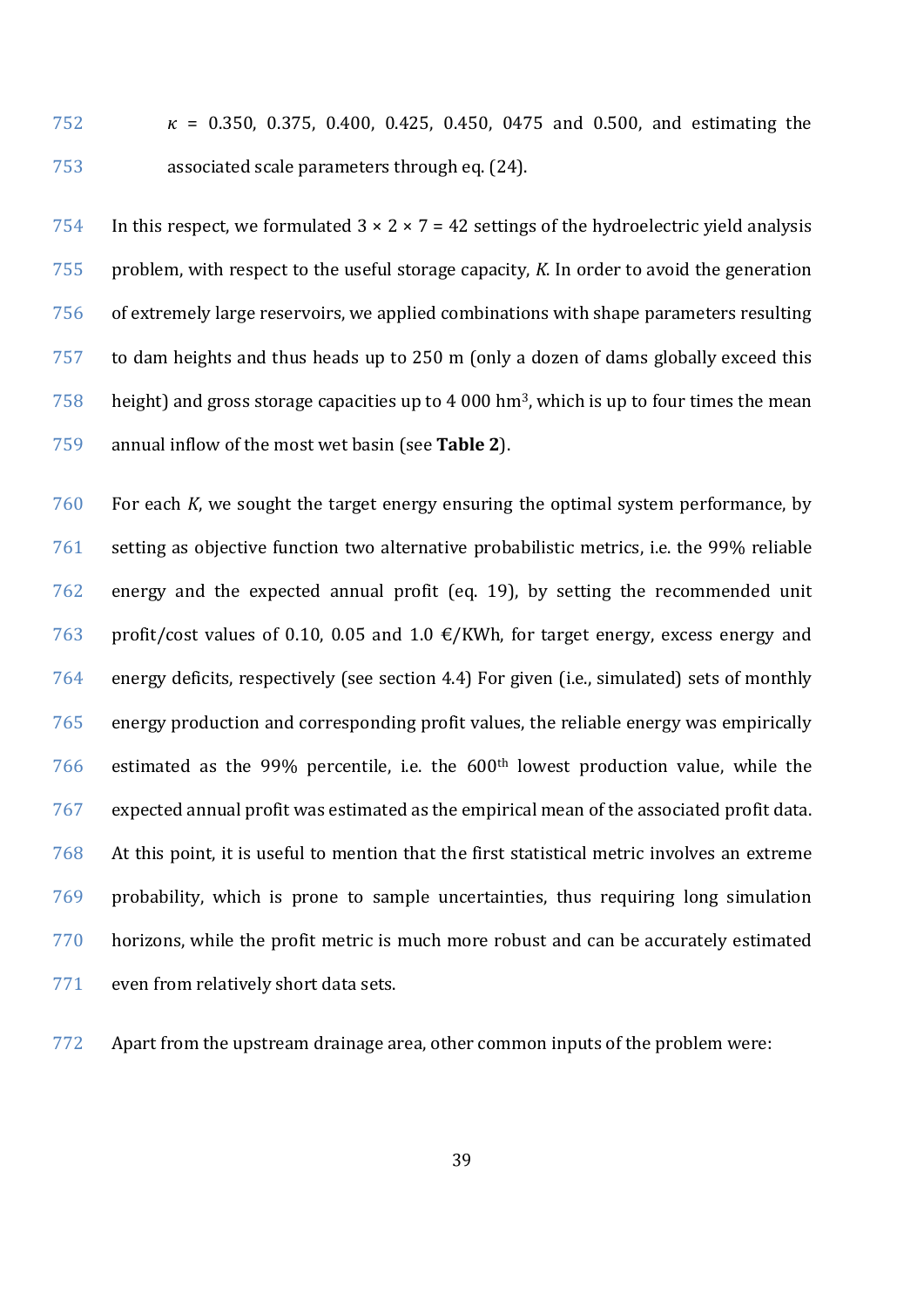- 773 The dead storage that was set equal to  $S_{\text{min}} = 266 \text{ hm}^3$ , by solving the empirical 774 relationship [\(26\)](#page-36-0) for the hypothetical drainage area of 1 000 km<sup>2</sup>;
- 775 The specific energy that was set equal to  $\psi = 0.00233$  kWh/m<sup>4</sup> (see section [5.3\)](#page-31-0);
- 776 The elevation difference of the outlet level from the foot of the dam, which was set 777 equal to  $h_d = 0$  (see section 5.5).



# 

<span id="page-39-0"></span>

 **Figure 6**: Plots of reservoir elevation vs. storage as function of the seven shape parameter values that have been applied in simulations.

# <span id="page-39-1"></span>*6.2 Generation of synthetic inflow data*

 In order to evaluate the simulation framework against different hydroclimatic conditions, at the same time ensuring a long enough simulation horizon, we followed a stochastic approach. In this context, we generated synthetic inflow time series of 5000 years length, which reproduce the stochastic regime of the observed runoff of three characteristic Greek river basins, i.e. Achelous (upstream of Kremasta dam), Evinos (upstream of the homonymous dam), and Boeoticos Kephisos (at the basin outlet). Summary information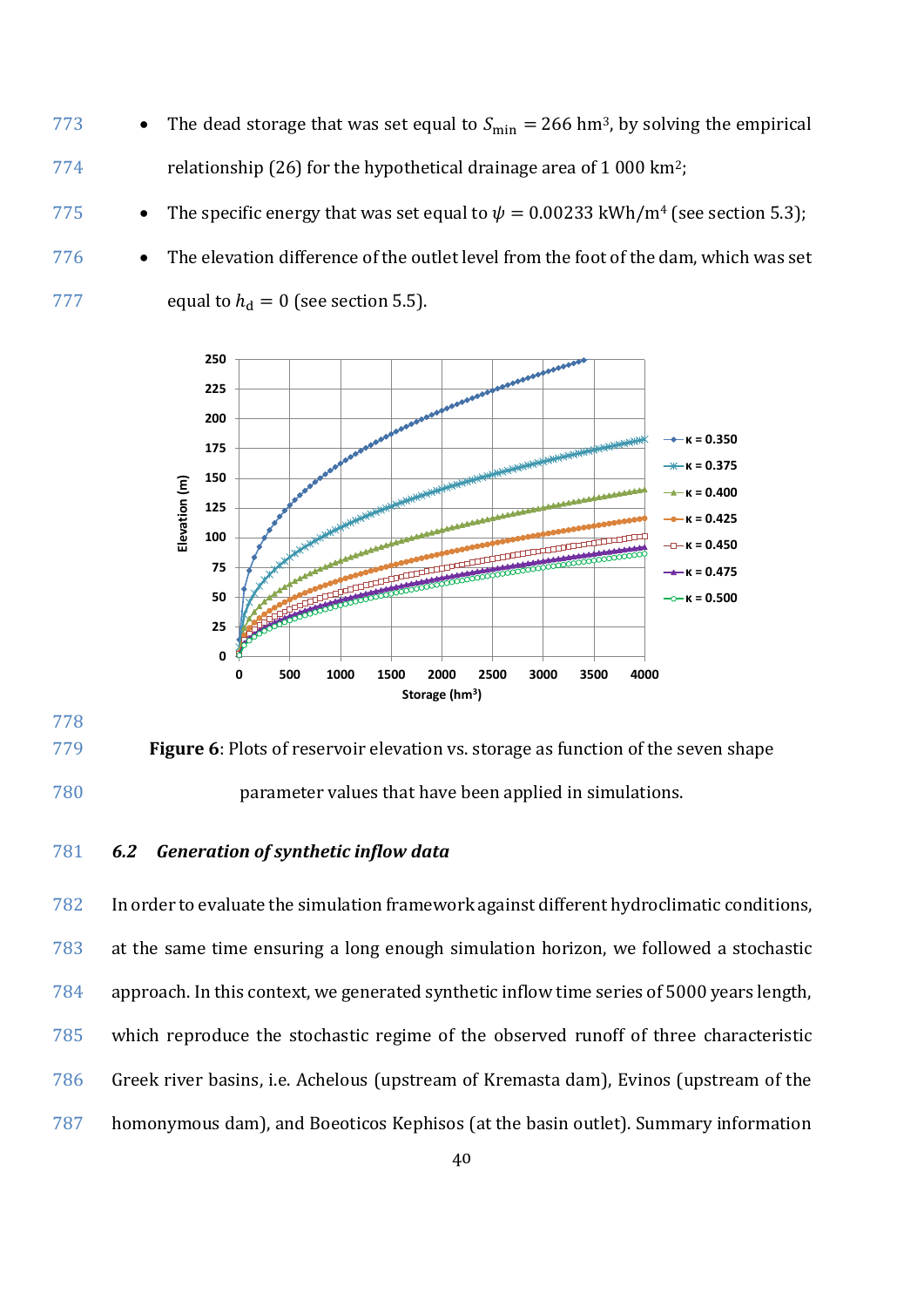about the three flow sites is given in **Table [2](#page-41-0)**. The first two data sets (Kremasta, Evinos) have been extracted by solving the monthly water balance of the associated reservoirs for the unknown inflows, while the monthly runoff of Boeoticos Kephisos, which is the older flow station in Greece (110 years), was estimated on the basis of daily stage observations. Further details about the three basins are provided by Efstratiadis *et al.*  (2014b), Koutsoyiannis *et al.* (2003) and Nalbantis *et al.* (2011), respectively.

 For monthly data synthesis we employed the modular disaggregation-based stochastic simulation framework by Tsoukalas et al. (2019), as implemented in the R-package called AnySim (Tsoukalas et al. 2020), backbone of which is the notion of Nataf joint distribution, also known as Gaussian copula. This allows for coupling multiple Nataf- based stochastic simulation models to synthesize data that follow specific marginal distributions and correlation structures across multiple temporal scales of interest and across seasons, as well. For the particular study, we configured a scheme that couples two models of this type, one for the annual scale and another one for the monthly.

 Specifically, at the annual time scale we used the *Symmetric Moving Average To Anything* (SMARTA) model of Tsoukalas et al. (2018b), which implements the symmetric moving average generation mechanism introduced by Koutsoyiannis (2000). On the other hand, for the monthly scale we employed a cyclostationary Nataf-based generation scheme termed *Stochastic Periodic Autoregressive To Anything* (SPARTA; Tsoukalas et al. 2018a). Both models were combined with the three-parameter Generalized Gamma distribution (Stacey 1962) for modelling the marginal distribution of the parent process (at monthly and annual scale), while SMARTA was parameterized by using the two-parameter Cauchy autocorrelation structure (Koutsoyiannis 2000, Tsoukalas et al. 2018b), which is suitable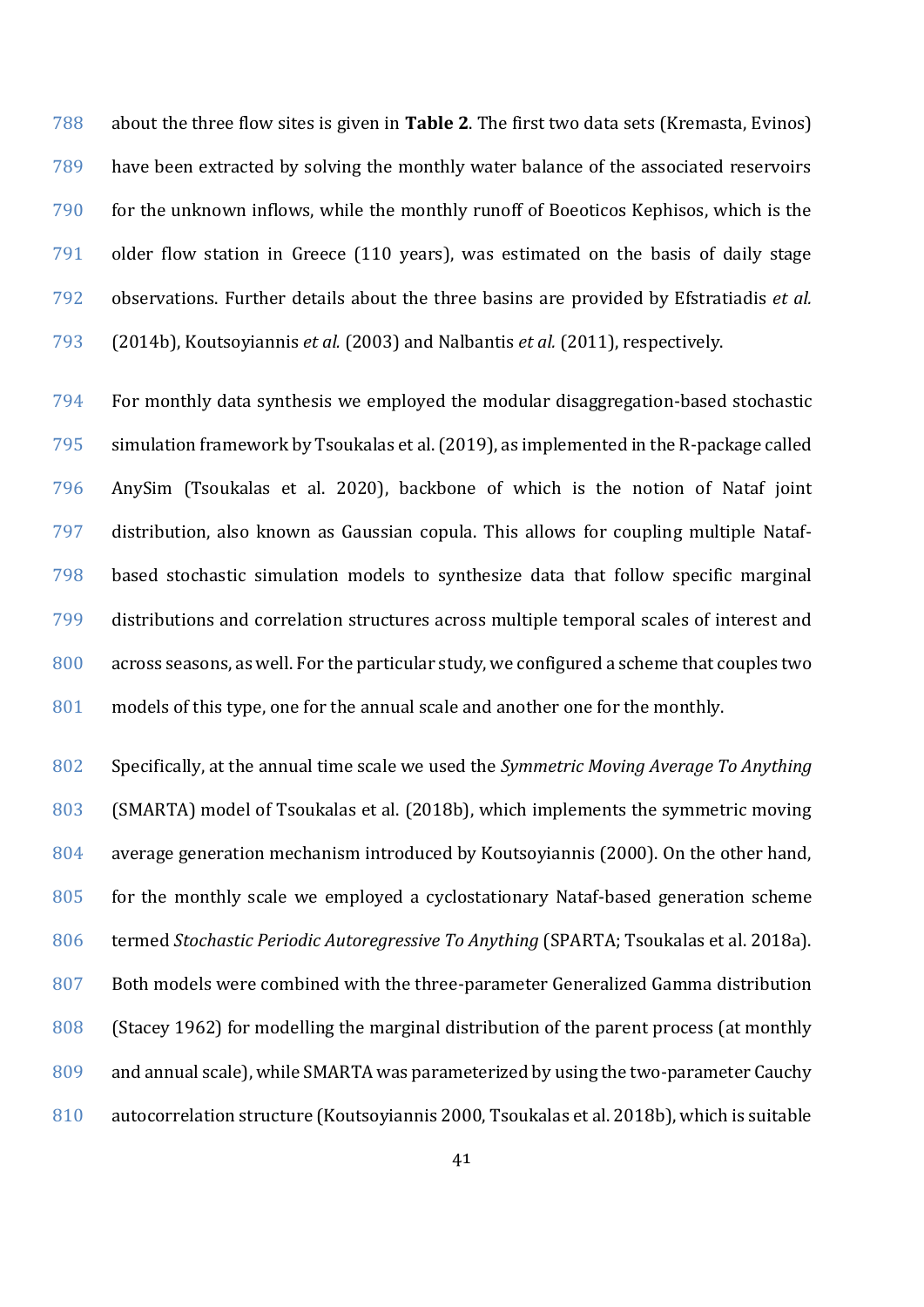- 811 for the description of both short- or long-range dependent processes (e.g., processes with 812 Hurst exponent exceeding 0.50; see **Table [2](#page-41-0)**). The combined scheme reproduces the 813 seasonal and annual distributional and dependence properties of the historical data, also
- 814 including the Hurst phenomenon.

815 **Table 2**: Summary information and key statistical characteristics of historical data used for the

816 generation of synthetic inflows; the statistics of synthetic data are shown in parentheses

<span id="page-41-0"></span>

|                                     | Achelous            | Evinos              | <b>Boeoticos Kephisos</b> |
|-------------------------------------|---------------------|---------------------|---------------------------|
| Monitoring site                     | Kremasta dam        | Evivos dam          | Karditsa channel          |
| River basin area (km <sup>2</sup> ) | 3570                | 352                 | 1930                      |
| Historical data                     | $10/1966 - 12/2009$ | $10/1970 - 11/2018$ | $10/1907 - 9/2019$        |
| Mean annual runoff (mm)             | 964.5 (958.5)       | 805.7 (804.6)       | 191.1 (188.1)             |
| Standard deviation (mm)             | 235.5 (232.8)       | 225.8 (223.1)       | 83.1 (82.0)               |
| Hurst exponent (*)                  | 0.85(0.81)          | 0.64(0.66)          | 0.79(0.77)                |

 $817$  (\*) The Hurst exponent, at the annual scale, has been estimated though the method of maximum likelihood (McLeod and Hipel 1978. Tyralis and Koutsoviannis 2011). and Hipel 1978. Tyralis and Koutsoviannis 2011).

### 819

820 *6.3 Results*

 The main results of the simulation-optimization analyses are illustrated in **Figures [7](#page-42-0)** and **[8](#page-43-0)**, illustrating the storage-yield relationships for capacity factors 80 and 20%, 823 respectively. At each graph we plot the maximized values of 99% reliable energy and the maximized mean annual profit function [\(19\)](#page-27-0), with respect to storage ratio (i.e., reservoir 825 capacity, K, divided by mean annual inflow,  $V_a$ ) and reservoir geometry, expressed in terms of generic shape parameter, *κ*. As expected, by setting the low capacity factor, i.e.  $CF = 20\%$ , thus operating the power station for peak energy production, the expected 828 profit increases with respect to the base energy scenarios ( $CF = 80\%$ ), while the differences in terms of maximized reliable energy are quite small.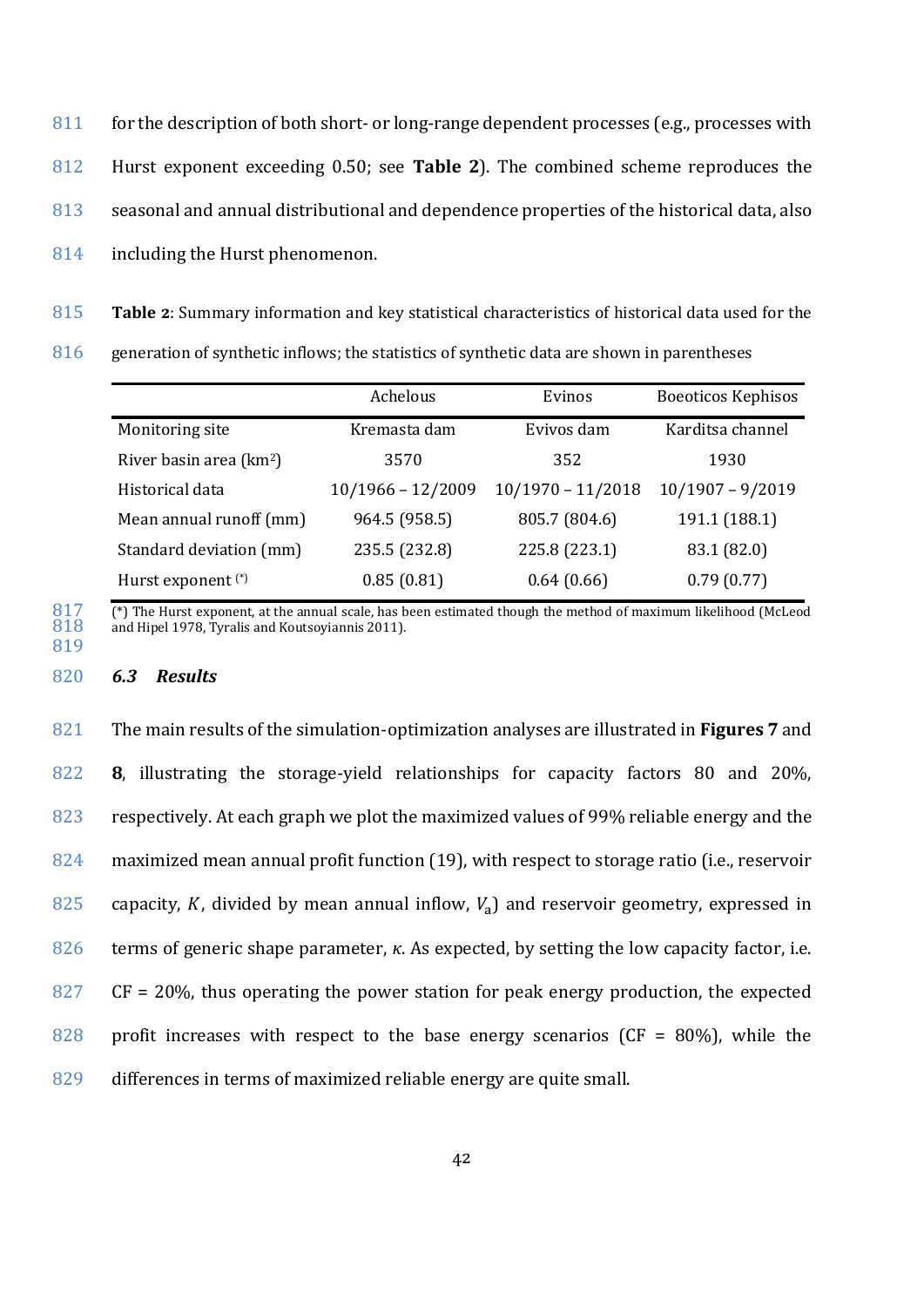

<span id="page-42-0"></span>830 **Figure 7**: Plots of maximized 99% reliable energy (left) and maximized profit as 831 function of storage ratio and the shape parameter, *κ*, for capacity factor CF = 80% 832 (upper panel: Achelous; middle panel: Evinos; lower panel: Boeoticos Kephisos).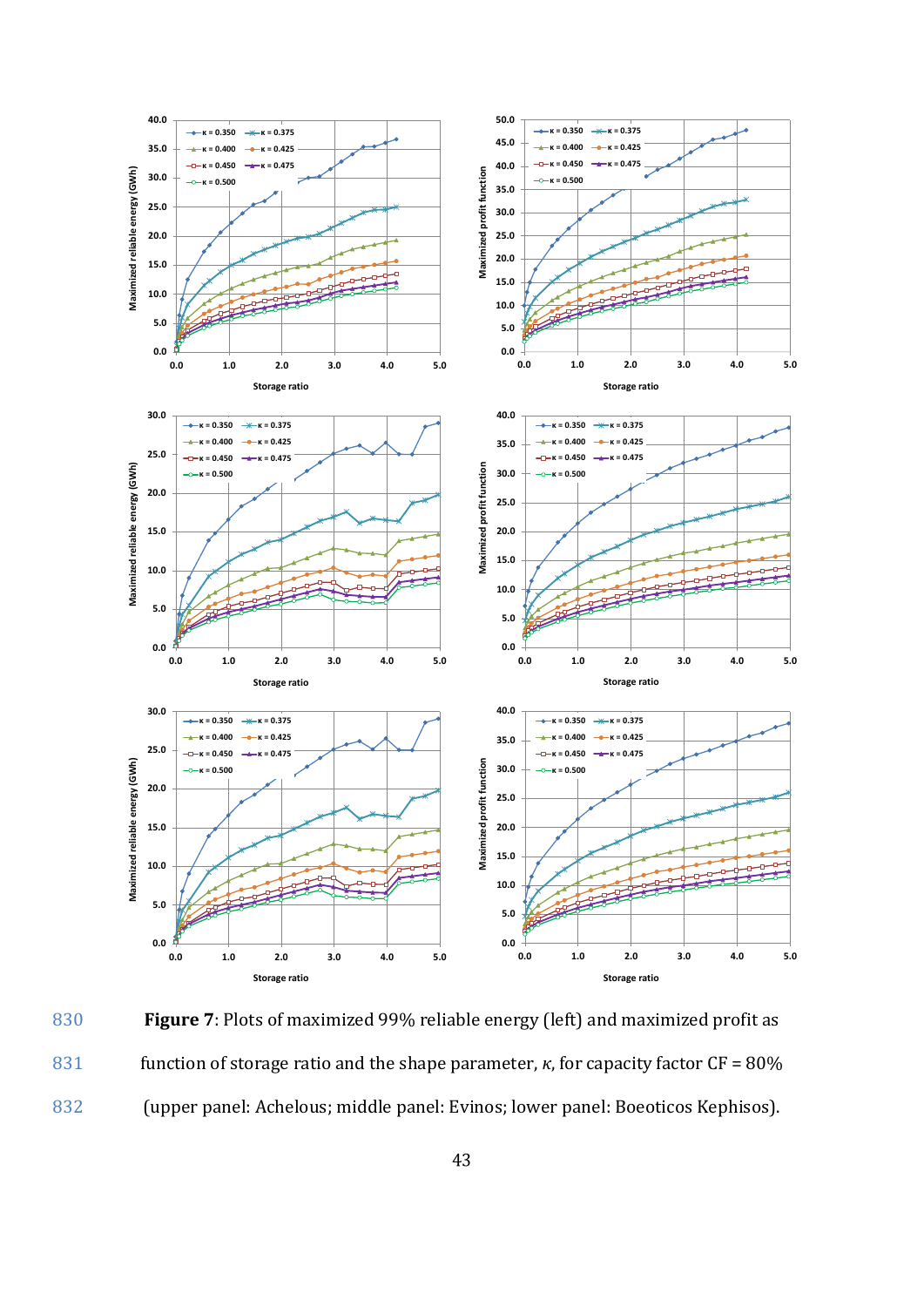

<span id="page-43-0"></span>833 **Figure 8**: Plots of maximized 99% reliable energy (left) and maximized profit as 834 function of storage ratio and the shape parameter, *κ*, for capacity factor CF = 20% 835 (upper panels: Achelous; middle panels: Evinos; lower panels: Boeoticos Kephisos).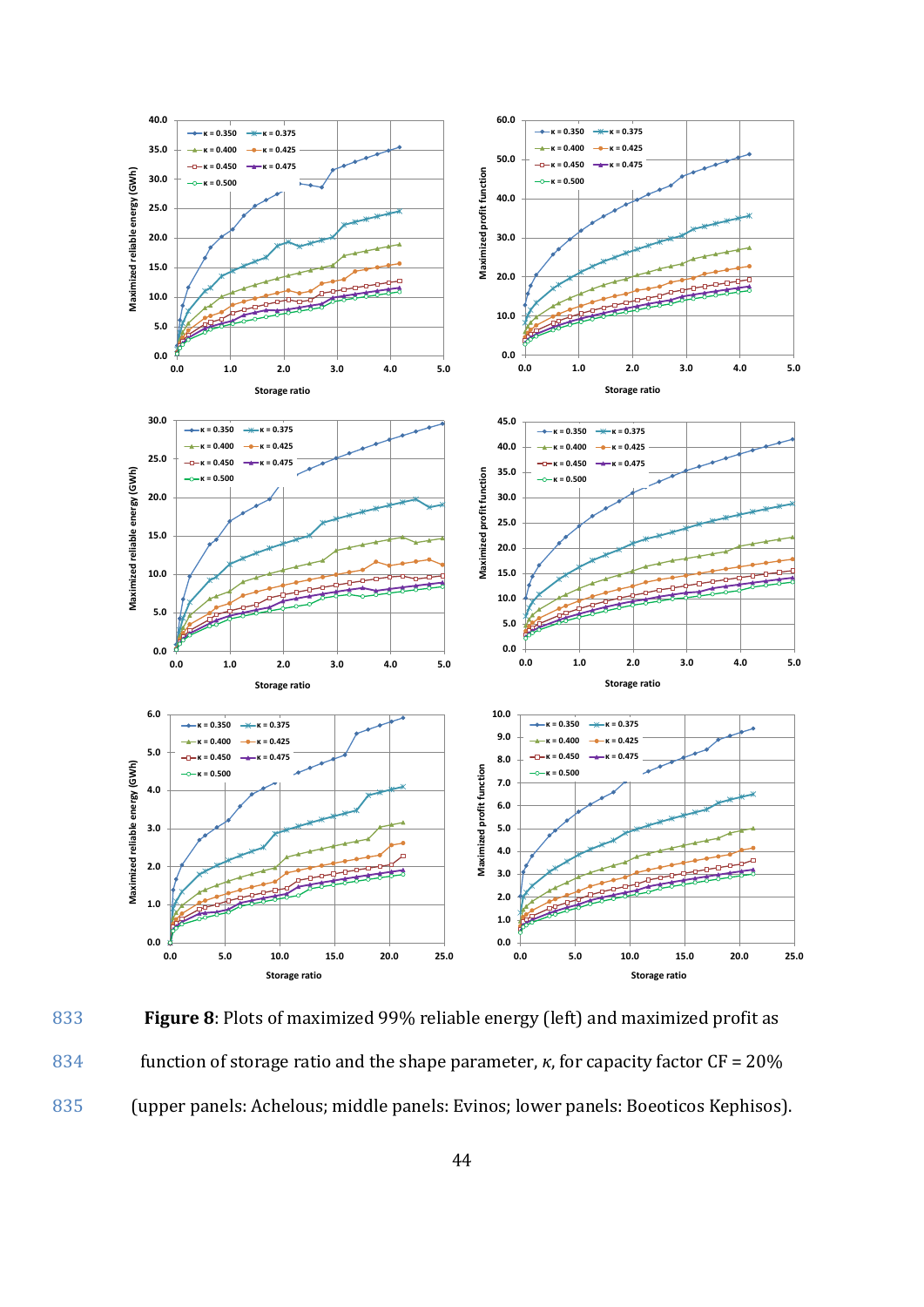Nevertheless, for all synthetic runoff sets and operation mode scenarios, common findings are the following:

838 • The maximized 99% reliable energy, i.e. the objective function, and the control variable of the associated optimization problem, i.e. the target energy, are identical, thus confirming the preliminary findings of section 4.4.

841 • The sole exception is the case of zero storage capacity, for which the derived reliable energy is systematically higher than the corresponding target. This outcome is reasonable, since due to the lack of regulation capacity, the target energy should be small enough, to avoid energy deficits that are due to low summer flows. In particular, in the case of Boeoticos Kephisos, considered as representative of a quite dry flow regime, the target energy is close to zero.

847 • In general, the maximization of 99% reliable energy and the maximization of mean annual profit are ensured for the same target power value, which is also in line with the conclusions drawn in section 4.4. Few and rather small differences only appear for relatively small storage capacities. This important finding allows for handling both metrics as equivalent of the reliable yield in hydroelectricity.

 Although the two metrics converge to the same optimal management policy, expressed in terms of target power production, the mean annual profit is less prone to statistical uncertainties induced by the sample size. As shown in most graphs, the empirically- derived reliable energy curve is quite irregular, while the mean profit curve is smooth. In fact, the estimation of extreme probabilistic quantities, such as reliable energy, would 857 require a much larger simulation horizon, in order to ensure satisfactory accuracy. On the other hand, the mean annual profit is much easier stabilized, given that it expresses a first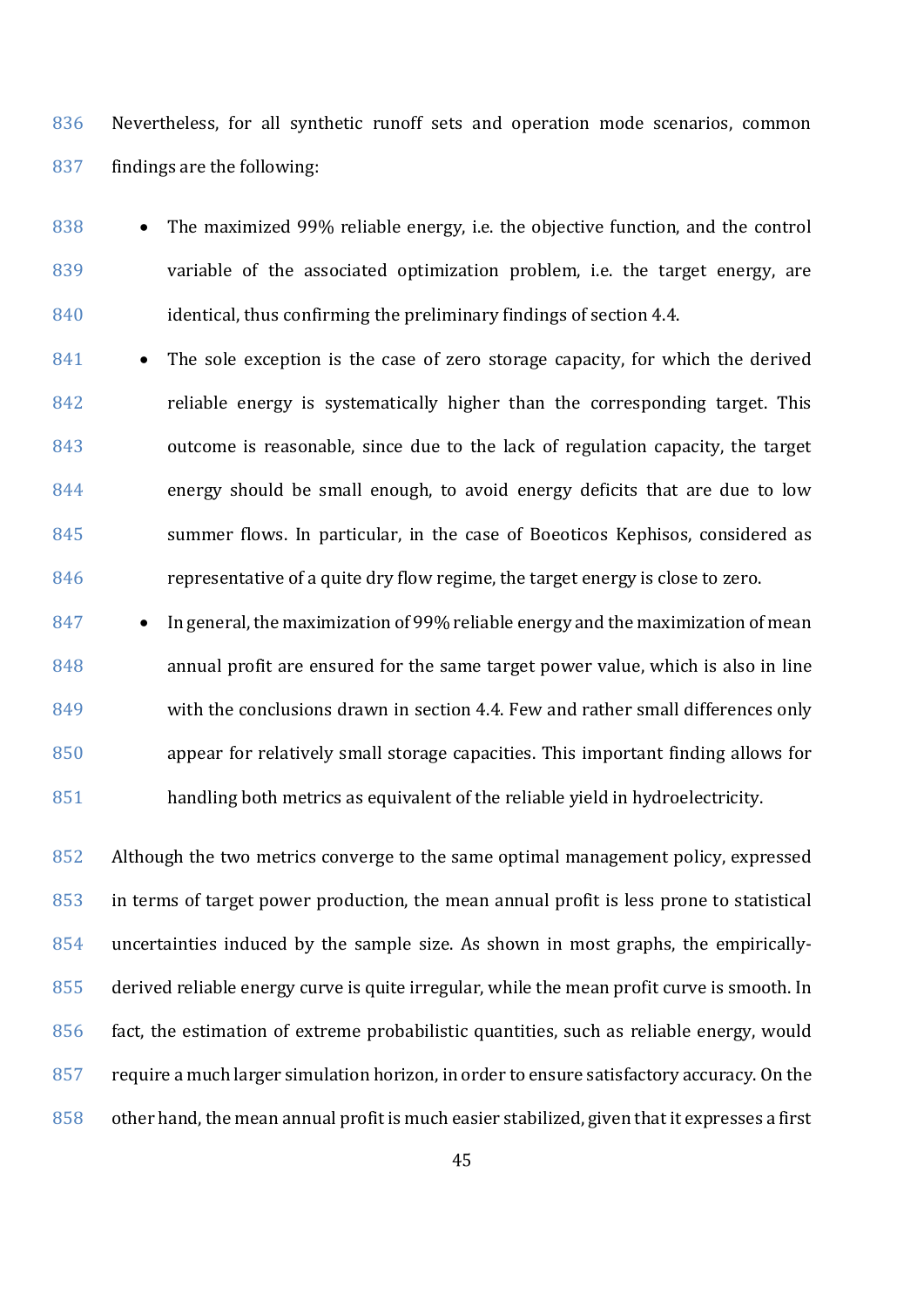859 order moment. We remark that the statistical accuracy of simulation outputs is not only 860 affected by the length of simulation but also by the long-term persistence, which is key 861 property of hydroclimatic processes (Koutsoyiannis and Montanari 2007).

# 862 *6.4 Reliable energy as function of reservoir storage and geometry*

863 As shown in **Figures [7](#page-42-0)** and **[8](#page-43-0)**, the hydroelectric yield, either expressed by means of 99% 864 reliable energy or in profit terms, can be approximated by a power-type function of 865 storage ratio,  $K/V_a$ . By considering the first metric we get:

<span id="page-45-0"></span>
$$
e_a = \zeta \left(\frac{K}{V_a}\right)^{\theta} \tag{27}
$$

866 where parameters *ζ* and *θ* can be straightforwardly extracted via regression.

<span id="page-45-1"></span>

| Shape parameter, $\kappa$ | Achelous |          | Evinos   |          | <b>Boeoticos Kephisos</b> |          |  |
|---------------------------|----------|----------|----------|----------|---------------------------|----------|--|
|                           | $\zeta$  | $\theta$ | $\zeta$  | $\theta$ | ζ                         | $\theta$ |  |
| 0.350                     | 21.524   | 0.383    | 16.163   | 0.399    | 2.088                     | 0.329    |  |
| 0.375                     | 14.381   | 0.393    | 10.763   | 0.410    | 1.359                     | 0.345    |  |
| 0.400                     | 10.657   | 0.409    | 7.936    | 0.418    | 0.982                     | 0.362    |  |
| 0.425                     | 8.484    | 0.421    | 6.284    | 0.430    | 0.765                     | 0.378    |  |
| 0.450                     | 7.105    | 0.434    | 5.266    | 0.440    | 0.625                     | 0.395    |  |
| 0.475                     | 6.227    | 0.446    | 4.585    | 0.450    | 0.534                     | 0.413    |  |
| 0.500                     | 5.612    | 0.459    | 4.134    | 0.461    | 0.473                     | 0.428    |  |
| Correlation with $\kappa$ | $-0.916$ | 0.999    | $-0.916$ | 0.992    | $-0.916$                  | 0.967    |  |

867 **Table 3**: Fitting of eq. [\(27\)](#page-45-0) to simulated data at three river sites, for CF = 80%

868

869 In Table **[3](#page-45-1)** we show the optimized values of *ζ* and *θ* for each site and for CF = 80%, against 870 the seven storage-elevation scenarios, which are expressed in terms of shape parameter 871 *κ* of the generalized storage function. Both quantities are highly correlated with *κ*. In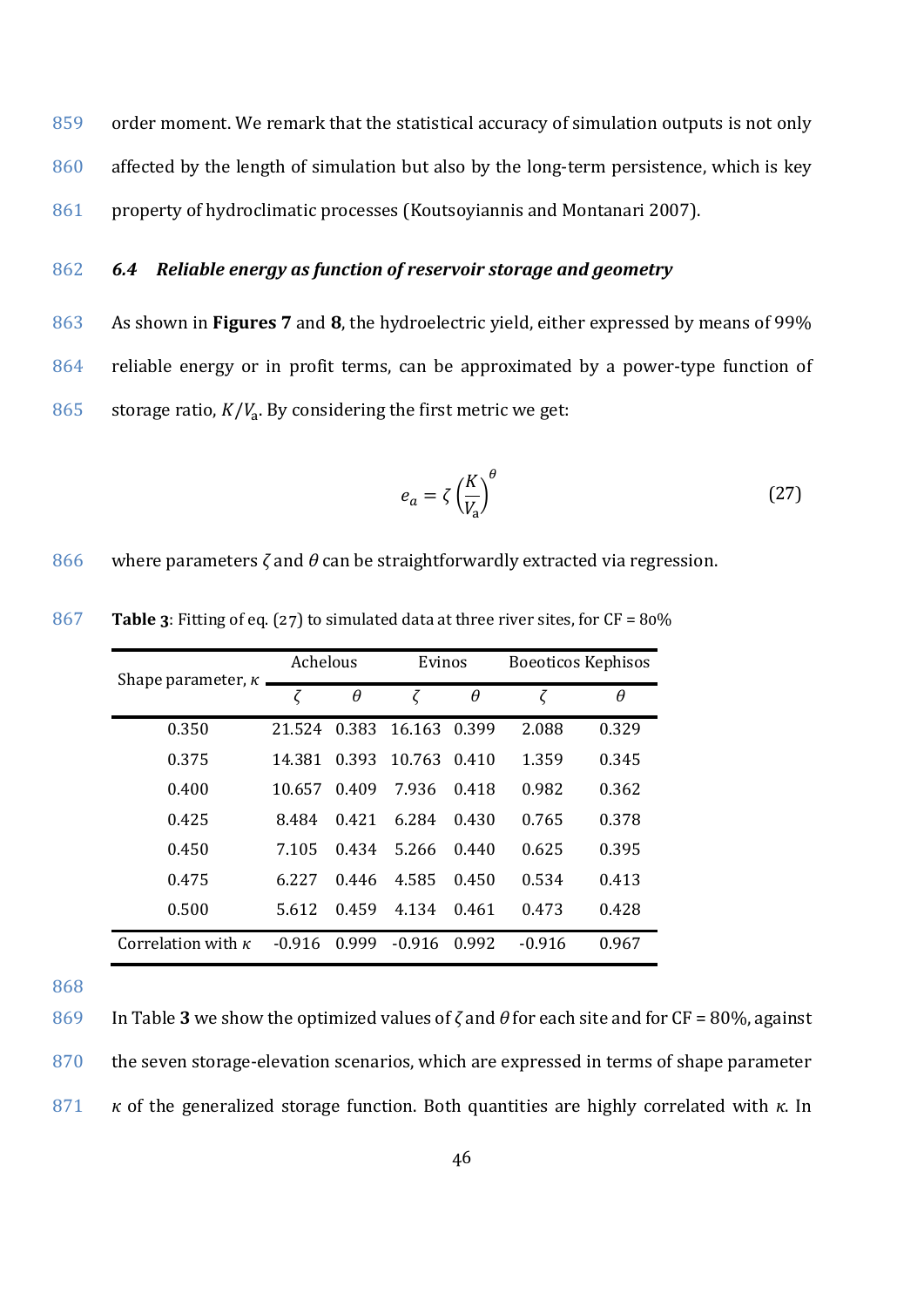872 particular, *ζ* is a decreasing function of *κ*, while the exponent *θ* is almost perfectly 873 approximated by a linear function of *κ*. Similar conclusions are extracted for CF = 20%.

874 This interesting outcome triggered us to look for a fully generic relationship, expressing 875 the maximized reliable energy as function of reservoir size and geometry, given in terms of storage ratio, *K* / *V*<sub>a</sub>, and generic shape parameter, *κ*, respectively. After investigations, 877 we concluded to the following expression:

<span id="page-46-0"></span>
$$
e_{\alpha} = \frac{1}{\beta \kappa - \delta} \left(\frac{K}{V_{\rm a}}\right)^{\kappa} \tag{28}
$$

 The optimized values of the two parameters of eq. [\(28\)](#page-46-0) are given in **Table [4](#page-47-0)**. These are 879 derived by minimizing the total square error between the simulated reliable energy data of **Figure [7](#page-42-0)**, and the theoretical relationship [\(28\).](#page-46-0) In all cases the fitting is almost perfect, as illustrated in the example of **Figure [9](#page-47-1)**. Apparently, the two local parameters *β* and *δ* of eq. [\(28\)](#page-46-0) are associated with the hydrological regime of each site of interest. For instance, 883 both parameters are decreasing with mean annual runoff, while their ratio,  $\delta/\beta$ , remains practically constant at all sites, i.e. 0.30. Obviously, our sample is too small to extract safe conclusions, which would require to solve the problem for many inflow data sets, with varying stochastic behavior, in order to investigate whether these parameters can be linked with summary hydroclimatic indices. We remark that similar regionalization attempts have been quite common for water supply reservoirs, by means of regression formulas explaining SRY on the basis of mean annual statistical characteristics of inflows, such as standard deviation and skewness (e.g. Koutsoyiannis 2005, McMahon et al. 891 2007a).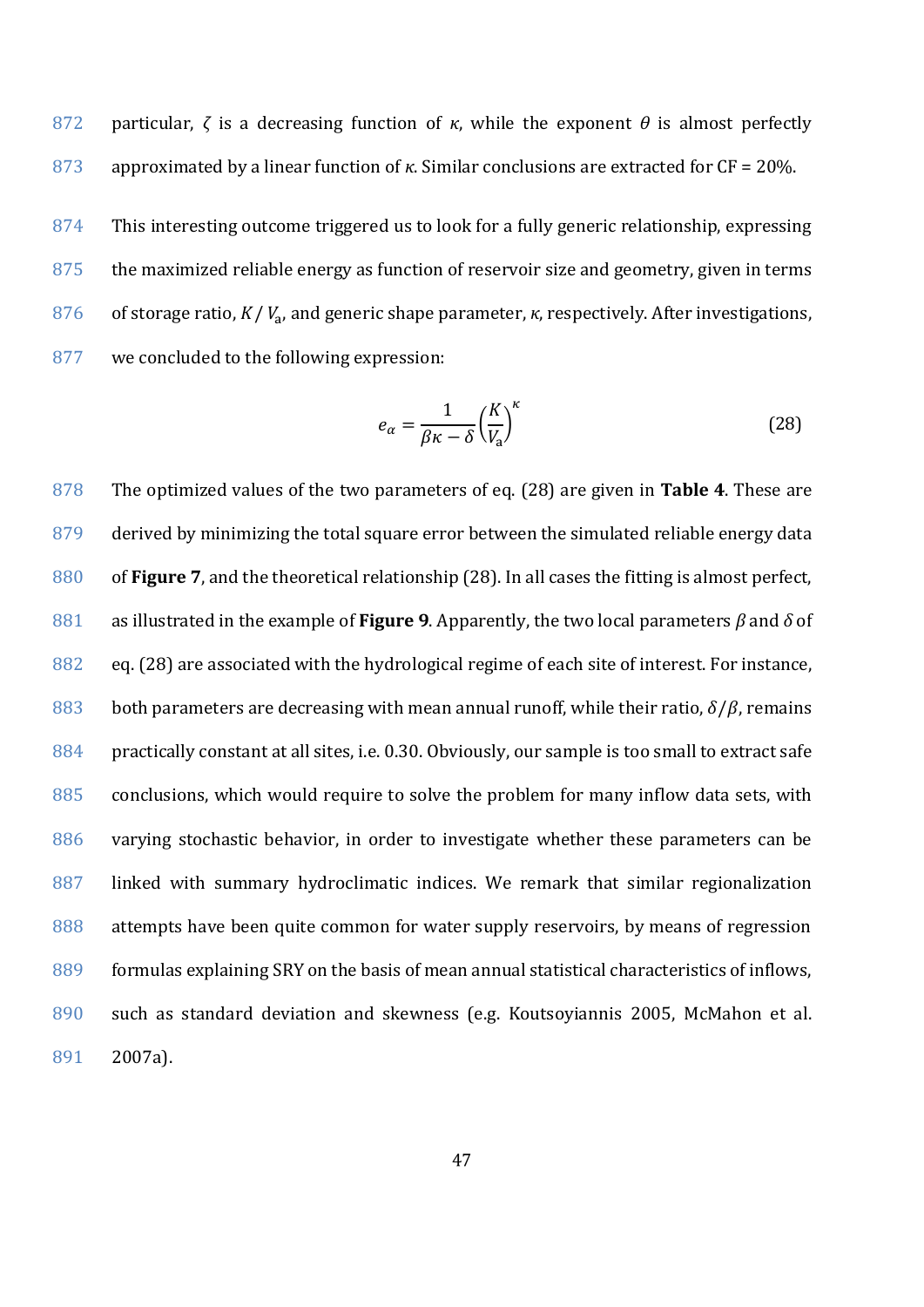

893 **Figure 9**: Fitting of generalized relationship [\(28\),](#page-46-0) illustrated with solid lines, to 894 empirically-derived (simulated) reliable energy against storage ratio at Achelous, for 895 three characteristic reservoir geometries.

896 **Table 4**: Optimized parameters of the generalized relationship [\(28\)](#page-46-0) for the three river sites

<span id="page-47-0"></span>

|    |       |         | Parameter Achelous Evinos Boeoticos Kephisos |
|----|-------|---------|----------------------------------------------|
| 15 | 0.955 | - 1.316 | 12.652                                       |
| δ  | 0.289 | 0.401   | 3.931                                        |

897

<span id="page-47-1"></span>892

# 898 *7 Summary and discussion*

 WhileSRY analysis is a well-established tool for reservoir sizing, its applicability has been limited to systems serving consumptive water uses. Actually, a similar approach for the preliminary design of hydropower systems is missing, which is due, to our viewpoint, to two key reasons.

903 First, the crucial concepts of yield and reliability are not well-defined in hydroelectricity,

904 where the water demand is dictated by the energy demand and thus the yield must be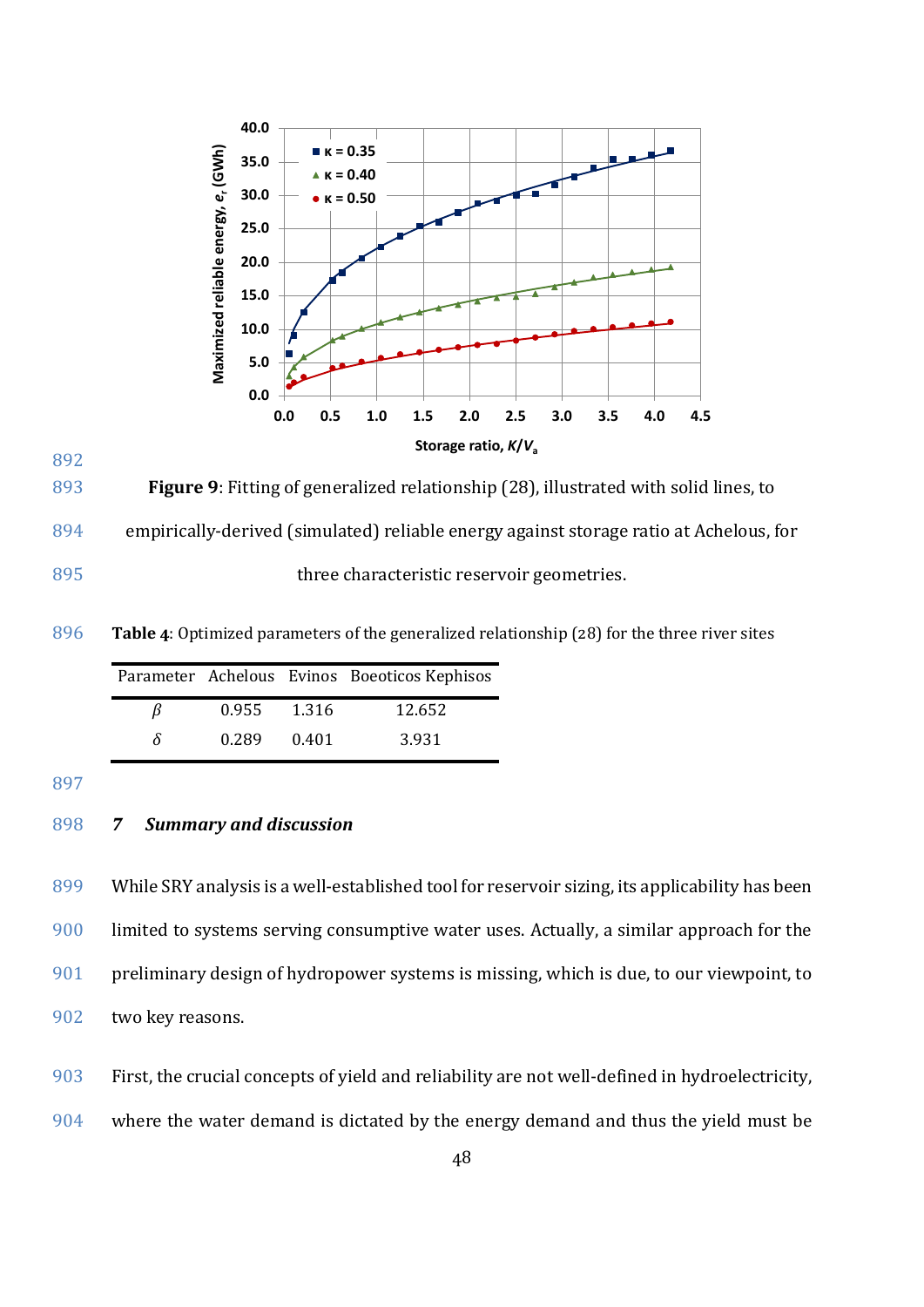determined in terms of energy production. Since such systems allow for generating excess energy with respect to the corresponding demand, by passing surplus storage from the turbines, the yield can be considered as a two-fold component, i.e. a target rate to be guaranteed with minimal risk and the excess production above this value. These are referred to as reliable and secondary energy, respectively. In fact, reliable energy is a probabilistic quantity, which can be theoretically derived from the distribution function of power production data. Empirically, this can be easily determined by means of an extreme quantile of the energy-probability curve, e.g. the energy produced at least 99% of time. In this respect, reliable energy is the equivalent of the reliable yield ensured from water supply reservoirs.

 The second obstacle in establishing SRY relationships for hydroelectric reservoirs is rather technical, since it originates from the inherent complexities of the underlying processes, mainly the dependence on local geometry and the nonlinearities induced by the storage-head-energy transformations. Our research indicates that the site-specific properties of a hydroelectric system can be effectively parameterized even through a single parameter, namely the shape parameter of the storage-elevation relationship. 921 After also employing few reasonable simplifications, which are yet acceptable for a 922 preliminary study, the water balance dynamics of a hydroelectric reservoir that is expected to operate under a specific capacity factor, are well approximated by using only 924 two input properties, i.e. the storage capacity and the shape parameter, both characteristics of reservoir geometry.

 In this respect, we demonstrated that the equivalent "storage-reliability-yield" problem for hydroelectric reservoirs involves three interdependent quantities, in addition to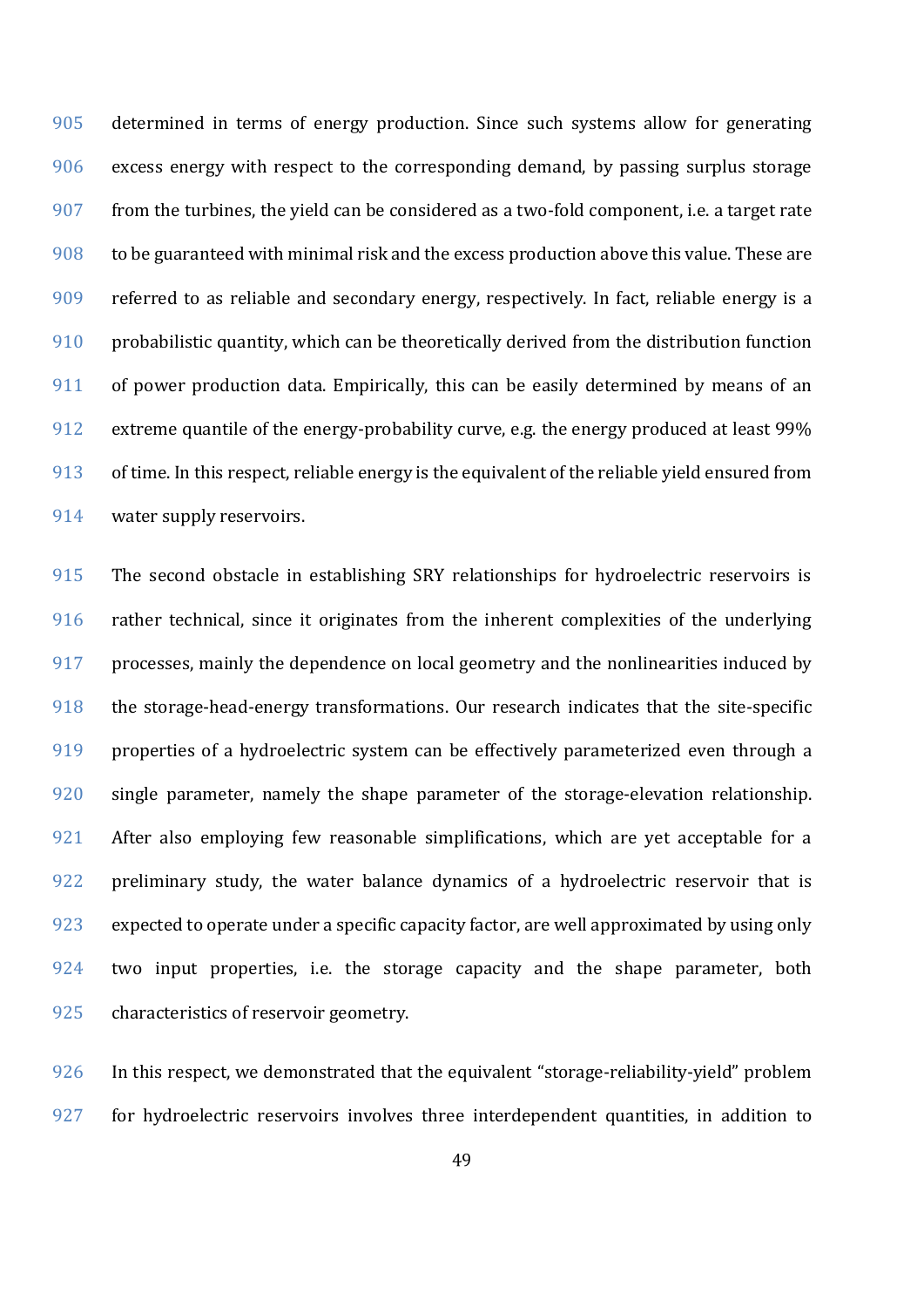928 reliability per se, namely the storage capacity, the geometry, and the reliable energy. For this problem, we proposed a robust stochastic simulation-optimization framework that allows for employing comprehensive screening analyses of the hydroelectric yield, on the basis of monthly runoff series. Our pilot investigations at three river sites in Greece exhibiting different hydrological regime indicates that it is possible to extract generic empirical formulae that link reservoir storage, topography and reliable energy with summary runoff statistics.

 In our analyses we also demonstrate that the maximization of this yield is achieved by using either the reliable energy per se or a quasi-economic (profit) function, which accounts for sharing between the expected values of reliable energy, secondary energy and energy deficits. Both approaches converge to a practically identical target energy value, which is the sole control variable of the underlying optimization problem. However, the profit function seems much less sensitive against sample uncertainties, 941 since it is expressed in terms of first order moments, while the reliable energy function 942 requires the empirical estimation of an extreme statistical metric, i.e. the energy produced with 99% reliability. Nevertheless, this also reveals the irreplaceable role of the 944 stochastic approach, which allows, among others, for handling sampling uncertainties that are unavoidable when using historical runoff data in simulations.

946 There remain several open questions to be addressed in next research steps. First, the generalized storage-elevation function [\(23\)](#page-34-1), describing the reservoir geometry in terms 948 of a generic shape parameter  $\kappa$ , should be fitted to a much larger sample of reservoirs, in order to better identify the empirical relationship [\(24\)](#page-35-0). This will allow for employing this formula not only in the context of theoretical simulation analyses (i.e., for sampling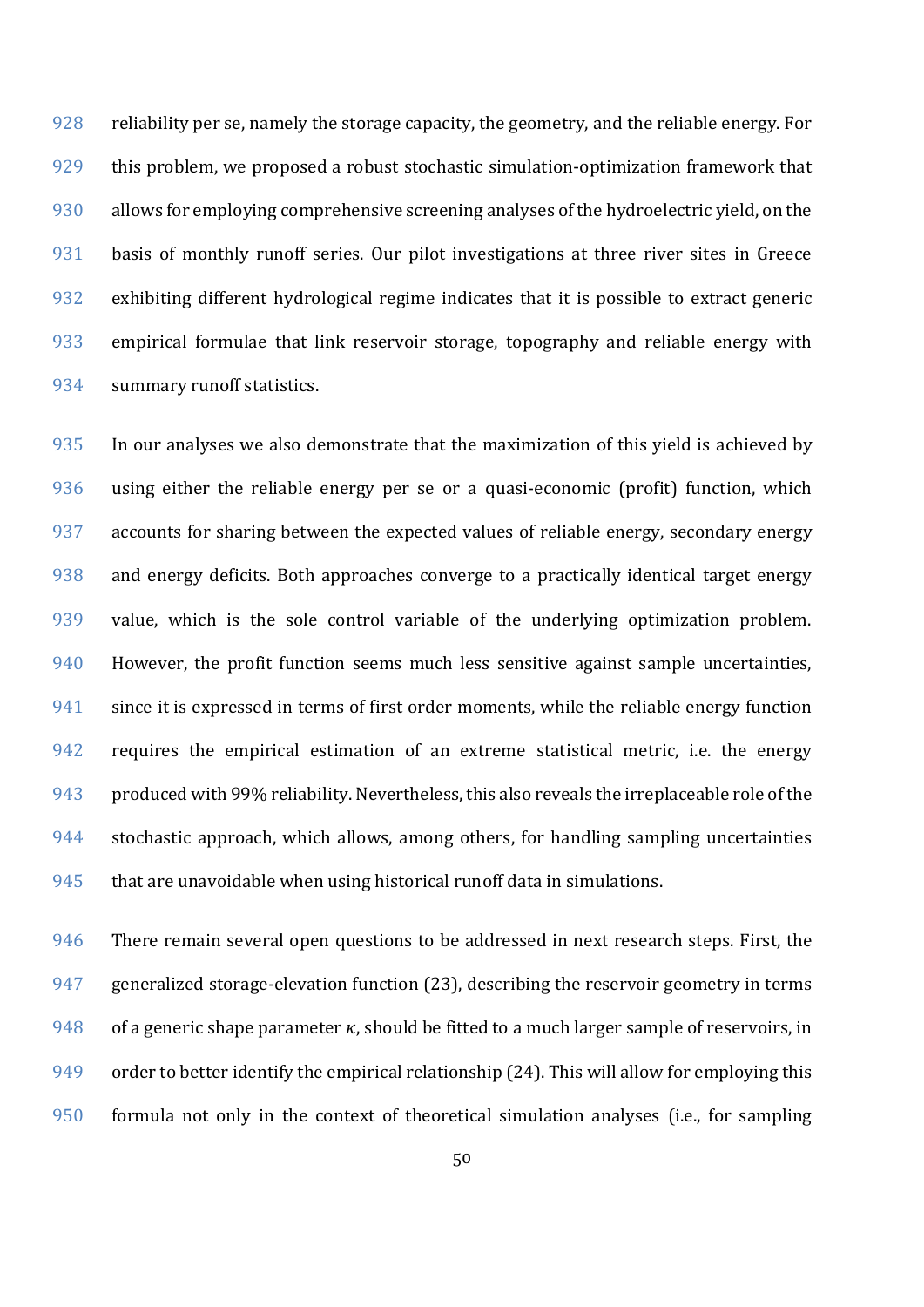different reservoir storages), but also for preliminary design purposes in areas with limited topographic data.

 Apparently, the whole framework must be also tested with an extended set of streamflow properties, in order to validate the theoretical relationship [\(28\).](#page-46-0) Another useful task is the evaluation of the simulation results with actual reservoir data and the outcomes from real-world design studies. A final research option is the assessment of the hydroelectric yield with respect to the stochastic structure of the underlying runoff process. This will also allow for outlining the specifications of the synthetic time series generator, which is key component of our framework. Our running research outcomes for this important issue will be reported in due course.

 **Acknowledgments**: The overall idea for this research originates from a simulation exercise assigned to our students that attend the course of Renewable Energy and Hydroelectric Works in the School of Civil Engineering at the National Technical University of Athens. The challenges reported so far have prompted us to provide a 965 theoretical basis for the underlying problem, initially introduced for educational reasons. We are grateful to the Associate Editor, Krzysztof Kochanek, who coordinated the review procedure, and the two anonymous reviewers for their fruitful comments and 968 suggestions that helped us to further improve this article.

 **Data availability**: Reservoir data has been mainly retrieved from the summary report published by the Greek Committee on Large Dams (2013).

**Disclosure statement**: No potential conflict of interest was reported by the authors.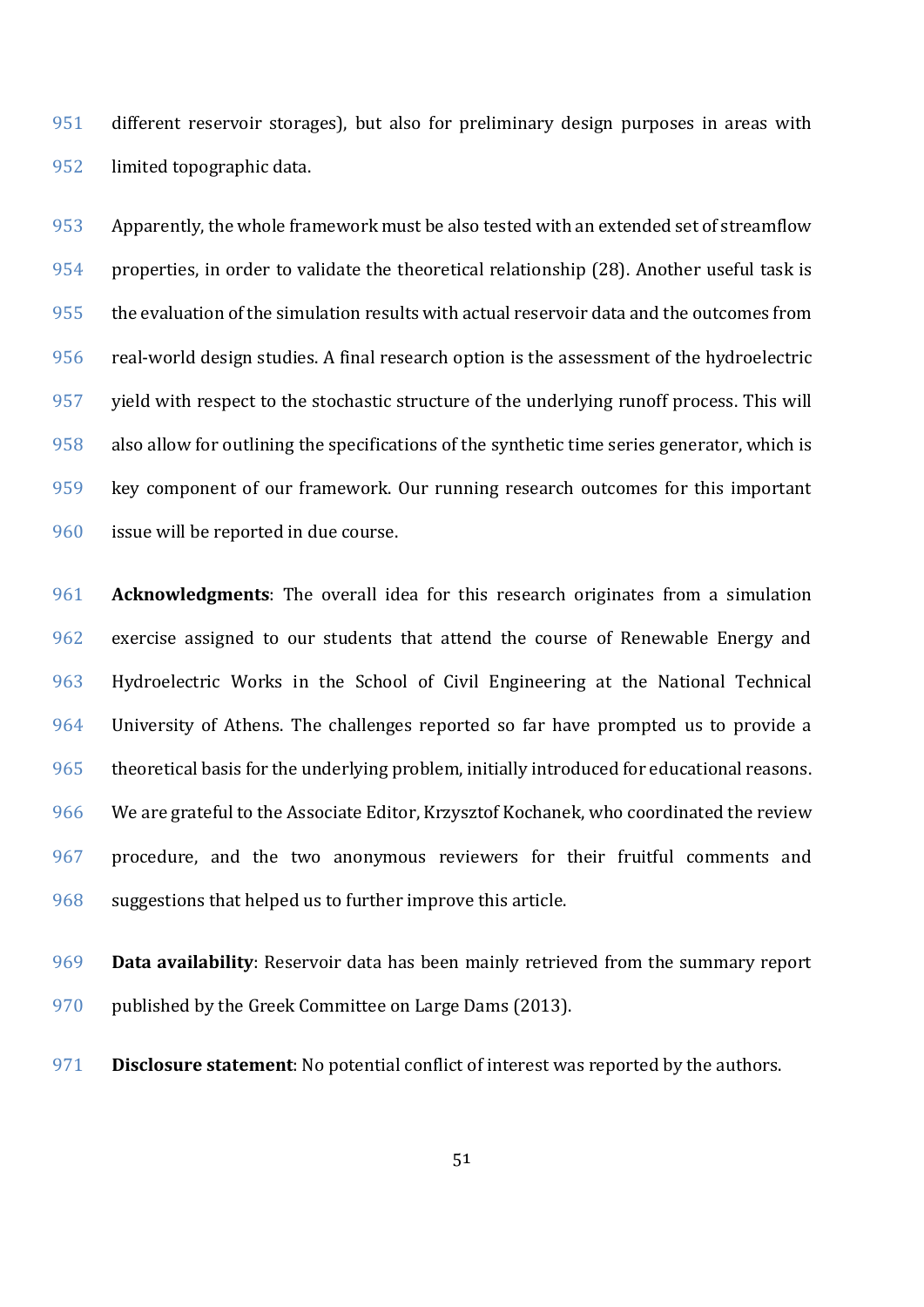### **References**

- Adeloye, A.J., and De Munari, A., 2006. Artificial neural network based generalised storage-yield-reliability models using the Levenberg-Marquardt algorithm. *Journal of Hydrology*, 326(1), 215–230, doi:10.1016/j.jhydrol.2005.10.033.
- Adeloye, A.J., *et al.*, 2015. Stochastic assessment of Phien generalized reservoir storage–
- yield–probability models using global runoff data records. *Journal of Hydrology*, 529(3),
- 1433-1441, doi:10.1016/j.jhydrol.2015.08. 038.
- Adeloye, A.J., *et al.*, 2019. Height–area–storage functional models for evaporation-loss
- inclusion in reservoir-planning analysis. *Water*, 11, 1413, doi:10.3390/w11071413.
- Adeloye, A.J., 2009. Multiple linear regression and artificial neural networks models for generalized reservoir storage–yield–reliability function for reservoir planning. *Journal of Hydrologic Engineering*, 14(7), 731–738, doi:10.1061/(ASCE)HE.1943-5584. 0000041.
- Adeloye, A.J., Pal, S., and O'Neill, M., 2010. Generalised storage-yield-reliability modelling:
- Independent validation of the Vogel–Stedinger (V–S) model using a Monte Carlo simulation approach. *Journal of Hydrology*, 388(3–4), 234-240, doi:10.1016/j.jhydrol. 2010.04.043.
- Afzali R., Mousavi, S., and Ghaheri, A., 2008. Reliability-based simulation-optimization model for multireservoir hydropower systems operations: Khersan experience. *Journal of Water Resources Planning and Management*, 134(1), 24–33, doi:10.1061/(ASCE)0733- 9496(2008)134:1(24).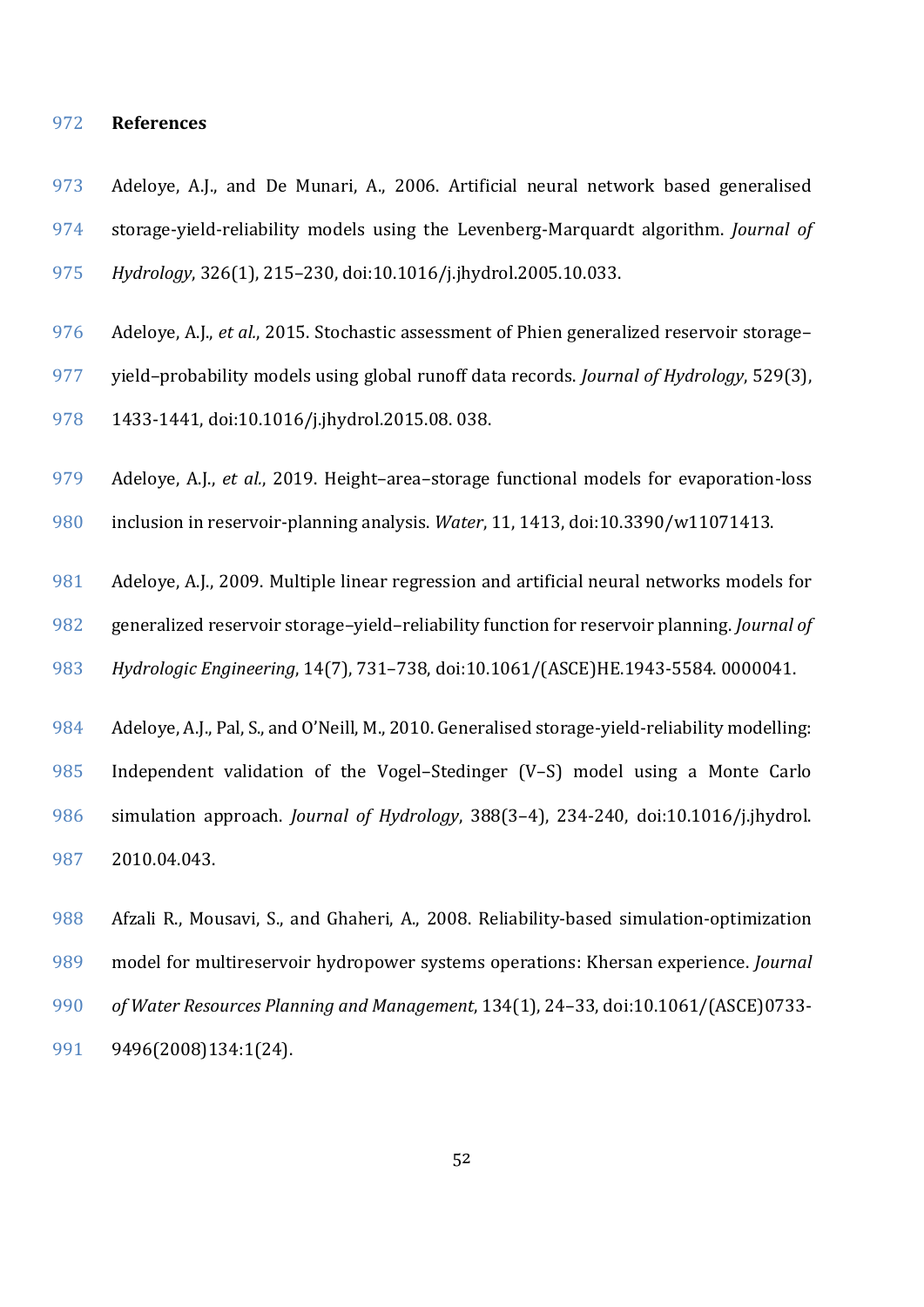- ASCE, 1995. Glossary of Hydropower Terms, *Guidelines for Design of Intakes for Hydroelectric Plants, Energy Division of the American Society of Civil Engineers*, Committee on Hydropower Intakes.
- Celeste, A.B., 2015. Reservoir design optimization incorporating performance indices.
- *Water Resources Management*, 29(12), 4305-4318, doi:10.1007/s11269-015-1061-4.
- Christofides, A., *et al.*, 2005. Resolving conflicting objectives in the management of the Plastiras Lake: can we quantify beauty? *Hydrology and Earth System Sciences*, 9(5), 507– 515, doi:10.5194/ hess-9-507-2005.
- Draper, A.J., and Lund, J.R., 2004. Optimal hedging and carryover storage value. *Journal of*
- *Water Resources Planning and Management*, 130(1), doi:10.1061/(ASCE)0733- 9496(2004)130:1(83).
- Efstratiadis, A., *et al.*, 2014a. A multivariate stochastic model for the generation of synthetic time series at multiple time scales reproducing long-term persistence. *Environmental Modelling and Software*, 62, 139–152, doi:10.1016/j.envsoft.2014.08.017.
- Efstratiadis, A., *et al.*, 2014b. Assessment of environmental flows under limited data availability – Case study of the Acheloos River, Greece. *Hydrological Sciences Journal*, 59(3-4), 731–750, doi:10.1080/02626667.2013.804625.
- Fletcher, S., and Ponnambalam, K., 1996. Estimation of reservoir yield and storage distribution using moments analysis. *Journal of Hydrology*, 182, 259–275. doi:10.1016/201C-1694(95)02946-X.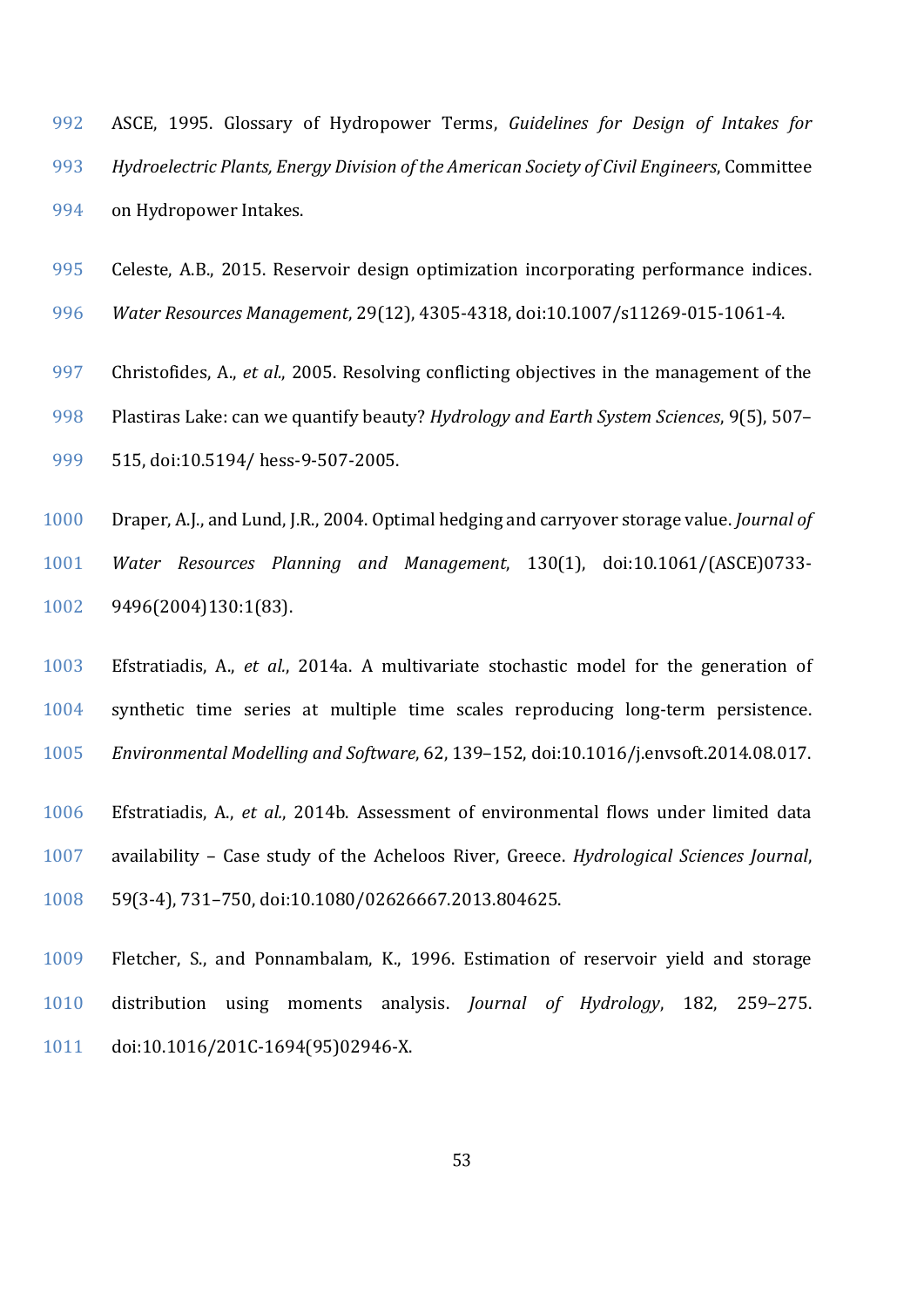- Georgakakos, A., Yao, H., and Yu, Y., 1997. Control models for hydroelectric energy optimization. *Water Resources Research*, 33(10), 2367-2379, doi:10.1029/97WR01714.
- Gould, B., 1961. Statistical methods for estimating the design capacity of dams. *Journal of the Institution for Engineers*, Australia, 33(12), 405-415.
- Greek Committee on Large Dams, 2013. *The Dams of Greece* (available at http://www.eeft.gr/Fragmata\_Elladas\_201311.pdf).
- Hamed, K., 2012. A probabilistic approach to calculating the reliability of over-year storage reservoirs with persistent Gaussian inflow. *Journal of Hydrology*, 93–99. doi:10.1016/ j.jhydrol.2012.04.051.
- Harr, M.E., 1987. *Reliability-based design in Civil Engineering*, McGraw-Hill.
- Hashimoto, T., Stedinger, J.R., and Loucks, D.P., 1982. Reliability, resiliency and vulnerability criteria for water resource system performance evaluation. *Water Resources Research*, 18(1), 14–20, doi:10.1029/WR018i001p00014.
- Hatamkhani, A., Moridi, A., and Yazdi, J., 2019. A simulation optimization models for
- multi-reservoir hydropower systems design at watershed scale. *Renewable Energy*, doi:10.1016/j.renene.2019.12.055.
- Hazen, A., 1914. Storage to be provided in impounding reservoirs for municipal water supply. *Trans. Amer. Soc. Civil Eng.*, 77, 1539-1640.
- Klemeš, V., 1987. One hundred years of applied storage reservoir theory. *Water Resources*
- *Management*, 1, 159–175. doi:10.1007/BF00429941.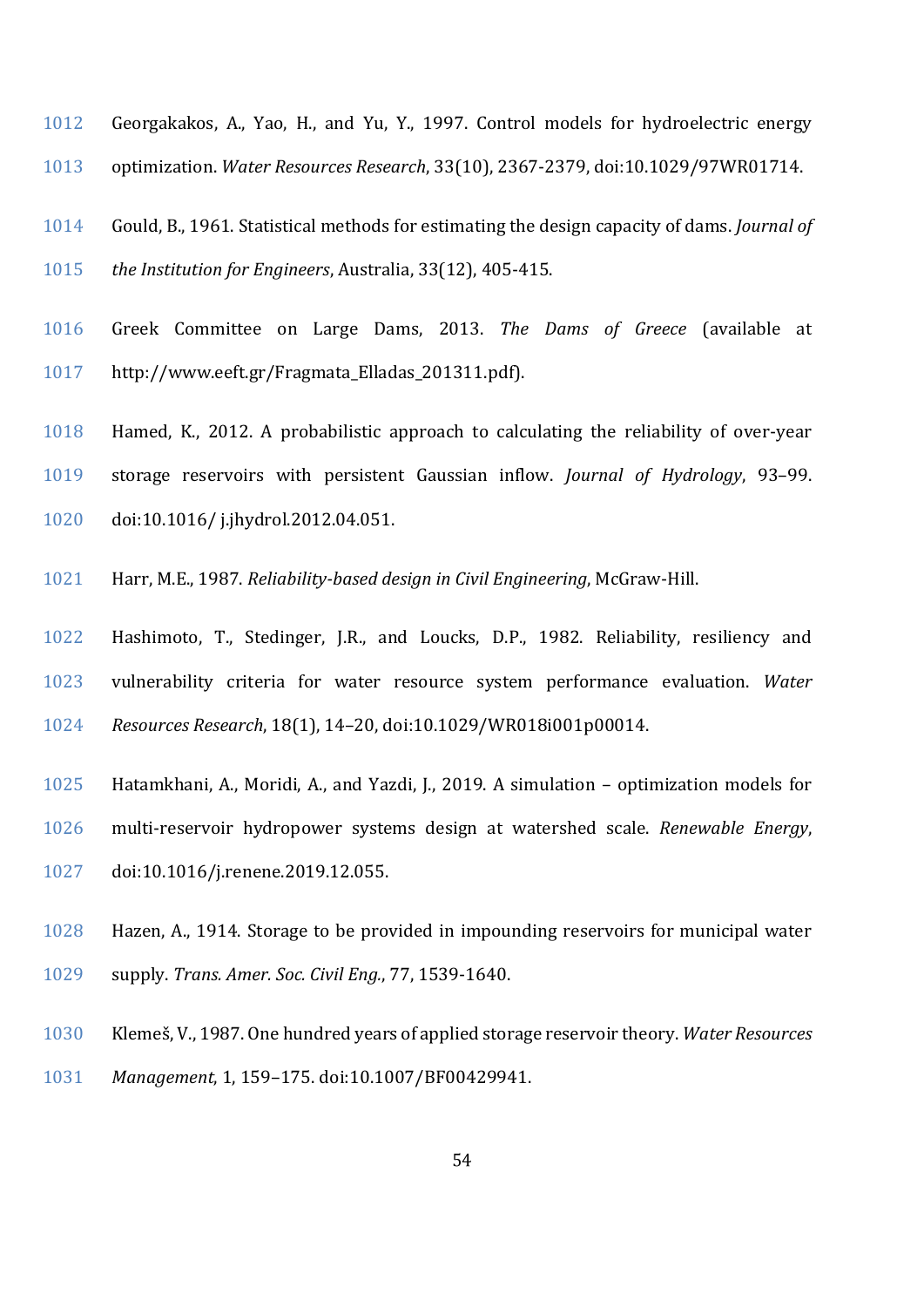- Koutsoyiannis, D., 2000. A generalized mathematical framework for stochastic simulation and forecast of hydrologic time series. *Water Resources Research*, 36(6), 1519–1533, doi:10.1029/2000WR900044.
- Koutsoyiannis, D., 2020. Simple stochastic simulation of time irreversible and reversible processes. *Hydrological Sciences Journal*, 65(4), 536–551, doi:10.1080/02626667.2019. 1705302.
- Koutsoyiannis, D., Efstratiadis, A., and Karavokiros, G., 2002. A decision support tool for the management of multi-reservoir systems. *Journal of the American Water Resources Association*, 38(4), 945–958, doi:10.1111/j.1752-1688.2002.tb05536.x.
- Koutsoyiannis, D., and Economou, A., 2003. Evaluation of the parameterization- simulation-optimization approach for the control of reservoir systems. *Water Resources Research*, 39(6), 1170, doi:10.1029/2003WR002148.
- Koutsoyiannis, D., and Montanari, A., 2007. Statistical analysis of hydroclimatic time series: Uncertainty and insights. *Water Resources Research*, 43(5), W05429, doi:10.1029/2006WR005592.
- Koutsoyiannis, D., *et al.*, 2009. Climate, hydrology, energy, water: recognizing uncertainty and seeking sustainability. *Hydrology and Earth System Sciences*, 13, 247–257, doi:10.5194/hess-13-247-2009.
- Koutsoyiannis, D., *et al.*, 2003. A decision support system for the management of the water resource system of Athens. *Physics and Chemistry of the Earth*, 28 (14-15), 599–609,
- doi:10.1016/S1474-7065(03)00106-2.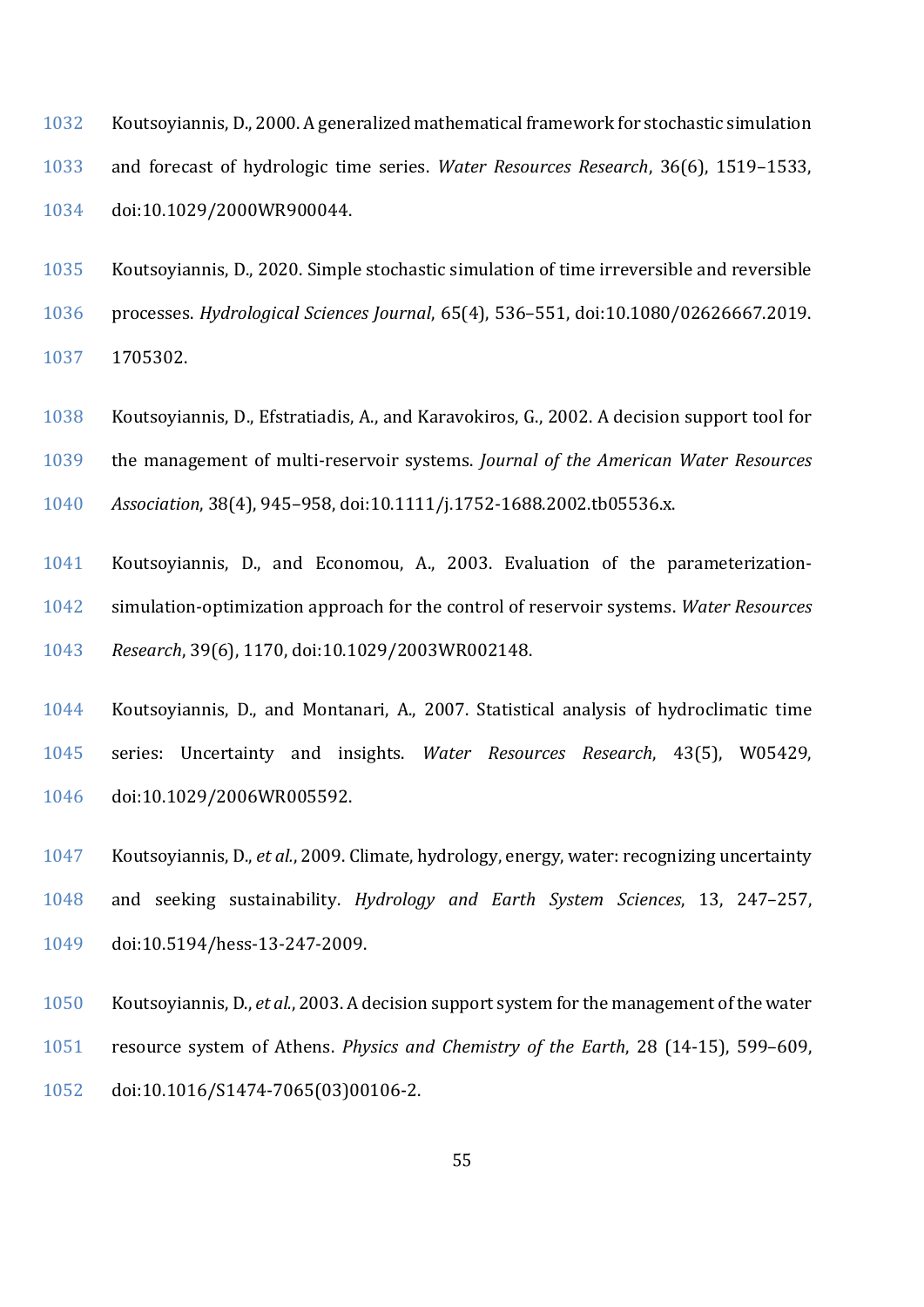- Koutsoyiannis, D., 2011. Hurst-Kolmogorov dynamics and uncertainty. *Journal of the American Water Resources Association*, 47(3), 481–495, doi:10.1111/j.1752-1688.2011. 00543.x.
- Koutsoyiannis, D., 2019. Knowable moments for high-order stochastic characterization
- and modelling of hydrological processes. *Hydrological Sciences Journal*, 64(1), 19–33,
- doi:10.1080/02626667.2018.1556794.
- Koutsoyiannis, D., 2005a. Reliability concepts in reservoir design. In: *Water Encyclopedia*,
- Vol. 4, Surface and Agricultural Water, edited by J. H. Lehr and J. Keeley, 259–265,
- doi:10.1002/047147844X.sw776, Wiley, New York.
- Koutsoyiannis, D., 2005b. Stochastic simulation of hydrosystems. In: *Water Encyclopedia*,
- Vol. 4, Surface and Agricultural Water, edited by J. H. Lehr and J. Keeley, 421–430, doi:10.1002/047147844X.sw913, Wiley, New York.
- Koutsoyiannis, D., 2020. The Hurst phenomenon and fractional Gaussian noise made easy. *Hydrological Sciences Journal*, 47(4), 573–595, doi:10.1080/02626660209492961.
- Kritskiy, S.N., and Menkel, M.F., 1935. Long-term streamflow regulation (in Russian), Gidrorekhn. Stroit, 11, 3-10.
- Kritskiy, S.N., and M.F. Menkel, 1940. Generalized methods for runoff control computations based on mathematical statistics, *Journal of Hydrology*, 172, 365-377, 1995 (translated by V. Klemes from the Russian original "'Obobshchennye priemy rascheta regulirovaniya stoka na osnove matematicheskoy statistiki", Gidrotekh. Stroit., 2: 19-24, 1940).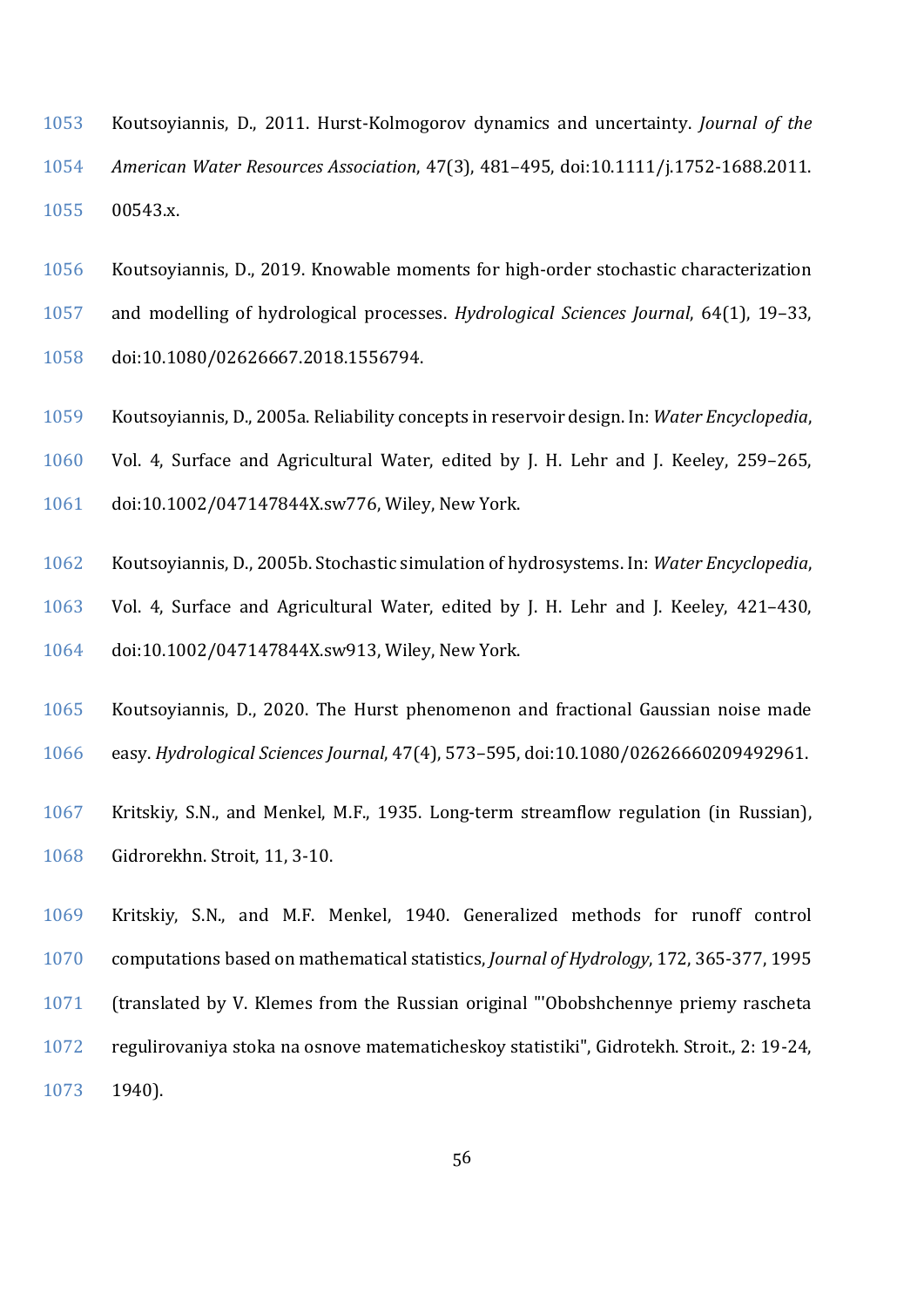- Kuria, F.W., and Vogel, R.M., 2014. Global storage-reliability-yield relationships for water supply reservoirs. *Water Resources Management*, 29(5), 1591-1605, doi:10.1007/ s11269-014-0896-4.
- Lehner, B., *et al.*, 2011. High resolution mapping of the world's reservoirs and dams for sustainable river-flow management. *Frontiers in Ecology and the Environment*, 9(9), 494– 502, doi:10.1890/100125.
- Lele, S.M., 1987. Improved algorithms for reservoir capacity calculation incorporating storage-dependent losses and reliability norm. *Water Resources Research*, 23(10), 1819- 1823, doi:10.1029/WR023i010p01819.
- Li, F.-F., and Qiu, J., 2015. Multi-objective reservoir optimization balancing energy generation and firm power. *Energies*, 8(7), 6962-6976, doi:.3390/en8076962.
- Mamassis, N., *et al.*, 2020. Water and Energy. In: Bogardi, J.J., Wasantha Nandalal, K.D., van
- Nooyen, R.R.P., and Bhadurim, A., eds. *Handbook of Water Resources Management:*
- *Discourses, Concepts and Examples*, Springer, Cham, Switzerland (in press).
- Mays, L. W., and Tung, Y.-K., 1992. *Hydrosystems Engineering and Management*, McGraw-Hill, New York.
- McLeod, I., and Hipel, K.W., 1978. Simulation procedures for Box-Jenkins models. *Water*
- *Resources Research*, 14(5), 969-975, doi:10.1029/WR014i005p00969.
- McMahon, T.A., Adeloye, A.J., and Zhou,S.-L., 2006. Understanding performance measures
- of reservoirs. *Journal of Hydrology*, 324(1-4), 359-382, doi:10.1016/j.jhydrol. 2005.09.030, 2006.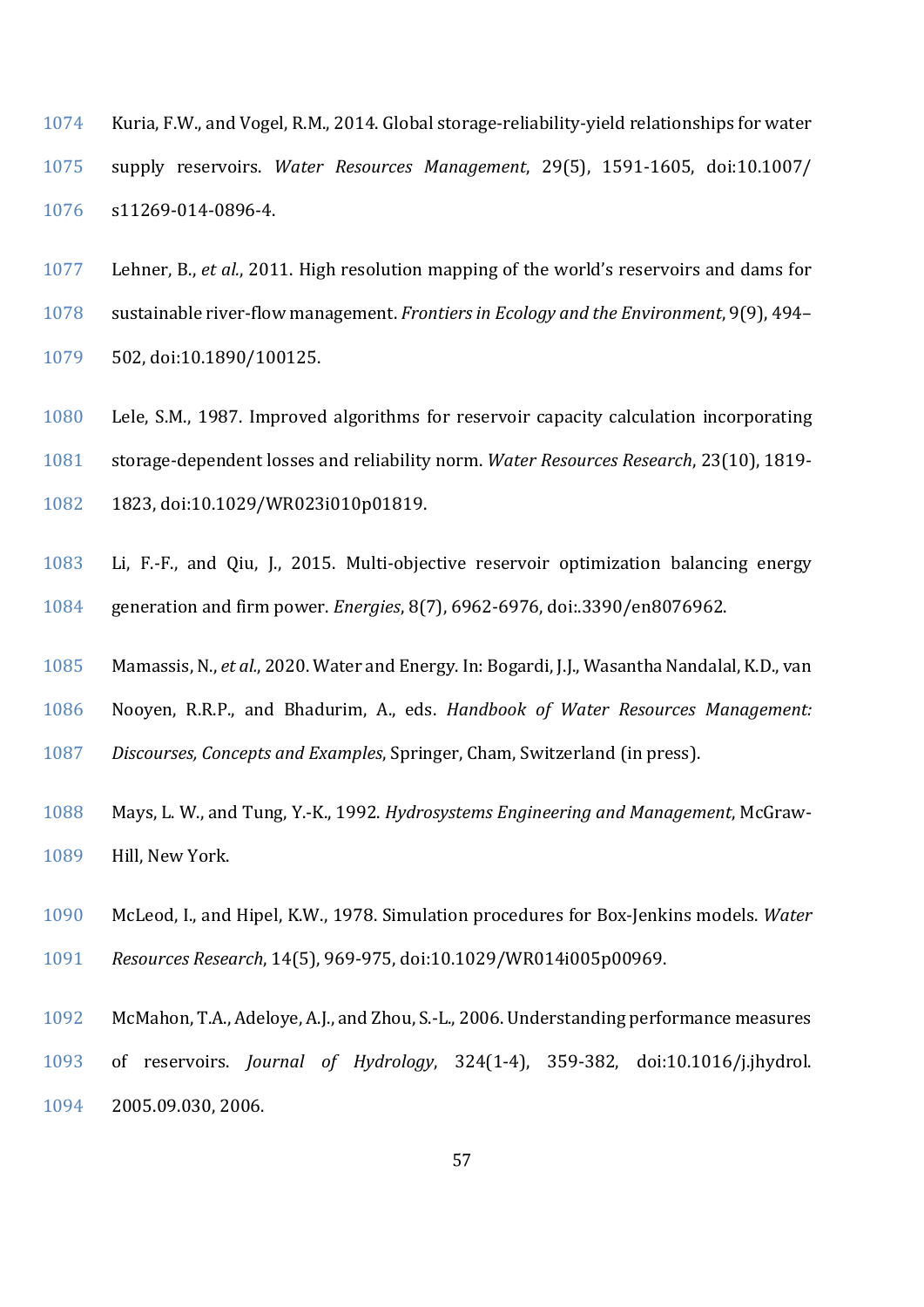- McMahon, T.A., *et al.*, 2007a, Revisiting reservoir storage-yield relationships using a global streamflow database. *Advances in Water Resources*, 30(8), 1858-1872, doi:10.1016/j.advwatres.2007.02.003.
- McMahon, T.A., *et al.*, 2007b, Review of Gould–Dincer reservoir storage–yield–reliability estimates. *Advances in Water Resources*, 30(9), 1873-1882, doi:10.1016/j.advwatres. 2007.02.004.
- McMahon, *et al.*, 2007c, Global streamflows Part 2: Reservoir storage–yield performance, *Journal of Hydrology*, 347(3-4), 260-271, doi:10.1016/j.jhydrol. 2007.09.021.
- Moran, P.A.P., 1959. *The Theory of Storage*, Methuen, London.
- Nalbantis, I., *et al.*, 2011. Holistic versus monomeric strategies for hydrological modelling of human-modified hydrosystems. *Hydrology and Earth System Sciences*, 15, 743–758, doi:10.5194/hess-15-743-2011.
- Pegram, G.G.S., 1980. On reservoir reliability. *Journal of Hydrology*, 47(3-4), 269-296, doi:10.1016/0022-1694(80)90097-9.
- Phien, H.N., 1993. Reservoir storage capacity with gamma inflows. *Journal of Hydrology*,
- 146(1), 383-389, doi:10.1016/0022-1694(93)90285-H.
- Piao, M. J., Li, Y.P., and Huang, G.H., 2014. Development of a stochastic simulation–
- optimization model for planning electric power systems A case study of Shanghai, China.
- *Energy Conversion and Management*, 86, 111-124, doi:10.1016/j.enconman.2014.05.011.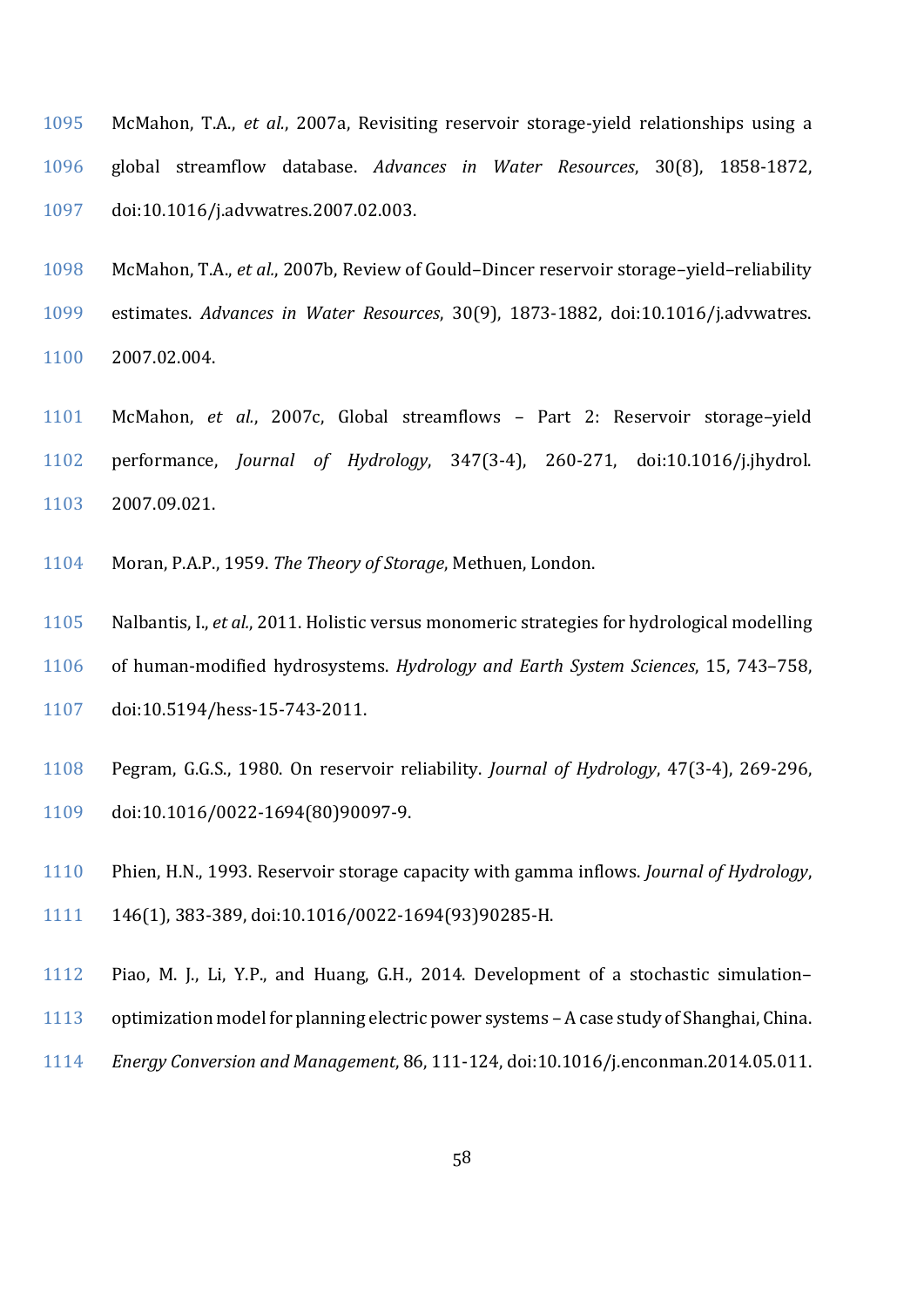- Pleshkov, Ya. F., 1939. Rapid and accurate computations for storage reservoirs (in Russian), Gidrotekhn. Slroit., 6.
- ReVelle, C., 1999. *Optimizing Reservoir Resources: Including a New Model for Reservoir Reliability*, John Wiley & Sons.
- Ripley, B.D., 1987. *Stochastic Simulation*, Wiley Series in Probability and Statistics.
- Rippl, W., 1883. The capacity of storage reservoirs for water supply. *Proc. Inst. Civil Eng.*, 71, 270-278.
- Savarenskiy, A.D., 1940. A method for runoff control computation, *Journal of Hydrology*,
- 172, 355-363, 1995 (translated by V. Klemes from the Russian original "Metod rascheta
- regulirovaniya stoka, Gidrotekh. Stroit., 2: 24-28, 1940).
- Silva, A.T., and Portela, M.M., 2013. Stochastic assessment of reservoir storage-yield relationships in Portugal, *Journal of Hydrologic Engineering*, 18(5), 567-575, doi:10.1061/(ASCE)HE.1943-5584.0000650.
- Sivapragasam, C., *et al.*, 2003, Modeling evaporation-seepage losses for reservoir water
- balance in semi-arid regions. *Water Resources Management*, 23, 853, doi:10.1007/ s11269-008-9303-3.
- Stacy, E. W., 1962. A generalization of the gamma distribution. *The Annals of Mathematical*
- *Statistics*, 33(3), 1187-92, doi:10.1214/aoms/1177704481.
- Sudler, C., 1927. Storage required for the regulation of streamflow, *Trans. Am. Soc. Civ. Eng.*, 91, 622-660.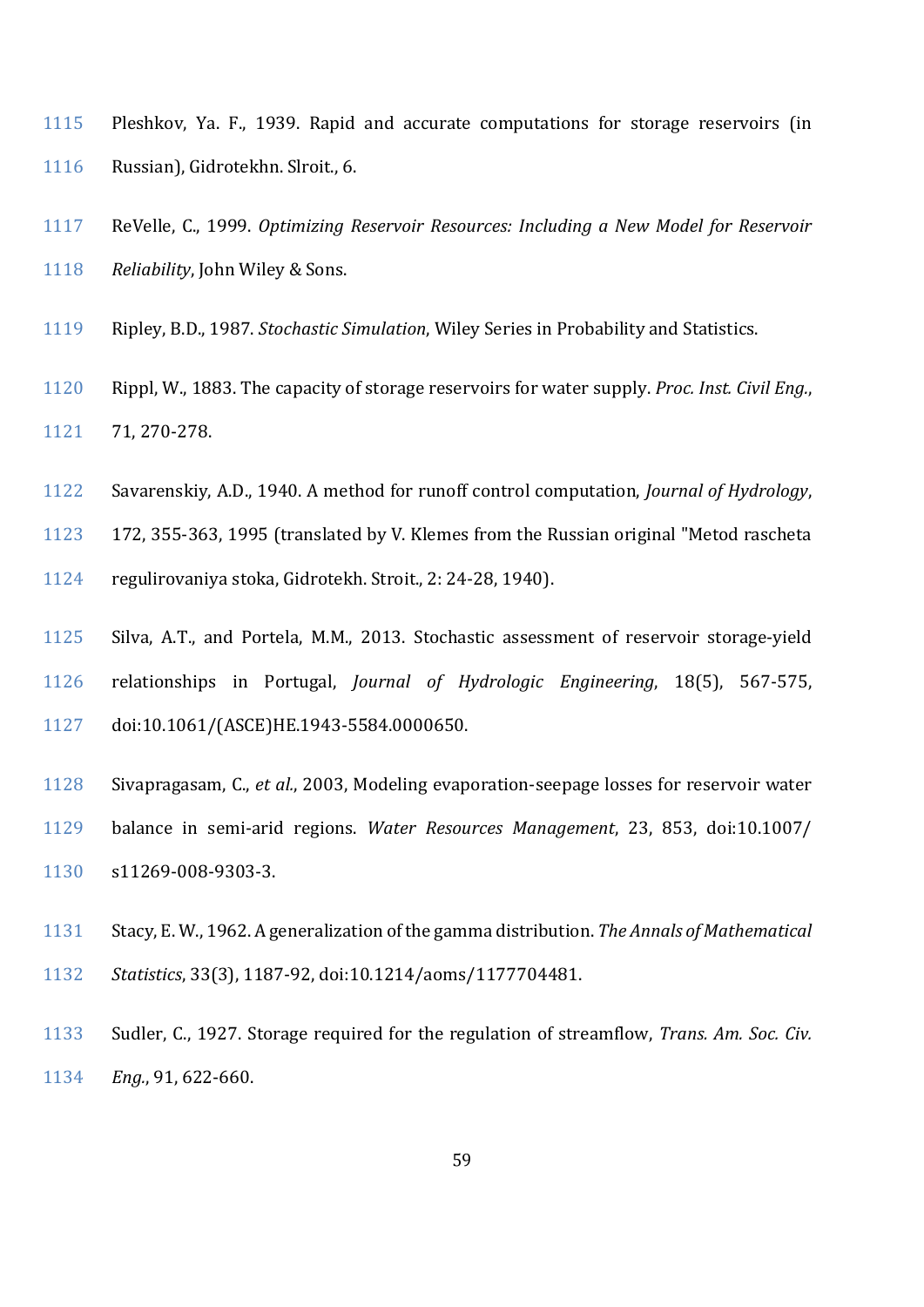Taghian, M., and Ahmadianfar, J., 2018. Maximizing the firm energy yield preserving total energy generation via an optimal reservoir operation. *Water Resources Management*, 32(1), 141-154, doi:10.1007/s11269-017-1800-9.

- Tayebiyan, A., *et al.*, 2019. Comparison of optimal hedging policies for hydropower reservoir system operation. *Water*, 11(1), 121, doi:10.3390/w11010121.
- Tsoukalas, I., Efstratiadis, A., and Makropoulos, C., 2019. Building a puzzle to solve a riddle: A multi-scale disaggregation approach for multivariate stochastic processes with any marginal distribution and correlation structure. *Journal of Hydrology*, 575, 354–380, doi:10.1016/j.jhydrol.2019.05.017.
- Tsoukalas, I., Efstratiadis, A., and Makropoulos, C., 2018a. Stochastic periodic autoregressive to anything (SPARTA): Modelling and simulation of cyclostationary processes with arbitrary marginal distributions. *Water Resources Research*, 54(1), 161– 185, WRCR23047, doi:10.1002/2017WR021394.
- Tsoukalas, I., Kossieris, P., and C. Makropoulos, C., 2020. Simulation of non-Gaussian correlated random variables, stochastic processes and random fields: Introducing the anySim R-package for environmental applications and beyond. *Water*, 12(6), 1645, doi:10.3390/w12061645.
- Tsoukalas, I., and Makropoulos, C., 2015. A surrogate based optimization approach for the development of uncertainty-aware reservoir operational rules: the case of Nestos hydrosystem. *Water Resources Management*, 29(13), 4719–4734, doi:10.1007/s11269- 015-1086-8, 2015.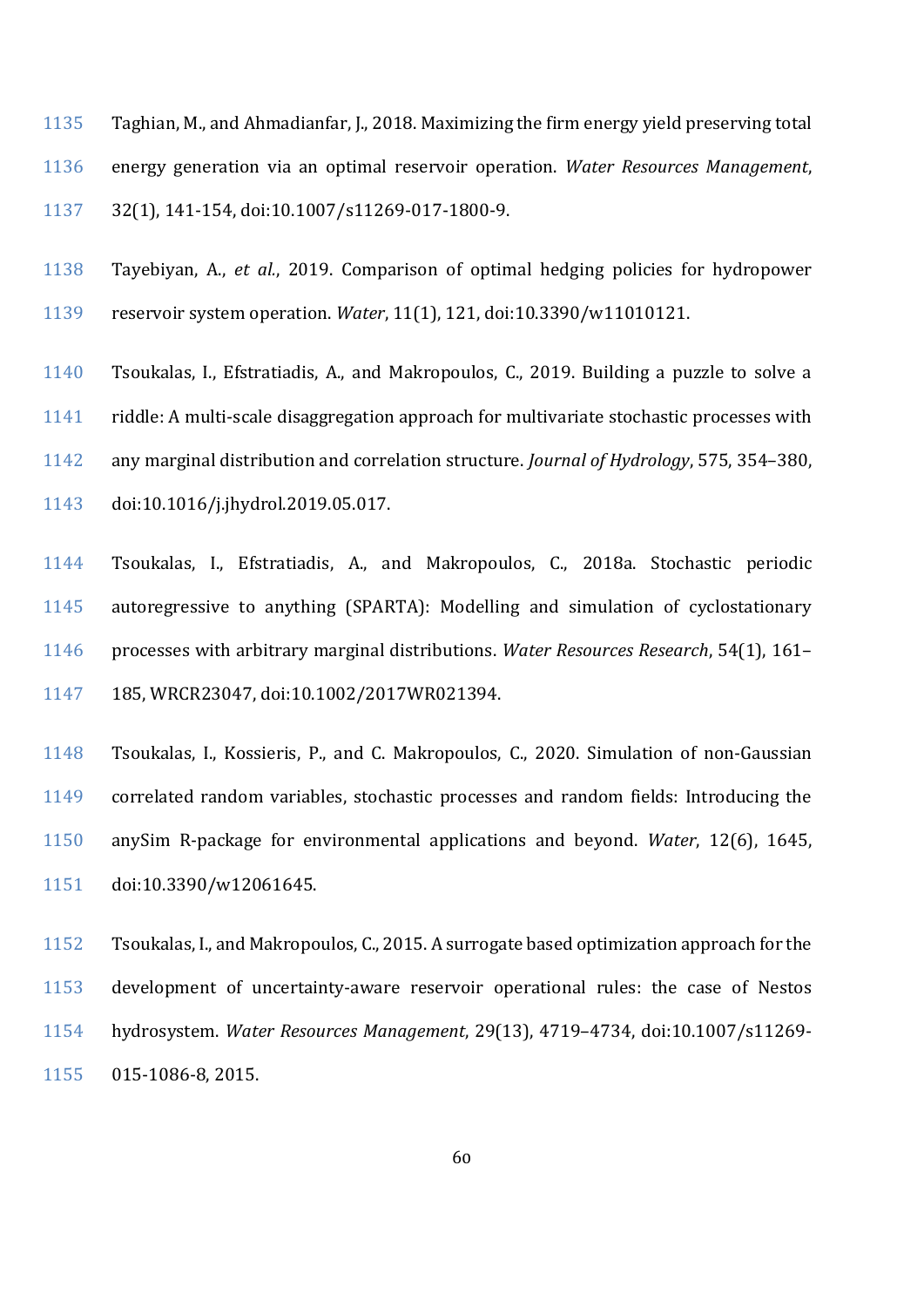- Tsoukalas, I., Makropoulos, C., and Koutsoyiannis, D., 2018b. Simulation of stochastic processes exhibiting any-range dependence and arbitrary marginal distributions. *Water Resources Research*, 54(11), 9484–9513, doi:10.1029/2017WR022462.
- Tyralis, H., and Koutsoyiannis, D., 2011. Simultaneous estimation of the parameters of the
- Hurst-Kolmogorov stochastic process. *Stochastic Environmental Research and Risk*
- *Assessment*, 25 (1), 21–33, doi:10.1007/s00477-010-0408-x, 2011.
- van Bemmelen, C.W.T., *et al.*, 2016. Determining water reservoir characteristics with
- global elevation data. *Geophysical Research Letters*, 43(21), 11278–11286, doi:10.1002/
- 2016GL069816.
- Vogel, R.M., and Stedinger, J.R., 1987. Generalized storage-reliability-yield relationships.
- *Journal of Hydrology*, 89(3–4), 303-327, doi:10.1016/0022-1694(87)90184-3.
- Vogel, R.M., and Bolognese, R.A., 1995. Storage‐reliability‐resilience‐yield relations for over‐year water supply systems. *Water Resources Research*, 31(3), 645-654, doi:10.1029/ 94WR02972.
- Vogel, R. M., Fennessey, N.M., and Bolognese, R.A., 1995. Storage-reliability-resilience-
- yield relations for Northeastern United States. *Journal of Water Resources Planning and*
- *Management*, 121(5), 365-374, doi:10.1061/(ASCE)0733-9496(1995)121:5(365).
- Wang *et al.*, 2019, Optimal hedging for hydropower operation and end-of-year carryover
- storage values. *Journal of Water Resources Planning and Management*, 145(4), 04019003,
- doi:10.1061/(ASCE)WR.1943-5452.0001046.